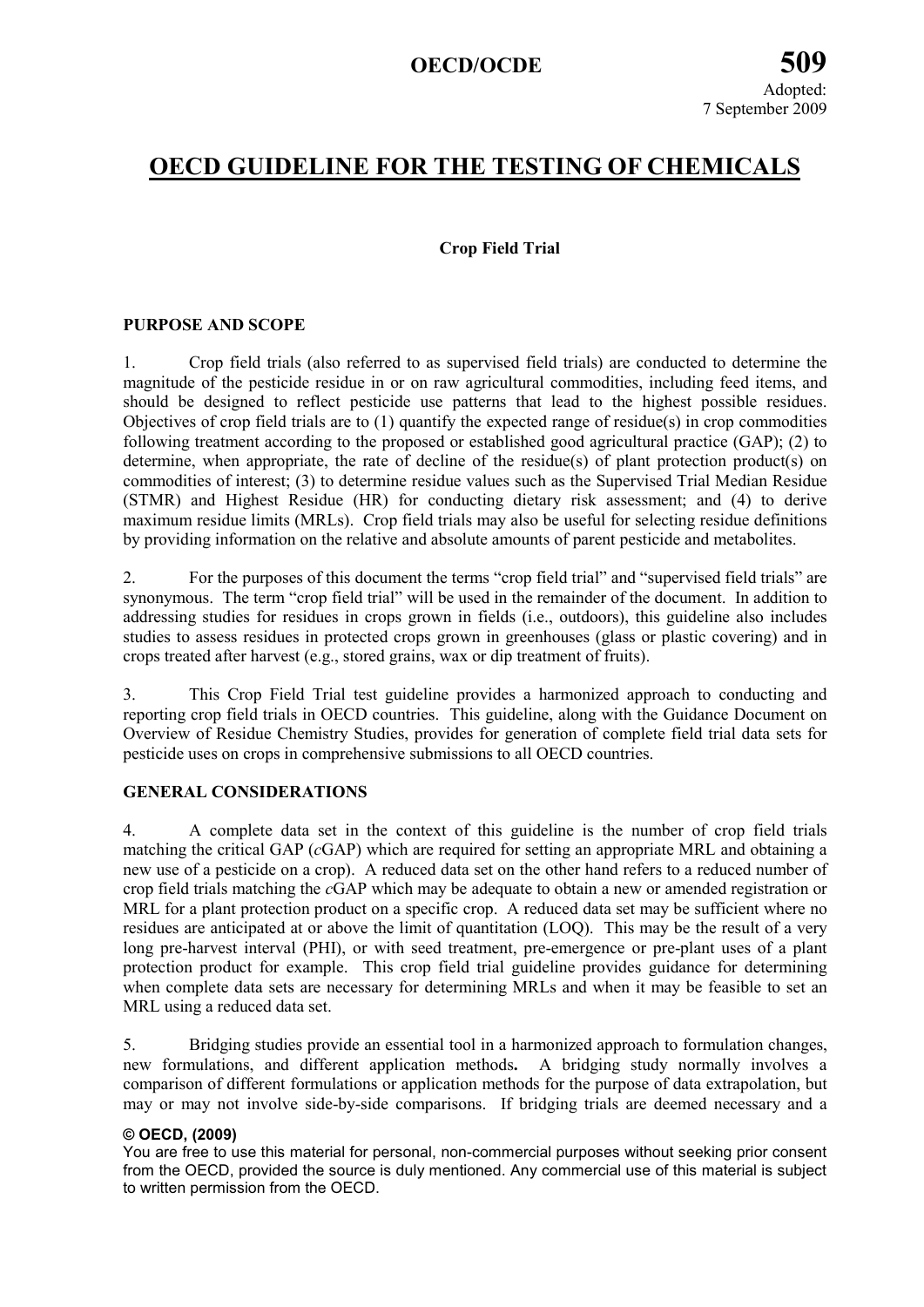pesticide is used on a wide range of crops, data should be generated for at least 3 major crop groups (one crop per crop group), e.g., a leafy crop, a root crop, a tree fruit, a cereal grain, an oilseed. The trials should be carried out on crops that would be expected to show high levels of residue (often those with applications at or near harvest). If a bridging study is conducted and residues are significantly higher with a new formulation or different application method for example, generation of a complete data set may be necessary.

6. For the special case of a comprehensive submission for a crop/pesticide combination to all OECD countries for which all crop field trials are performed at the same cGAP, a 40% reduction in total number of trials (i.e., the sum of all trials required per country or geographical region) can be achieved provided all crop field trials are submitted for evaluation and that residue levels are consistent within the whole data set. This will provide a uniform basis for exposure assessment for registration and MRL setting in all OECD countries. This provision for reduction in the number of field trials will allow all OECD regulatory authorities to gain the experience to allow them to specify broader criteria for a single international crop field trial data set.

7. Residue data from only one season are considered sufficient provided that crop field trials are located in a wide range of crop production areas such that a variety of climatic conditions is taken into account.

8. In the case of up to 25 % increases or decreases of the active ingredient application rate, the number of applications, or the PHI, under otherwise identical conditions, the residue results can be assumed to be comparable. When combining field trials for a complete data set for a crop use, this "25 % rule" may be applied to any one of the critical GAP (cGAP) components; however it is not acceptable to apply the rule to more than one *c*GAP component listed here at a time.

9. This crop field trial guideline requires one sample from treated plots at each sampling interval for crops that have 8 or more crop field trials. For seven or fewer crop field trials, some OECD countries require analysis of two independently collected samples. See paragraph 62 for more details.

## **PLOT AND CROP CHARACTERISTICS**

## *Plot Size*

10. Plot size may vary from crop to crop. However, plots should be large enough to allow application of the test substance in a manner which reflects or simulates routine use and such that sufficient representative sample(s) can be obtained without bias, generally at least 10  $m<sup>2</sup>$  for row crops and typically 4 trees or 8 vines for orchard and vineyard crops. Plots should also be large enough to avoid contamination during mechanical sampling or harvesting if applicable. Control (untreated) plots should be located in the immediate vicinity of the treated plot(s) so that cultivation and cropping take place under similar/identical conditions. Where treated and control plots are in close proximity, measures should be taken to avoid contamination (e.g., covering or shielding crop if necessary). It is also important to ensure that plots are adequately buffered or separated. There is no minimum distance between plots which ensures adequate buffering, however prevailing wind, slope and distance between plots should all be considered prior to designing the field trial.

11. Post-harvest treatments on stored products such as potatoes, grains and seeds are often carried out in a number of storage locations with variable conditions in regard to temperature, humidity, aeration, etc. Information should be available on the use practice and all the conditions under which the treated commodities are kept. How commodities are stored during application can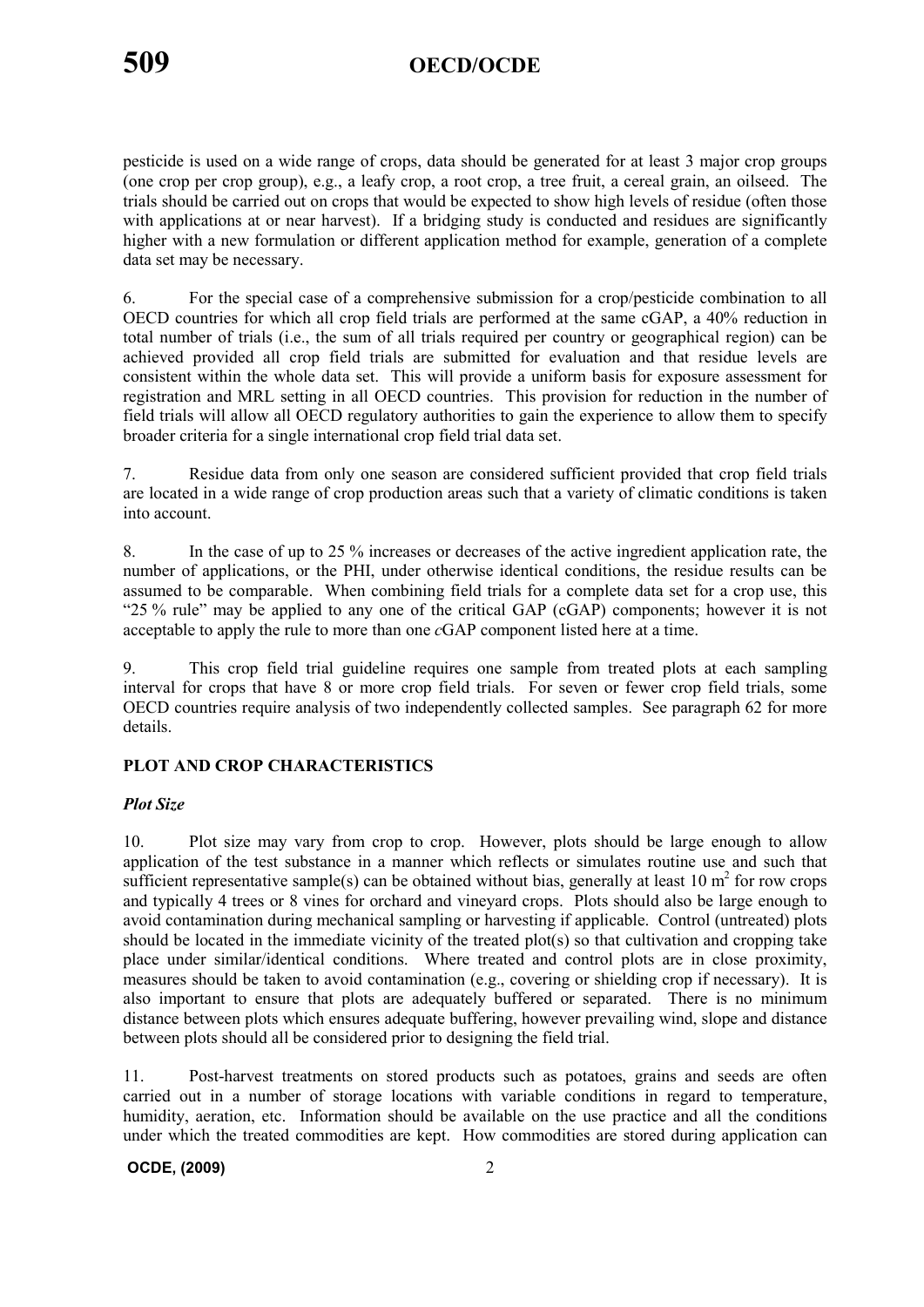vary from commodities stacked in sacks, box stores and heaps to automated systems in large-scale silos or automated systems for fruit treatment.

## *Crop Variety*

12. Crop variety may influence the uptake of the active ingredient and the metabolism capability. Residue trials should identify which crop varieties were utilized. In a set of residue trials, a selection of commercially important varieties of a crop (e.g., table and wine grapes), seasonal variations (e.g., winter wheat vs. spring wheat), vegetation period of different varieties, different maturation periods (e.g., early and late maturing fruit varieties) and morphologic variability (e.g., cherry tomatoes) should be considered. This will provide a range of conditions of use that are representative of actual agricultural situations.

## *Crop Maintenance and Horticultural Practices*

13. Trials should be conducted in regions where the crops are predominantly grown commercially and should reflect the main types of crop maintenance and agricultural practice, especially those which can significantly impact residues (e.g., bagged and unbagged bananas, furrow and overhead irrigation, pruning of grape leaves).

#### *Crop and Plot Maintenance Products*

14. Additional plant protection measures, which are not the subject of crop field trials, are often required for crop management during the course of a study to control weeds, disease or other pests (also may include fertilizers, plant growth regulators, etc.). These crop and plot maintenance products should be chosen from among those products which do not affect (i.e., interfere with) residue analyses for the components of the relevant residue definition. Additionally, these maintenance products should be applied to both the control and treated plots in the same manner (i.e., rate and timing).

## *Soil Type*

15. Soil type (e.g., sand, loam, sandy loam) should be identified and reported for all crop field trial sites. If the product is directly applied to soil, the field trials should include field sites with different soil types.

#### *Greenhouse Uses*

16. There are a number of protected crop scenarios such as greenhouse (glass or plastic covering), plastic tunnel, shade house, etc. which offer varying degrees of protection from environmental conditions. In matters related to residue trial conduct, greenhouse production is defined as a crop grown in its entirety (i.e., planting to harvest) in a completely enclosed structure.

#### **TEST SUBSTANCE**

## *Test Substance Handling*

17. The test substance is the product or formulation used in a crop field trial for the purpose of generating residue data for a specific crop or commodity.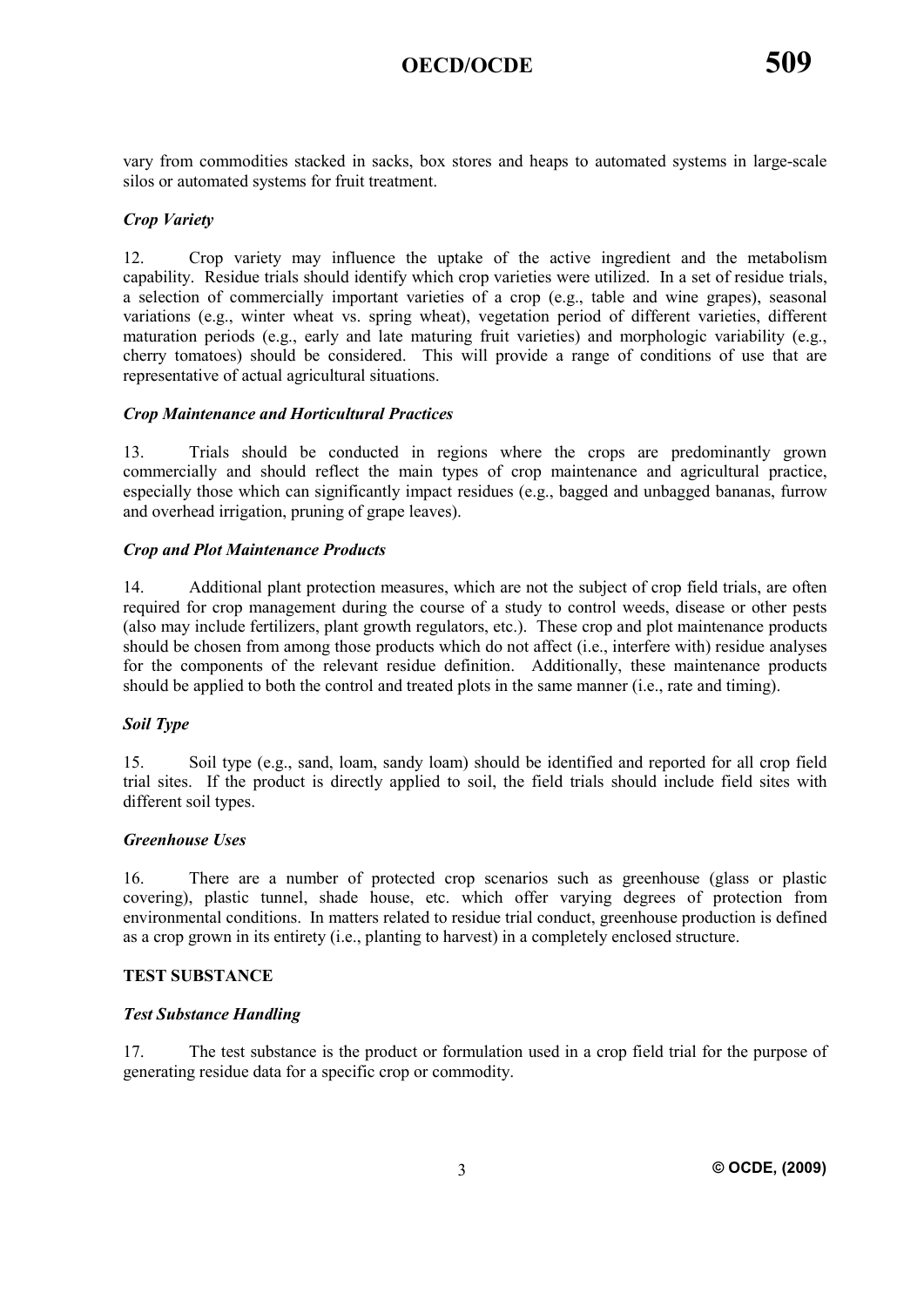## *Storage*

18. The test substance(s) should be stored under appropriate conditions for the study duration and applied soon after preparation or mixing.

## *Environmental conditions*

19. Test substance applications should not be made in strong wind, during rain or when rainfall is expected shortly after application.

## *Active ingredients in tank-mixes, pre-mixes, sequentials*

20. If residue data are generated for a single active ingredient, there are no additional data requirements for tank mix, pre-mix or other types of combinations with other active ingredients as long as there is no evidence of synergism associated with the combination(s) and as long as the *c*GAP for the active ingredient is not exceeded with any of the combinations.

21. In many cases, active ingredients may be applied in combination (i.e., tank mix, pre-mix or sequential) in crop field trials to a single treated plot as long as there is clear analytical separation (i.e., no analytical interference) of active ingredients and any relevant metabolites. A single sample may then be collected from the treated plot and prepared for residue analysis for two or more active ingredients. The exception to the combination of active ingredients in this manner would be those that are known to be synergistic, but will not be formulated together in registered products.

## *Formulations*

22. The formulation tested in crop field trials should be as close as possible to the intended enduse product for the crop or commodity. The requirements in this guideline in regard to a complete data set (the number of crop field trials matching the *c*GAP which are required) are generally based upon only one formulation type being requested for use on a specific crop. Data needed to register additional formulation types or classes will be addressed on a case-by-case basis. In some instances a complete data set will also be needed for a new type of formulation, whereas other formulation classes may be registered with bridging studies (which normally represent a reduced data set compared to the original formulation) or possibly no additional residue data at all. The decision will be based upon how similar the formulations are in composition and physical form, the mode of application, and the timing of the application. General data requirements for additional formulation types are given in the following paragraphs.

23. Controlled release formulations (e.g., certain microencapsulated products) normally require a complete data set tailored to that particular use. Since these formulations are designed to control the release rate of the active ingredient, increased residues are possible compared to other formulation types.

24. Most of the remaining types of formulations can be divided into two groups—those which are diluted with water prior to application and those which are applied intact. Granules (GR) and dusts (DP) are the most common examples of the latter. Granular formulations applied intact will generally require a complete data set regardless of what data are already available for other formulation types. This is based on several observed cases of residue uptake being quite different for granules versus other types of formulations of the same active ingredient. No residue data will be required for dusts if data are available at the *c*GAP for a formulation of the active ingredient applied as a wetting spray (e.g., emulsifiable concentrates (EC), wettable powders (WP)).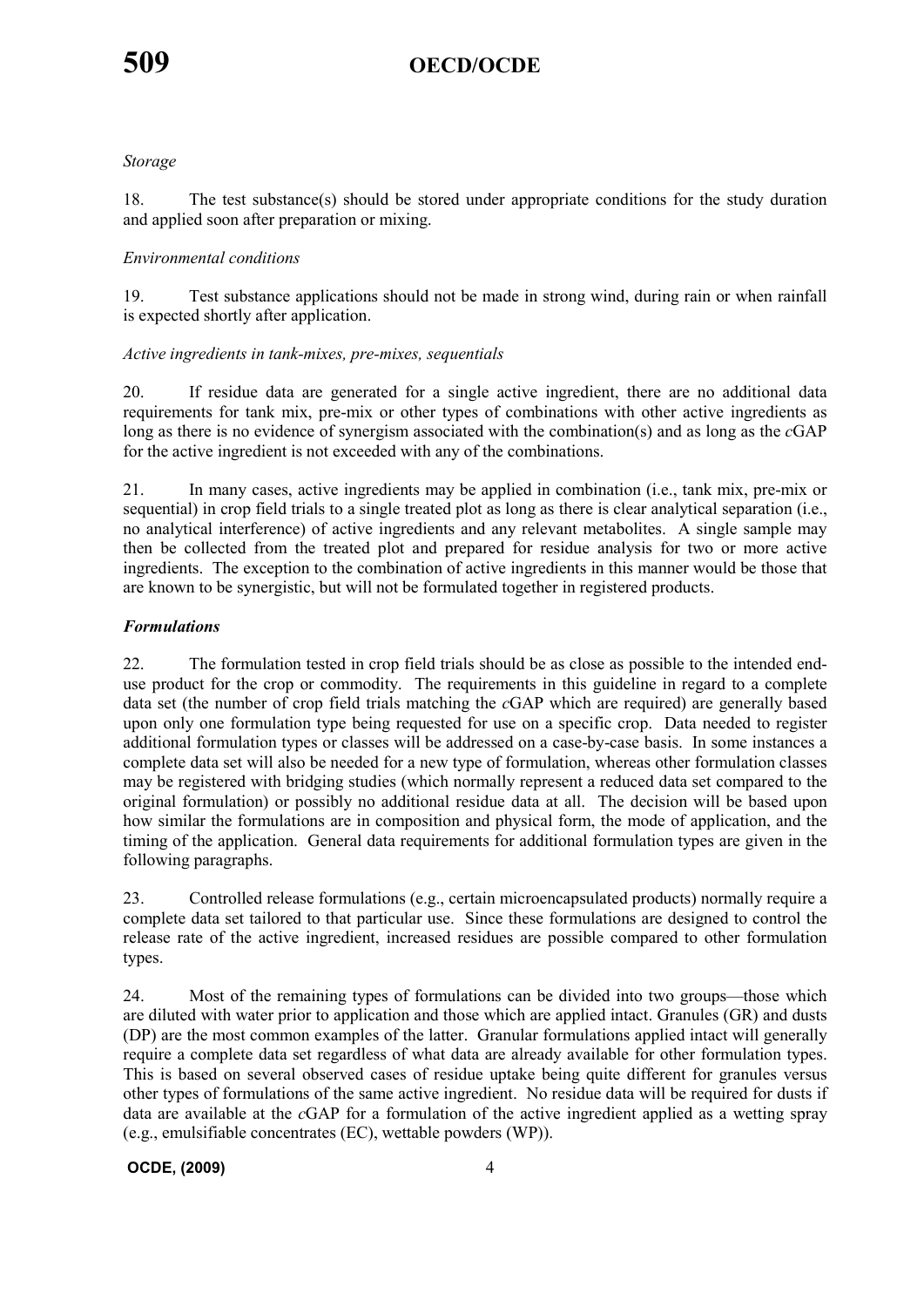25. The most common formulation types which are diluted in water prior to application include EC, WP, water dispersible granules (WG), suspension concentrates (SC)(also called flowable concentrates), and soluble concentrates (SL). Residue data may be translated among these formulation types for applications that are made to seeds, prior to crop emergence (i.e., pre-plant, at-plant, and preemergence applications) or just after crop emergence. Data may also be translated among these formulation types for applications directed to the soil, such as row middle or post-directed applications (as opposed to foliar treatments).

26. Some formulations are often designed specifically for seed treatment use such as DS powder for dry seed treatment use and ES emulsion for seed treatment. Residue data for seed treatment uses may be translated between such formulations.

27. For late season foliar applications of formulations diluted in water, the decision on the need for additional data depends upon two factors: (1) the presence of organic solvents or oils in the product and (2) the pre-harvest interval. Wider extrapolation of data will generally be permitted for formulations that do not contain organic solvents or oils (e.g., WG, WP, SC). Provided the pre-harvest interval is longer than 7 days, such formulations will be considered equivalent for residue purposes. When the PHI is less than or equal to 7 days, bridging data (see paragraph 29) will normally be needed to show residues are equivalent from these formulations. One exception to this point is that water dispersible granular formulations are sufficiently similar to wettable powders to allow translation of residue data between them regardless of the PHI.

28. Data needs for formulations containing organic solvents or oils (e.g., EC, water in oil emulsions (EO)) differ depending upon the regulatory authority. Some authorities group such formulations with those discussed in paragraph 27. Therefore, if the PHI exceeds 7 days, data may be translated between formulations such as WG, WP and EC. However, for other authorities crop field trial data for formulations such as EC or EO will normally not be translated to any other formulations unless the use is as described above in paragraph 25 (i.e.,, early season or soil applications). For midto late-season uses of formulations like EC or EO, these authorities would require that data as described in paragraph 29 be provided to establish whether data from another formulation can be used to support their registrations.

29. For those cases where residues are not assumed to be equivalent from two formulations, two options for bridging data are available. A reduced data set, with a 50% reduction in the number of crop field trials (and an absolute minimum of 4 trials) required for the initial formulation, may be adequate for the new formulation. In these trials, only the new formulation needs to be applied to the crop. Provided that the MRL established using the original formulation would not be increased when the data for the new and original formulations are combined, additional crop field trials for the new formulation type are not required. However, if the MRL needs to be increased based on the combined data, a complete data set will normally be required for the new formulation type. As an alternative to field trials using only the new formulation, data from a study consisting of at least 3 crop field trials with a side-by-side comparison of the two formulation types could be provided. If residues from the new formulation type are comparable to or less than those from the registered formulation, the new formulation may be considered equivalent from a residue perspective with no additional data. However, if residues are higher from the new formulation in the side-by-side study, a complete data set will be required for the new formulation type.

30. In situations where formulations are being compared for uses on numerous crops, bridging data (following either option described in the previous paragraph) are not needed for all crops provided residue similarity can be established on three major crop types, e.g., a leafy crop, a root crop,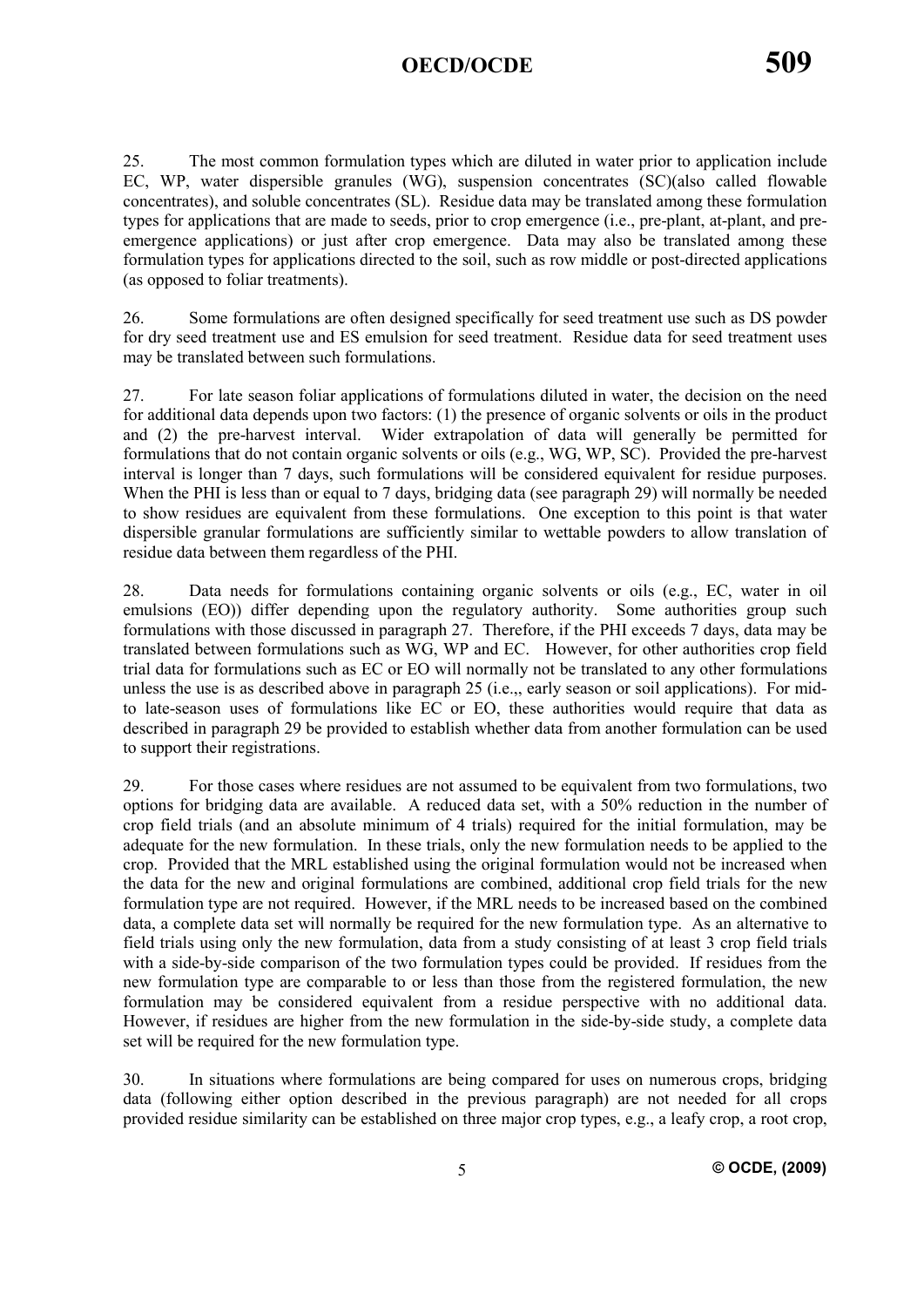a tree fruit, a cereal grain, an oilseed, etc. Such trials should preferably be conducted on crops expected to show high levels of residues.

31. If applicants wish to register two or more formulation types which are not considered equivalent, a complete data set would typically be required for one formulation in addition to bridging studies for each additional formulation.

32. Placing a formulation (typically WP) in a water soluble bag does not require additional residue data provided adequate data are available for the unbagged product.

33. Some active ingredients (e.g., phenoxy herbicides) can be applied as one or more salts and/or esters. Different salts of an active ingredient may be considered equivalent for residue purposes in most cases regardless of the timing of the application. However, examples for which additional data may be needed for a new salt include the presence of counter ions that impart surfactant properties, significantly change the degree of dissociation, or chelate with the active ingredient ion.

34. In the case of different esters of an active ingredient, the situation is similar to that in paragraph 28 for formulations containing oils or organic solvents. Some authorities consider that different ester formulations of an active ingredient result in comparable residues when applied at PHIs longer than 7 days. If the PHI is less than or equal to 7 days, these authorities treat different esters as new formulations of that active ingredient for the purposes of determining data needs. Thus, a new ester could be subject to a reduced data set (50% fewer trials than initial formulation with absolute minimum of four trials per crop) or compared to the original ester of the active ingredient in a study with at least three trials having side-by-side plots. Other authorities require the reduced data set or side-by-side trials on a new ester for all uses other than those described in paragraph 25 (i.e., early season or soil applications).

35. Generally it is not considered necessary to provide residue data for a change in active ingredient concentration within a specific formulation type, provided the *c*GAP is not changed significantly as a result (e.g.. no more than 25% increase in amount of active ingredient per unit area).

36. Changes in formulations on the basis of a change in the content of formulants (e.g., solvents) need to be evaluated on a case by case basis. Solvents and other inert components may have an influence on the uptake or movement of the active ingredient into the plant. Special consideration should be given to changes in the content of formulants like wetting agents which may lead to better penetration of the active ingredient into the plant, particularly when the PHI is equal to or less than 7 days. In such a situation, at least a bridging study may be needed to show that residues of the active ingredient and relevant metabolites are not significantly increased by the addition of a new formulant.

## *Diluents and Carriers*

37. Additional residue data may be required when using a diluent or carrier other than water (e.g., vegetable oil, mineral oil). The need for these data will be determined on a case-by-case basis.

## *Adjuvants*

38. Adjuvants are products added to the spray tank for the purpose of improving the performance of the test substance or active ingredient. Adjuvants such as wetting agents, spreaderstickers, non-ionic surfactants, and crop oil concentrates may result in better deposition, penetration, or persistence of pesticide residues in or on the plant. Therefore, for a test substance which has a label allowance for the use of an unspecified adjuvant, crop field trials should include an adjuvant (any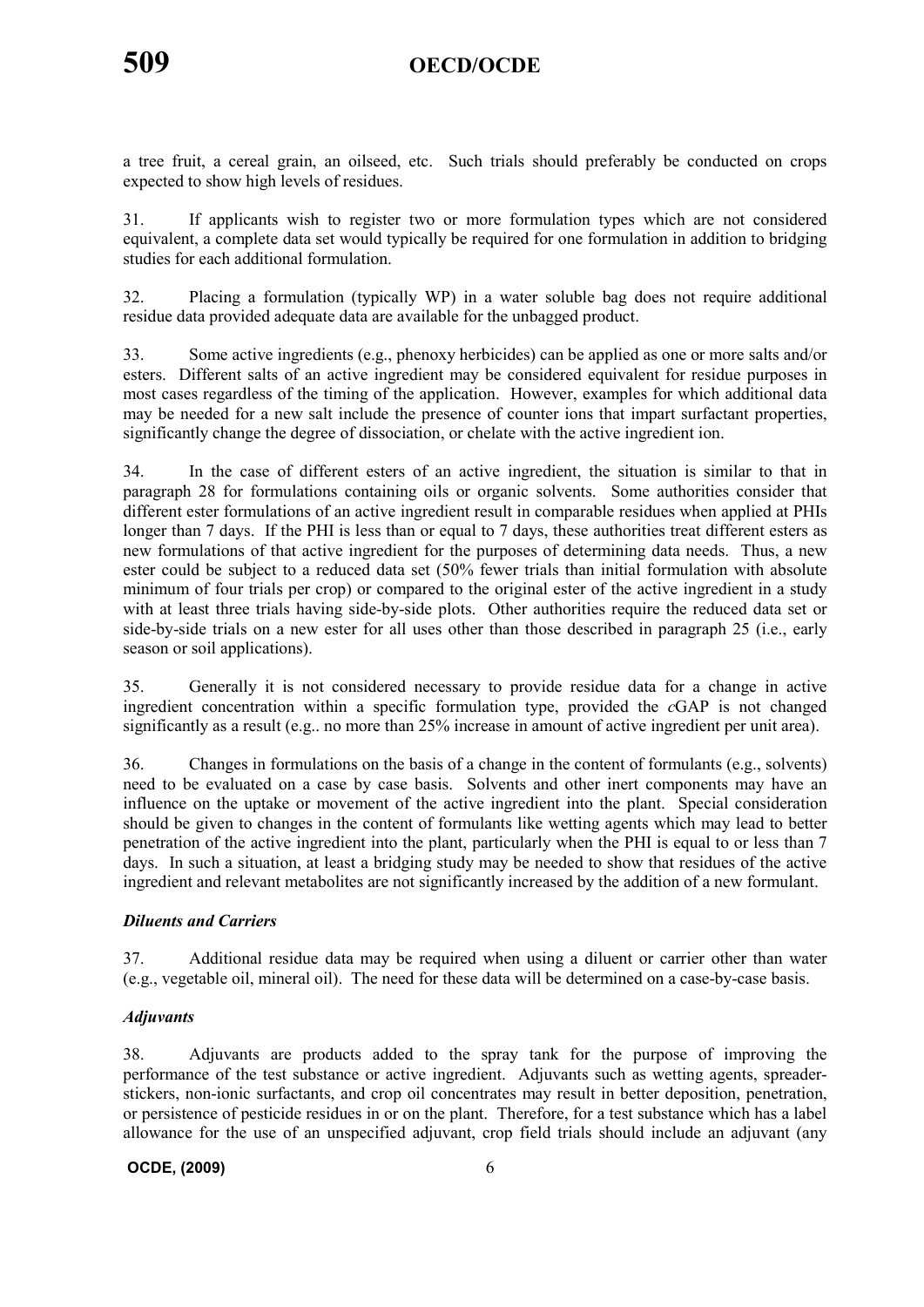locally-available adjuvant), applied according to the label recommendation of the adjuvant. For a test substance which has a label recommendation for the use of a specific adjuvant, crop field trials should include the adjuvant, or another adjuvant with similar properties, applied according to the label recommendation of the adjuvant.

## **APPLICATION PARAMETERS**

## *Spray Volume*

39. Spray volumes may differ depending on the target crop or target pest (e.g., tree crops versus row crops). Crop field trials should be carried out according to the typical commercial practice(s) in regard to spray volume ensuring that the range of volumes utilized is captured. The spray volume (per unit surface area) should be recorded in all cases. For more information on aerial applications and comparison to ground sprays, refer to paragraph 54 ("Equipment and Mode of Application").

#### *Expression of Application Rate*

#### *Application rate*

40. For all applications, the application rate should be expressed in terms of amount of product and/or active ingredient per unit area (e.g., kg a.i. per hectare or lb a.i. per acre) and where appropriate, the concentration (e.g., kg  $a.i./100$  liters or lb  $a.i./100$  gal) at which it is applied.

#### *Plant height and volume*

41. Row crops (potatoes, wheat, soybeans, etc.) are typically treated with broadcast sprays for which plot area (length X width) is a key consideration. In contrast, for some crops such as tree nuts, tree fruits, trellised vegetables and vines, the crop height, crown height or tree height (i.e., treated foliage height) should be recorded in order to allow crop row volume or tree row volume estimations or rate per unit area calculation as needed.

#### *Solution concentration*

42. Special consideration may be needed for foliar applications to 'tall' crops (e.g., orchard and vine crops, hops, greenhouse tomatoes), where flat boom spraying is not common practice and (air assisted) mist blowing equipment is often used. It is important to consider and report both the spray concentration (e.g., kg a.j./100 liters) and spray volumes (e.g., liters spray mixture/ha) at the various crop growth stages when planning and conducting crop field trials in these crops.

#### *Seed treatment uses*

43. Application rates for seed treatments are normally expressed as amount of active ingredient per unit of seed weight (e.g., g a.i./1000 kg seed) and seeding rate (e.g., kg seed/hectare).

## *Post-harvest uses*

44. For dip or drench of fruit, concentration of the active ingredient in solution should be recorded ((e.g., kg a.i./100 liters (or hL)) as well as the amount of fruit treated per volume and contact time in seconds. Where dips are replenished to maintain the active ingredient concentration during treatment (i.e., where residue stripping occurs), the additional 'top-up' treatments should also be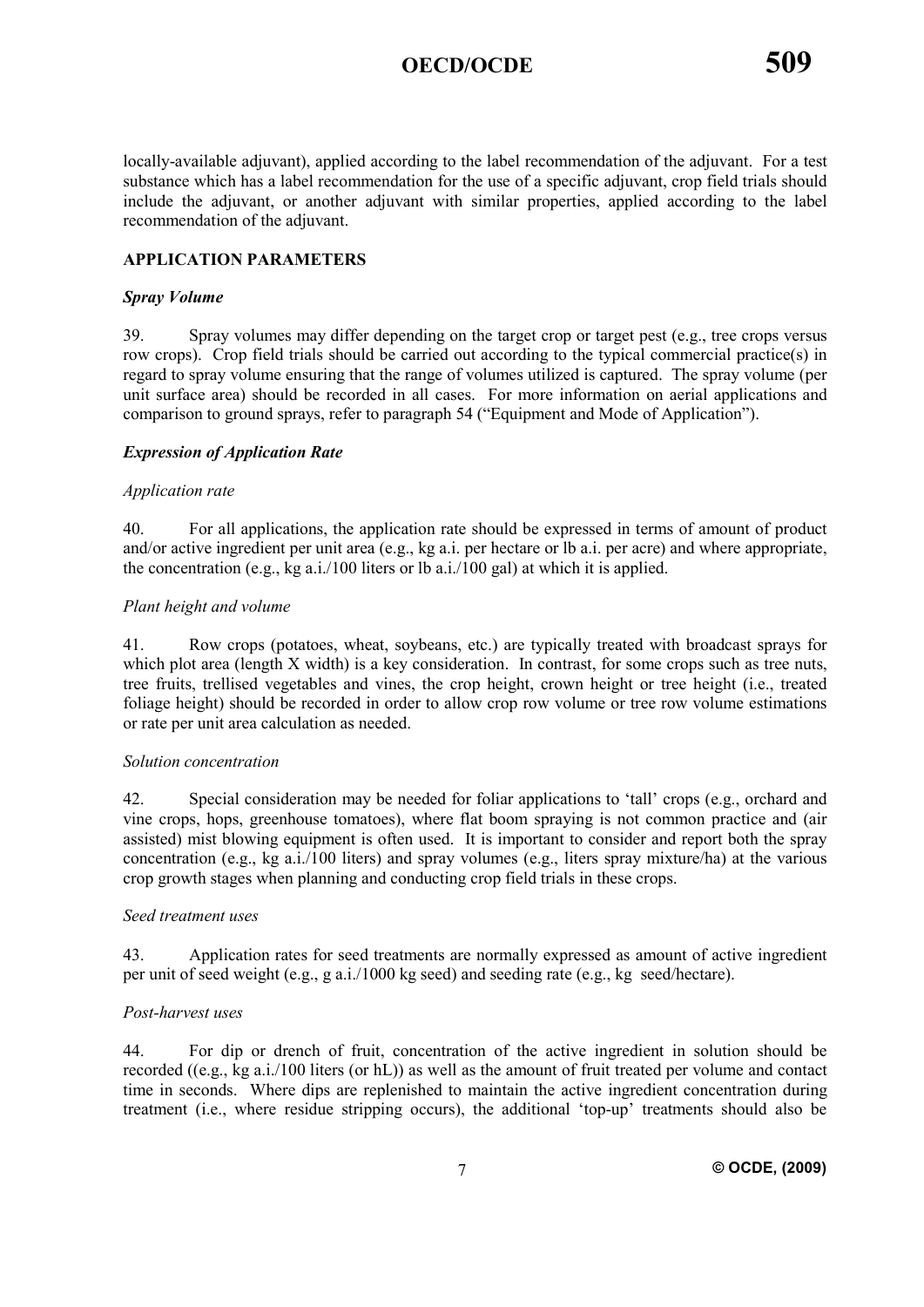recorded. For powdering, fogging or spraying of stored goods (e.g., potatoes or grains), the application rate should be recorded (e.g., kg ai/ton or 1000 kg).

## *Fumigation uses*

45. The application rate for gases and aerosols used in fumigation should be expressed as amount per unit volume of treated bulk good (e.g., g  $a.i./m^3$ ).

## *Application Rate, Timing and Frequency*

## *Maximum label rate*

46. The maximum label rate or maximum proposed label rate of the active ingredient (according to the *c*GAP) should be used when applying the test substance for crop field trials.

## *Number of applications and re-treatment interval*

47. The maximum number of applications and minimum re-treatment interval for use of the test substance under evaluation should reflect the *c*GAP.

## *Pre-harvest interval (PHI) in days versus final application at a specific growth stage*

48. Application timing is governed by plant growth stage (e.g., pre-bloom, 50% head emergence, etc.) and/or as number of days prior to harvest. Any time that a specific PHI is indicated on the label (e.g., "Do not apply this product less than 14 days prior to harvest."), that specific PHI should be used in the crop field trials as a component of the *c*GAP, whereas the growth stage at application is of minor importance. Inversely, there are cases where the growth stage is a critical component of the GAP, (e.g., pre-emergence, at planting, pre-bloom, flag leaf or head emergence, etc.) while the PHI is of secondary importance. In these cases it is important to include as many varieties of the crop as possible in order to evaluate an appropriate range of PHIs (e.g., shorter and longer intervals from planting to maturity in the case of pre-emergence application to an annual crop). Basically in all trials both the growth stage at application (preferably as BBCH code) and PHI should be recorded.

## *Residue Decline Trials*

49. Residue decline data are necessary for uses where the pesticide is applied when the edible portion (human food or animal feed) of the crop has formed or it is expected that residues may occur on the food or feed commodities at, or close to, the earliest harvest time. Residue decline data are used in residue evaluation for purposes such as: (1) determining if residues are higher at longer PHIs than requested; (2) estimating the half-life of the residues; (3) determining whether alteration of the PHI to levels represented in the decline trials around the GAP PHI affects the residue levels; (4) allowing for a degree of interpolation to support use patterns, including PHIs, not directly equivalent to those used in the trials on a case-by-case basis; (5) determining the profile of the residue over time to add to the understanding of metabolism of the pesticide under conditions more applicable to GAP and to assist in appropriate selection of residue definitions; and (6) determining the time interval to reach maximum residues for a systemic compound applied to crops such as potatoes or peanuts.

50. When residue decline data are necessary, some regulatory authorities require that up to 50% of the residue trials be decline studies to demonstrate the behavior of the active ingredient and relevant metabolites close to harvest.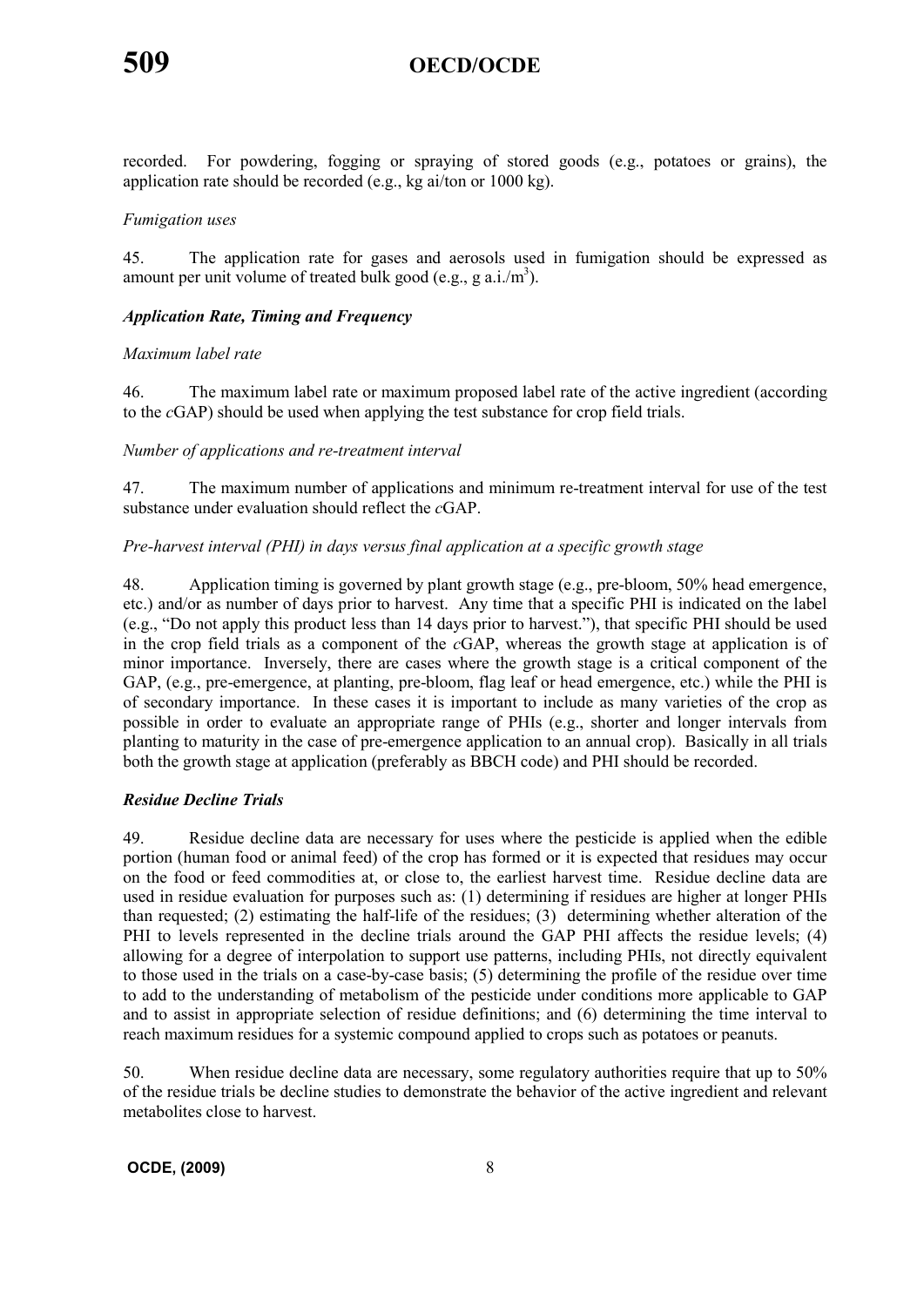51. When residue decline data are necessary, sampling of more than one commodity or matrix per crop may be needed. This will be the case whenever different commodities are used as food or feed at different growth stages of the crop (e.g., cereal forage, cereal fodder, cereal grain and straw). This will result in two or more sets of sampling dates within one residue decline trial.

52. The design of residue decline studies should include 3 to 5 sampling intervals in addition to the target PHI (if practical, include 0 day sampling). These sampling intervals should be spaced somewhat equally and, where possible, sampling should occur at shorter and longer time points relative to the target PHI, when such is permitted by the window of commercial maturity. For *c*GAPs including multiple applications, a sampling point immediately prior to the final application is desirable to determine the contribution of earlier applications and the effect on residual half-life.

## *Reverse Decline Trials*

53. Another acceptable residue decline study design option, referred to as "reverse decline," involves applications being made to separate plots at different time intervals from the targeted commercial harvest date. All plots are then harvested on the same day, the commercial harvest date, resulting in different intervals from last application to harvest. Such a design may be appropriate for situations where the commodity is likely to be harvested within a narrow time window. For example, such a study could examine the use of a pre-harvest desiccant close to maturity where harvest should occur within a short time frame after application.

## *Equipment and Mode of Application*

## *Ground versus aerial application*

54. Provided the proposed use does not involve ultra-low volume spraying or diluents other than water (e.g., vegetable oils), crop field trials using actual aerial application equipment can generally be waived where adequate data are available from use of ground equipment reflecting the *c*GAP as long as the product label specifies that aerial applications are to be made in spray volumes of 2 gallons or more per acre (18.7 liters or more per ha) for row crops, or 10 gallons or more per acre (93.5 liters or more per ha) for tree and orchard crops.

## *Hand-held versus commercial equipment*

55. Application of the test substance may be made with hand-held or commercial equipment as long as the equipment is conducive to calibration procedures. Hand-held equipment used to make test substance applications in crop field trials should do so in a manner that simulates commercial practice. If single unit (e.g., one tomato) residue data need to be generated, the use of small plot precision sprayers not representative of the variability expected under commercial spraying applications should be avoided. Consideration should also be given to selection of appropriate nozzles in these trials.

## *Alternative application modes to the same crop*

56. There are a number of soil application methods such as pre-emergence, pre-plant incorporated, in-furrow at planting, drip/drench and seed treatment. Many product labels give options for applications made prior to crop emergence, such as allowing the use to be pre-plant, at-plant, or pre-emergence. These soil-applied applications may be grouped for the purposes of determining the residue(s) resulting from the test substance application, i.e. pre-emergence applications which occur within one week after planting are considered equivalent to at-plant uses. If the label gives a choice of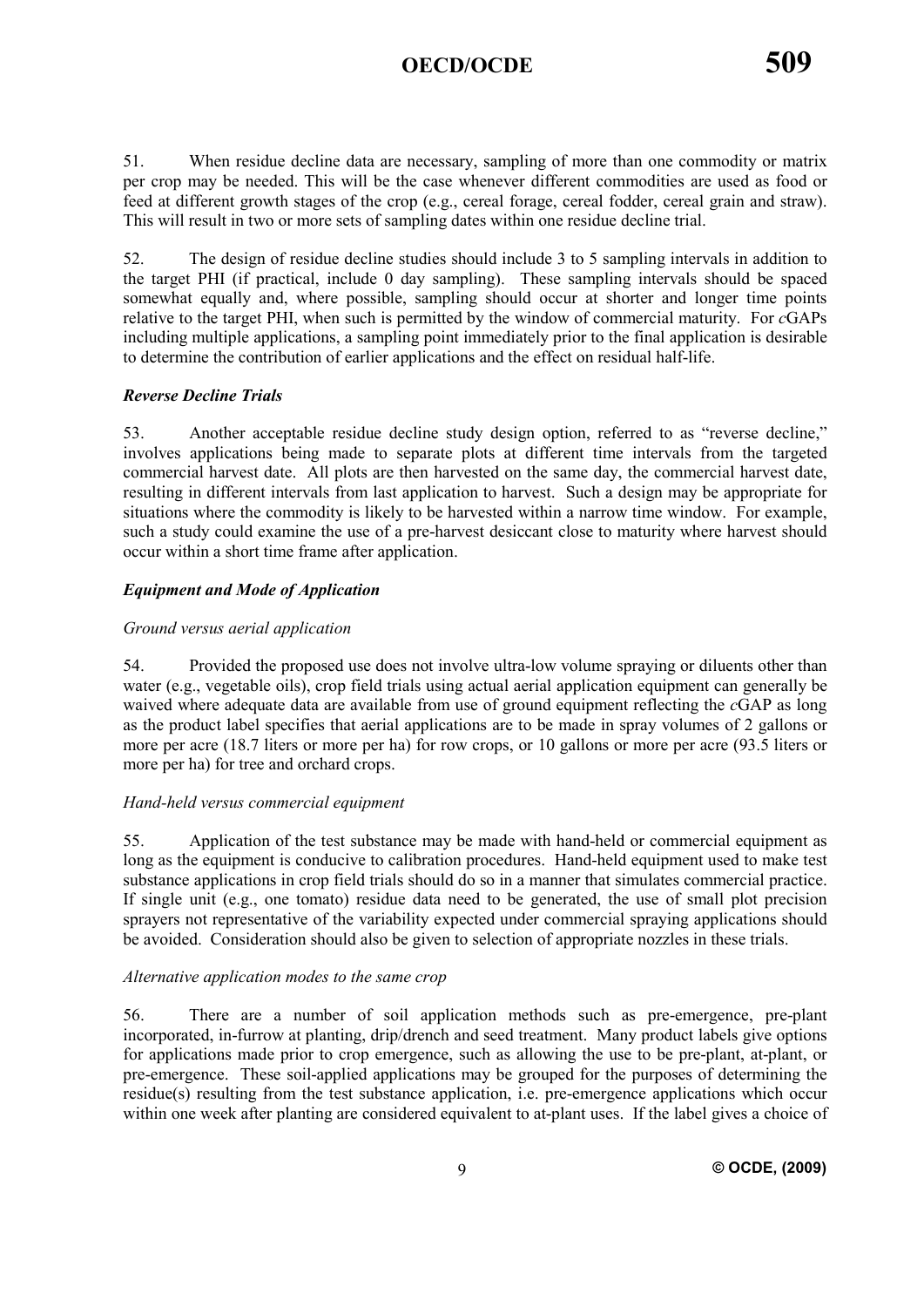soil incorporation or subsequent surface application, residue data reflecting both modes of application will be required.

57. There are also a number of foliar application methods including broadcast and airblast. Field trials should reflect these multiple methods if permitted by pesticide product labels.

58. Typically, unless data from metabolism studies indicate differently, foliar application is considered the worst case compared to soil application or seed treatment and therefore would be considered to be the *c*GAP. This is especially the case if the foliar application is made when the food or feed commodity has formed and is directly exposed.

## *Multiple application modes to the same crop*

59. It is also not uncommon to have more than one application mode of a product to the same crop within one growing season (e.g., seed treatment or pre-plant soil incorporation followed by foliar broadcast). Data from metabolism or radio-tracer studies will be helpful in determining the best approach for designing crop field trials leading to the highest residue scenario. In the absence of data indicating relative contributions to the final residue, trials reflecting the total treatment regimen may be needed, e.g., at-plant plus foliar applications.

## **FIELD SAMPLING**

## *Raw Agricultural Commodity (RAC) Characteristics*

60. Samples taken from field trials should be of the whole RAC as it moves in commerce. For some crops, there may be more than one RAC. For example, the RACs for field corn include the grain (seed), fodder (stover), and forage. Table 1 contains a list of the RACs derived from each crop. Some crops may be shipped without having been stripped, trimmed or washed; therefore these procedures should only be used on residue samples to the extent that these are commercial practices prior to shipment. Of course, data on trimmed or washed samples may be generated at the applicant's option for use in risk assessment.

## *Number of Samples per Site (Treated and Controls)*

61. A minimum of one sample per treated plot per sample matrix is required to be collected and analyzed at each crop field trial site. In addition to the treated sample(s), one sample of each matrix should be collected from the control plot and analyzed for each field trial site. It is recommended, however, especially in trials where multiple samples are not taken for residue decline purposes, that a second treated sample be independently collected for each matrix at each site in case problems arise during shipping or residue analysis<sup>1</sup>. Specific cases where certain regulatory authorities require two samples per treated plot are detailed in paragraph 62. Analysis of a second sample would also be useful in cases where the results at a particular site are suspicious or are inconsistent with results from other trial sites. Another factor that could promote the analysis of a second sample is the presence of high residues due to late-season foliar use (as opposed to early season use with residues <LOO where analysis of a second sample adds very little data value).

62. As stated under Comprehensive Submissions (paragraphs 105-112), a minimum of eight field trials is required for any crop for which data are generated for all OECD countries. Some

 $\overline{a}$ 1 Although the two treated samples are to be collected independently, the residue values from these samples are not statistically independent.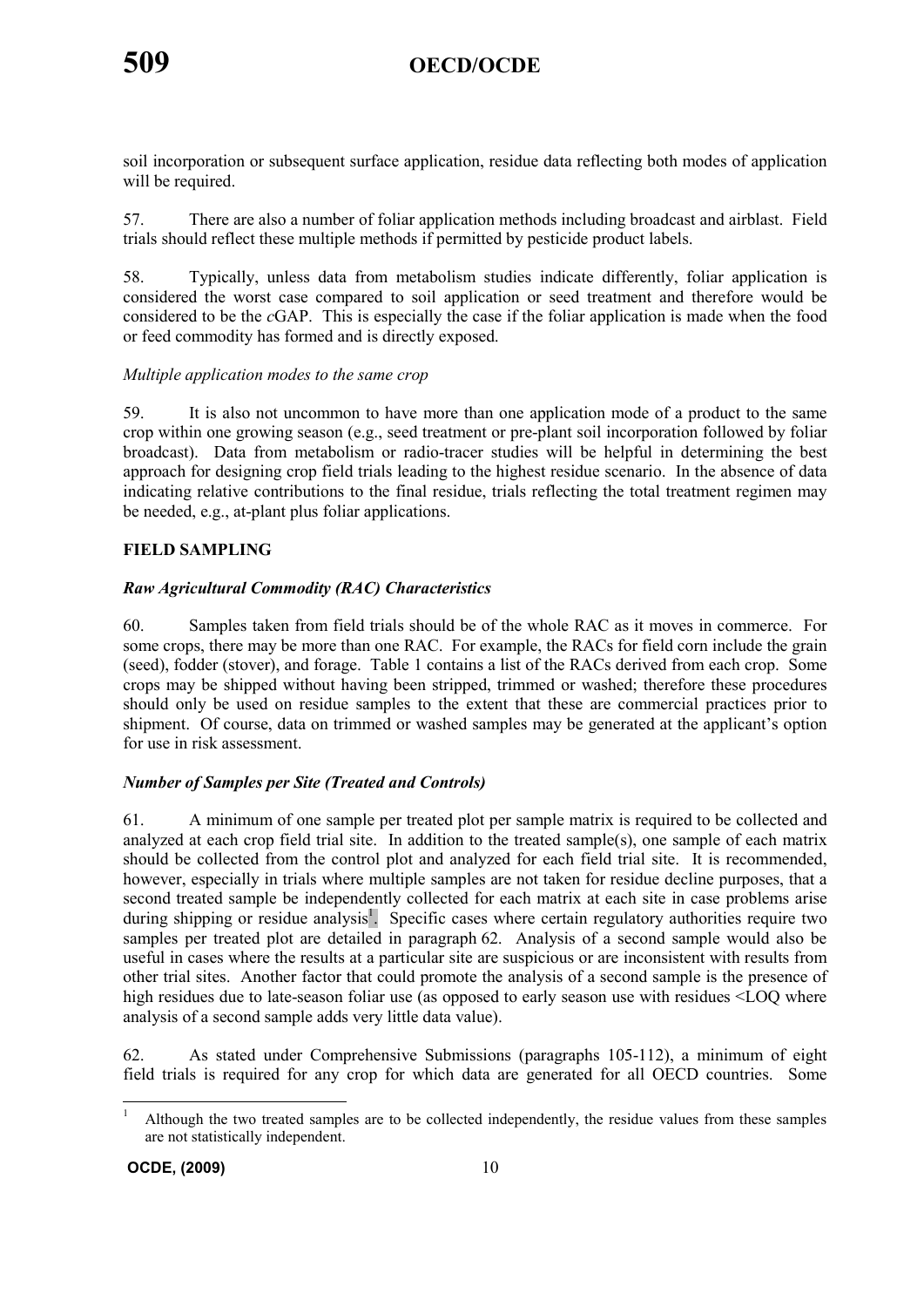regulatory authorities require that more than one treated sample be analyzed per site when fewer than eight trials are submitted for a specific crop, including bridging studies which are used for purposes such as comparison of formulations or application methods. The specific requirements for NAFTA regulatory authorities are detailed in the following table for submissions limited to only NAFTA countries and those made to multiple OECD regions.

| <b>Study Type</b>          | <b>NAFTA Only Submission</b>    | <b>Multiple OECD Regions</b>            |
|----------------------------|---------------------------------|-----------------------------------------|
| Standard crop field trials | 2 treated samples per site      | 1 treated sample per site (assuming)    |
|                            |                                 | minimum 8 trials per crop)              |
| Residue decline trial      | 1 treated sample per time point | 1 treated sample per time point         |
| Bridging studies           | 2 treated samples per plot      | 2 treated samples per plot <sup>1</sup> |
|                            |                                 | (unless $\geq$ 8 trials per crop)       |

## *Composite versus Single Unit Samples*

63. Composite samples are adequate for crop field trials. Applicants may also wish to generate replicate single unit samples from a field to aid defining unit-to-unit variation, which is needed for the purposes of acute dietary intake assessment.

## *Minimum Field Sample Size (Number and Weight)*

64. Codex guidelines on minimum field sample sizes should be followed and are included in Table 1. A control crop sample should also be collected from each crop field trial site and for each crop commodity (e.g., cereal forage, cereal fodder, cereal grain, and straw) for analysis. Control samples of each matrix are often larger than treated samples, in order to provide the needed amount for spiking with known amounts of active ingredient (and other components of the residue definition) and to determine the calibration curves for the concurrent method validation during the analytical phase of the study.

65. For commodities not included in Table 1, applicants are advised to use the guidance on minimum field sample size for a crop part having a similar form (e.g., another seed, leafy material, root or tuber).

## *General Sampling Procedures*

66. The sample should be representative of all portions of the crop from the field and samples should be collected without bias. Standardized procedures such as the use of the Latin squares for a forage crop, selection of tree fruits from the upper, middle, and lower levels of opposing quadrants of the tree, the use of grain triers for taking core samples of commodities in bulk quantities, and sample reduction by quartering of samples from a field are desirable. See text starting in paragraph 76 and Table 1 for crop specific sampling procedures.

67. Although samples should be collected in an unbiased fashion, whenever possible, avoid edges and ends of plots which may be influenced by turning the boom or other sprayer type on and off (ends) or where spray nozzle may be designed for spray overlap (edge effect). In cases where more than one pass is made, it may also be advisable to avoid the center of the plot to avoid the possibility of high residues from improper spray overlap.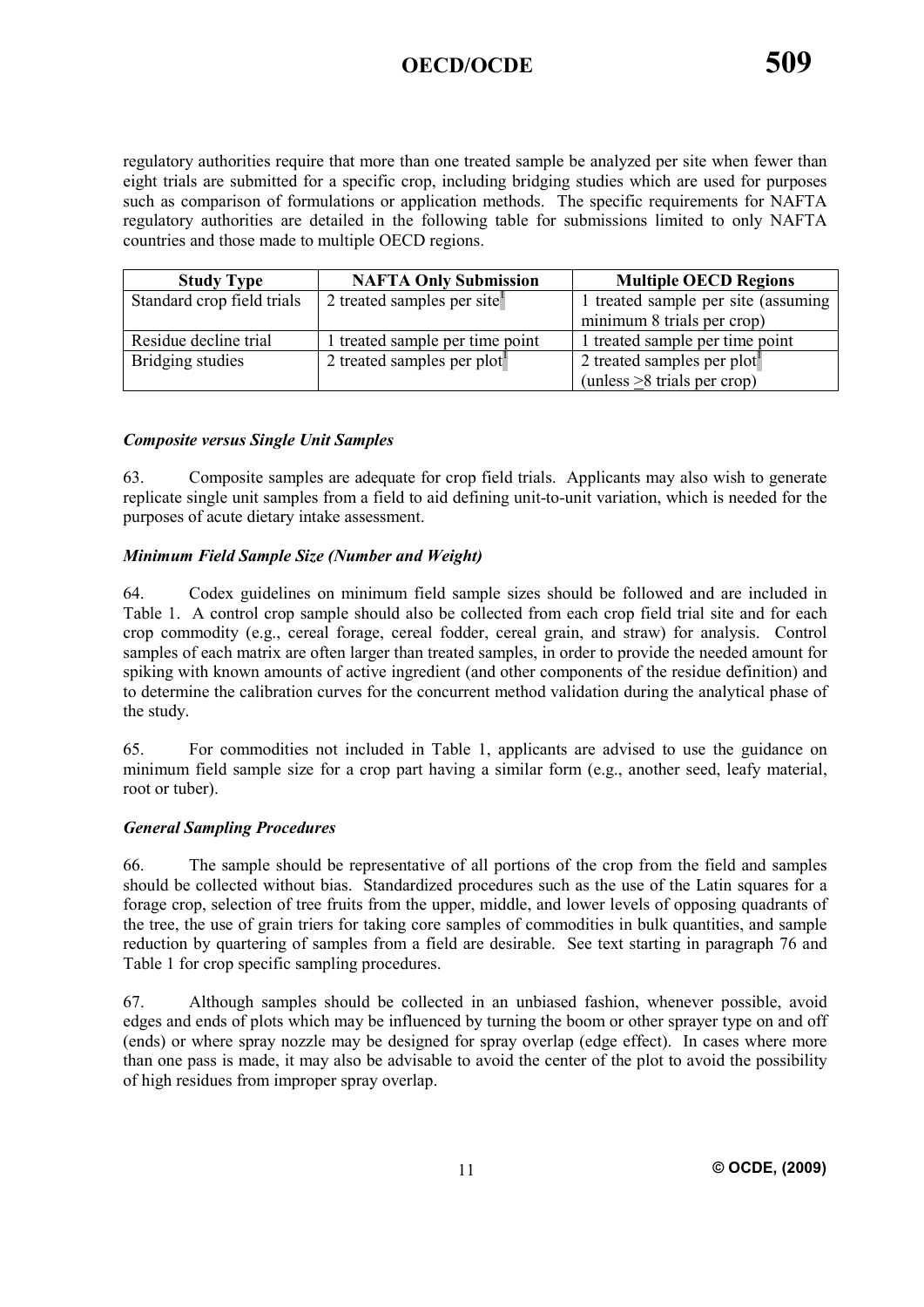## *Subsampling*

68. It is acceptable to subsample large commodities (e.g., head cabbage, melons, etc.) with procedures in the field such as quartering and collecting opposing quarters. However, if analyses are planned on matrices such as pulp and peel (e.g., for dietary risk assessment refinement), the whole commodity should be shipped to the analysis lab to avoid cross contamination of peel and pulp. It is acceptable to ship these samples overnight, with coolant such as "blue ice", to the sample preparation facility as long as they are "peeled" or "pitted", or otherwise prepared for analyses and frozen immediately upon arrival.

## *Shelling and seed removal*

69. Shelling, removing seeds or beans from pods, etc. is acceptable in the field provided that procedures are used which eliminate the possibility of contamination. For example, using clean implements and changing gloves between plots. In cases where commodities such as peel and pulp or stone and pulp are separated for analyses, weights should be determined for each commodity

## *Hand versus mechanical harvesting*

70. Unless specifically directed otherwise (e.g., cotton gin byproducts), plant samples for residue analyses may be collected by hand. There is no general requirement for mechanical harvesting in crop field trials. However, in order to define a realistic residue at harvest, some mechanically harvested samples may be useful.

## *Washing, brushing*

71. Apart from superficial cleansing, i.e., removal of any extraneous matter, no intrusive cleaning should be attempted. In the case of root crops recovered with soil, where light brushing is not sufficient to remove soil, gentle minimal rinsing under cold running water may be used. (See Detailed Sampling Procedures for additional information.)

## *Contamination*

72. To avoid contamination, it is strongly recommended to take samples from the control plot before taking samples from the treated plot. Care should be taken to ensure that such samples are truly representative and that possible contamination or spoilage through decay is avoided.

## *Storage, shipping conditions and duration*

73. Samples should be frozen as soon as possible following collection to avoid sample deterioration and decomposition of the residue(s). It is not advisable to allow samples to thaw once frozen; therefore shipment of frozen samples should be either by freezer truck or packed in dry ice. It is however acceptable to ship samples overnight with coolant such as "blue ice" immediately after collection provided the samples are frozen upon arrival at the laboratory or processing facility as appropriate for each matrix.

74. Normal frozen storage may not be appropriate for some pesticides (e.g., fumigants) and arrangements may be necessary for immediate residue analysis.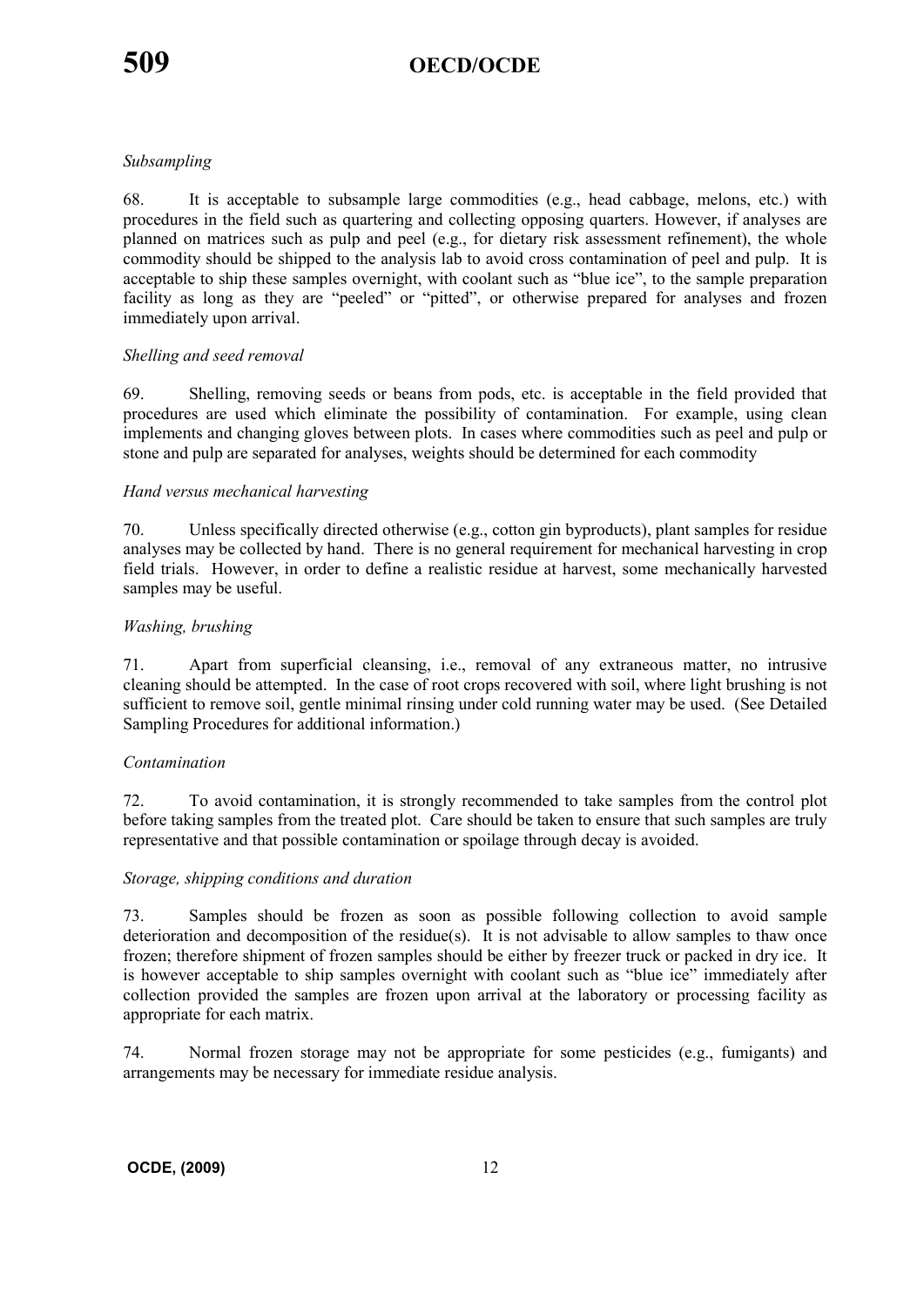## *Form to be stored (homogenate, whole RAC)*

75. Samples should be stored prior to analyses according to how the storage stability study was conducted and the analytical method for the active ingredient and relevant metabolites. For example, some methods indicate that sample homogenization should be performed on the same day as extraction. As noted in the OECD Guideline "Stability of Pesticide Residues in Stored Commodities," storage of homogenates is likely to represent a worse case (i.e., more degradation) compared to the storage of a whole commodity.

## *Detailed Sampling Procedures*

76. Additional details regarding recommendations for the sampling of mature crops at normal harvest time, specifics on commodity sample size and the portions to be analysed are provided in Table 1.

## *Fruits and tree nuts*

77. Circle each tree or bush and select fruit from all segments of the tree or plant, high and low, exposed and protected by foliage. For small fruits grown in a row, select fruit from both sides, avoiding the ends of the row. Select the quantity of the fruit according to its density on the tree or plant, i.e., take more from the heavily laden parts. Take both large and small fruits where appropriate, as long as all samples are marketable (except when taking immature samples for a residue decline study).

## *Bulb vegetables, root vegetables, tuber vegetables:*

78. Take samples from all over the plot, excluding the edges of the plot and the ends of the rows to avoid edge effect. The number of sampling points depends on the sample size of the crop.

79. To provide a representative sample of the raw commodity, adhering soil may should be removed. This may be done by brushing and, if necessary, gentle rinsing with cold running water.

80. Trim off tops according to local agricultural and/or commercial practice. Details of any trimming should be recorded. Where the tops are not used as animal feed (carrots, potatoes) or for human consumption, they should be discarded; otherwise (e.g., turnips, beets) they should be bagged separately.

*Brassica vegetables, leafy vegetables, stalk and stem vegetables, legume vegetables, fruiting vegetables and fungi:* 

81. Take the sample from all parts of the plot, avoiding the edges and ends of rows. The number of sampling points depends on the sample size of the crop.

82. Sample items of crops such as peas or beans protected from the spray by foliage and also from parts exposed to the spray.

83. To provide a representative sample of the raw commodity, adhering soil may should be removed. This may be done by brushing and, if necessary, gentle rinsing with cold running water.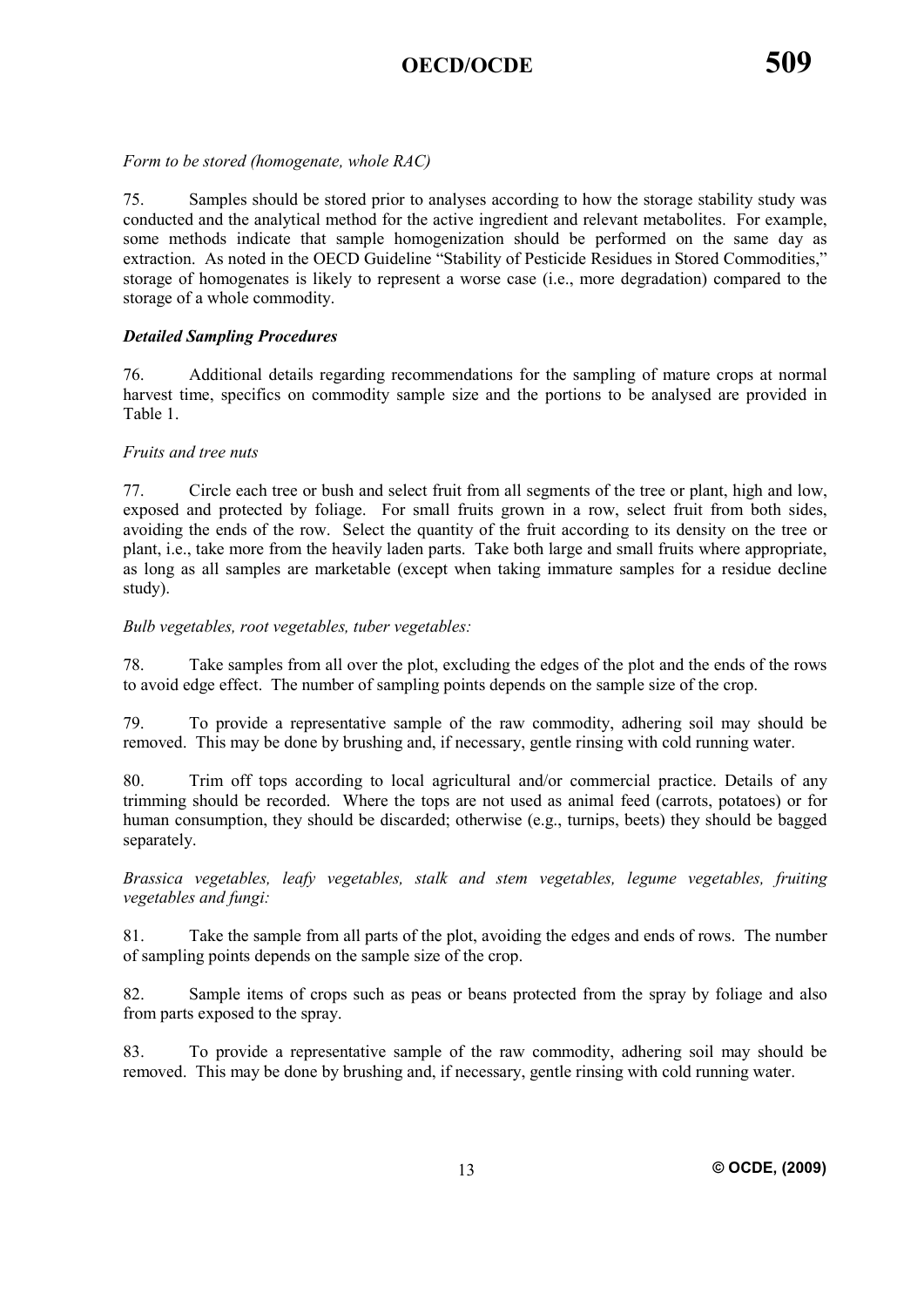84. For Brassica and leafy vegetables, do not trim except for the removal of obviously decomposed or withered leaves. Details of any trimming should be recorded. The fate of wrapper or outer leaves should be clearly described (i.e., included with sample or discarded in the field).

## *Cereals*

85. If the plot is small, collect the entire yield as needed. If the plot is large but mechanical harvesting is not carried out, cut not less than twelve short lengths of row chosen from all over the plot. Cut stalks 15 cm above the ground and remove the grain from the straw.

86. Care should be taken to avoid contamination when mechanical methods are used to separate the parts of the crop. The operation is best carried out in the laboratory.

87. If the plots are harvested mechanically, take not less than twelve grab samples of grain and straw from the harvester at uniform intervals over the plot to make one bulk sample each for grain and straw.

## *Cereals/Legumes/Grasses/Oilseeds/Pulses - forage, hay, stover, vines, straw and other animal feed*

88. Cut and/or collect these commodities according to the commercial practice. If the plots are harvested mechanically, take not less than 12 grab samples from the harvester at uniform intervals over the plot. However care should be taken to avoid contamination (e.g., harvest control prior to treated plots). For crops that are windrowed, the samples should be taken from the windrow at the time corresponding to the point when used for animal feed. In the case of cutting green plant material for the production of hay, this timing would normally be when the moisture content has decreased to the typical level for hay in commercial practice. In the case of plant material which has dried before the plant is cut (e.g., stover, straw), collect the sample after cutting and not after windrowing in the field.

## *Sugar cane and cane tops*

89. Select whole canes from 12 areas of the plot and take short  $(e.g., 20 cm)$  sections from all parts of the length of the canes. Collect samples of green cane tops, approximately 2 kg from each plot.

## *Pulses, Oilseeds, Coffee, Cocoa*

90. Collect samples of mature seed from at least twelve parts of the plot. Where the sample is harvested by hand, seed should normally be sent to the laboratory in the pod (except for coffee and cacao beans). When mechanical harvesting is used, only the seed should normally be supplied. Take samples from the entire plot, avoiding the edges of the plot. For coffee and cacao, circle each tree or bush and select pods or fruit from all segments of the tree or plant, high and low, exposed and protected by foliage. Select the quantity of the pods or fruit according to its density on the tree or plant, i.e., take more from the heavily laden parts.

- Cotton seed, peanuts, sesame seed, rape seed: Collect at the normal stage of harvesting.
- Sunflower seed, safflower seed: When the sampling is done by hand, collect the entire ripe heads. When sampling is done mechanically, submit only the seed to the laboratory.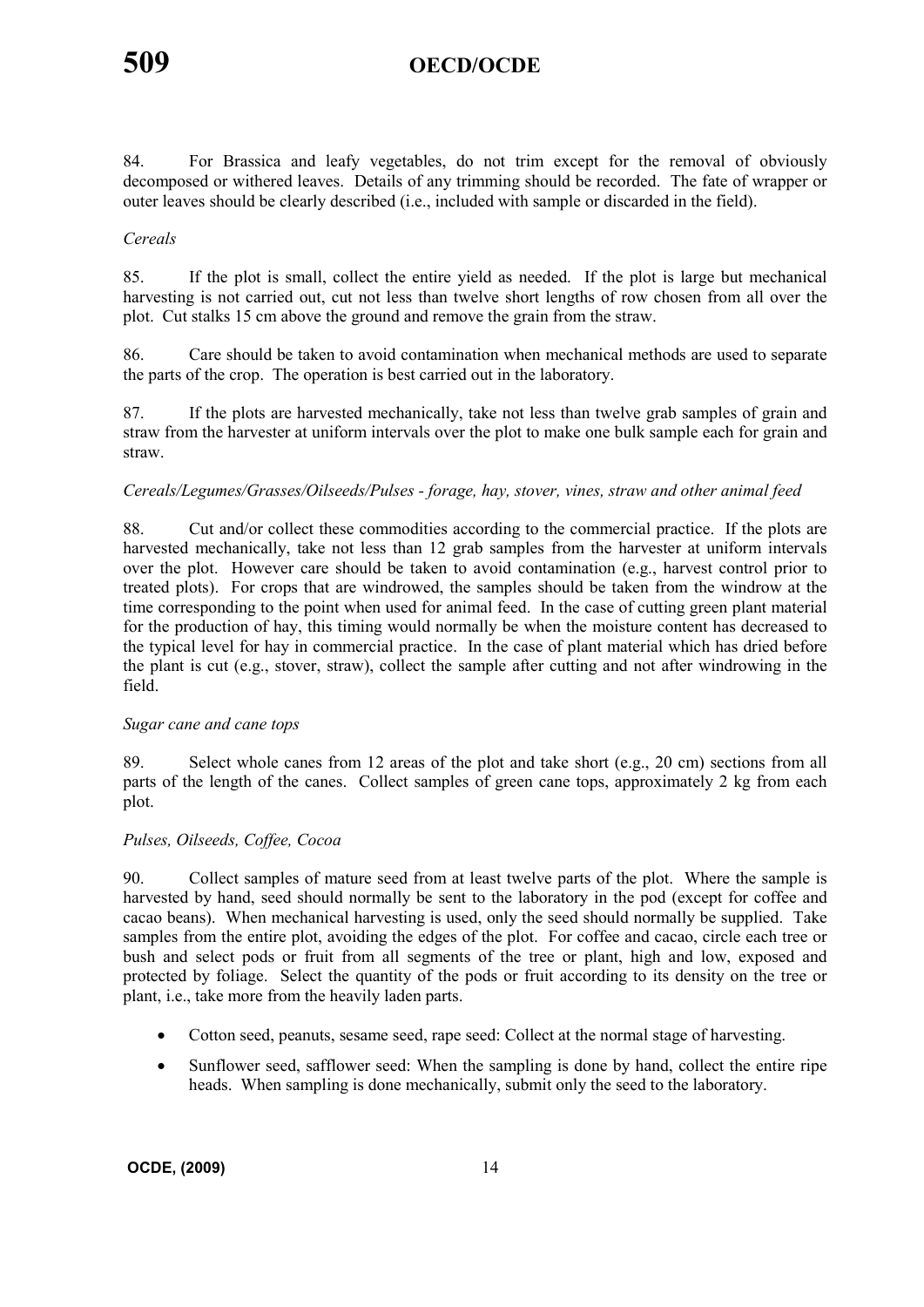• Coffee and cacao beans: Take samples in a manner reflecting common practice, i.e., sample the whole bean with its shell, but without the pod or the pulp/flesh surrounding the bean. The freshly harvested produce is not normally required.

## *Herbs and spices; tea leaves; hops*

91. Take samples in a manner reflecting common practice. Use only those plant parts which are representative of consumption.

92. For hops select cones from all parts of the plant and from both sides of the rows, high and low, exposed and protected by foliage.

93. Take samples from the entire plot, avoiding the edges of the plot.Herbs, such as parsley and chives, and hops should be sampled fresh. As fresh hop cones are not marketed, dried cones should be produced immediately.

## *Stored commodities*

94. Trials reflecting post-harvest treatments of stored products should be carried out over a wide range of storage facilities, and the sampling technique should be carefully chosen if valid samples are to be obtained. Procedures for taking valid samples from most commodities in storage units should reflect or simulate commercial practices. Such procedures are acceptable in sampling for pesticide residue analysis and may be used if adequate references are given. The sampling procedures are usually designed for three kinds of storage conditions as described below.

## *Sampling from bulk*

95. Obtaining a representative sample from a (large) bulk container (e.g., cereal grains or potatoes) is difficult; if possible, samples should be taken at frequent intervals from the stream during transfer into another container. A probe sample is not representative but may be acceptable if it is possible to reach every part of the storage container; and a larger number of individual samples are taken before mixing and reducing to produce a final sample. However, it is also important for the sampling procedure to generate samples from only that portion of the store having the highest residues. For example, pesticide residues are normally higher in the surface layer of a pile of potatoes and this should be recognised in the sampling procedure. To account for the variability of residues in these situations, at least three samples should be collected and analyzed for residues.

## *Sampling bagged commodities*

96. Sampling of the commodity within a bag should be random. A representative sample from a large stack of bags can be obtained only if every bag is accessible. This is not always possible in practice and the alternative is to obtain a sample from a number of randomly chosen bags by probing. Since pesticide treatments are often directed to the surface of the bag, selective sampling to show the effect of the position of the bag in the stack and the penetration of the pesticide into the bag may be necessary. As with bulk containers, at least three samples should be collected and analyzed.

## *Sampling fruit and vegetables in packing houses*

97. Where post-harvest treatments are applied to fruit and vegetables in packing houses, an adequate number of samples should be taken to determine the range of residue levels resulting from variations in the treatment process. The effects on residue levels of dip or spray concentration,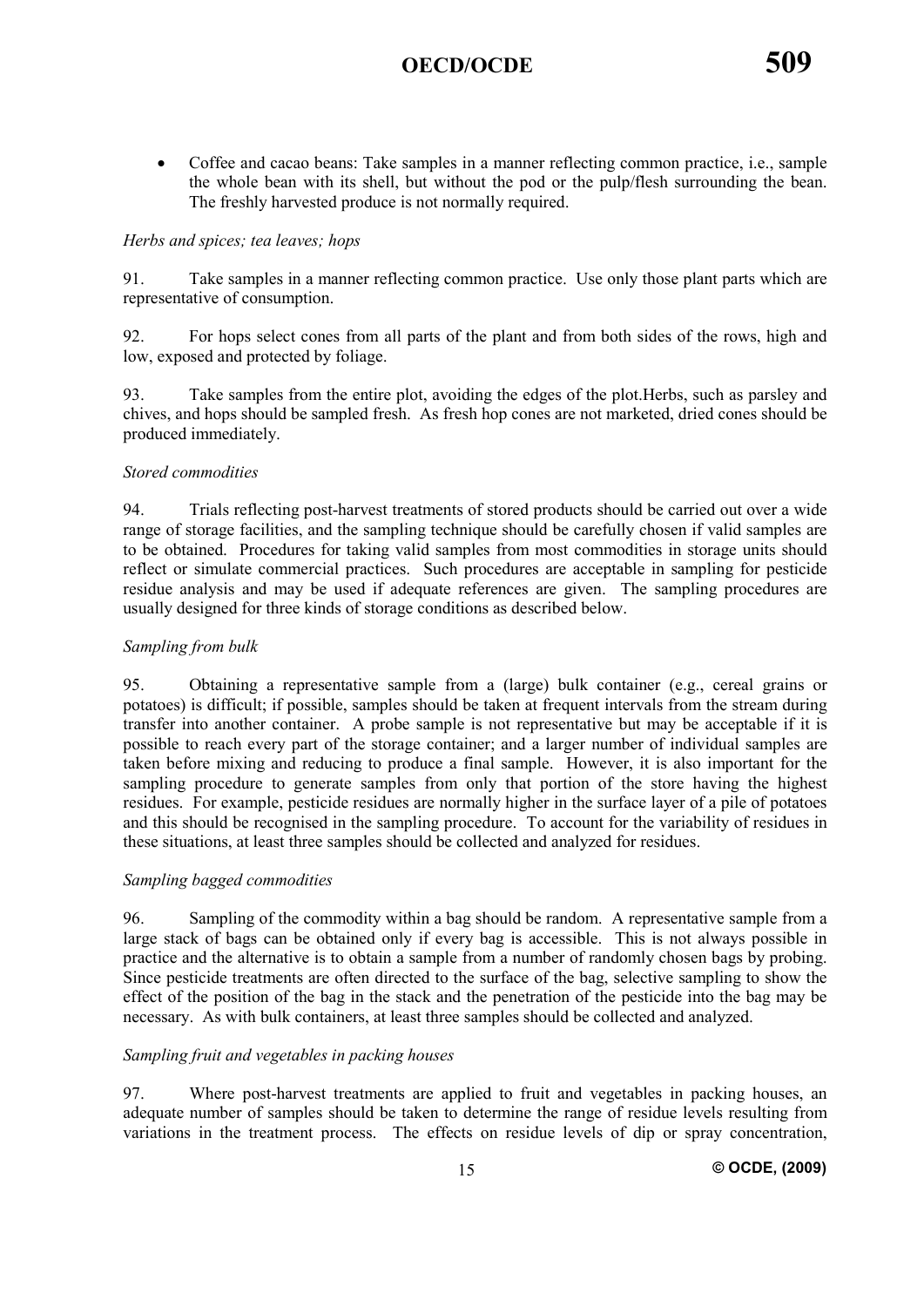temperature, duration of treatment, drying (after dip treatments) and subsequent handling may need to be considered.

98. Post-harvest treated fruit and vegetables should be kept in, or packed in, commercial containers or punnets and stored at ambient or cool-room temperature according to normal commercial practice. Day zero samples should be taken once the commodity is dried. Samples should then be drawn for analysis from the commercial containers at suitable intervals representing the time expected between treatment and subsequent marketing. The rate of disappearance or degradation of some residues depends on whether the commodity is held in a sealed or partly sealed container or is open to the air.

# **Table 1. Raw Agricultural Commodities and Feedstuffs Derived from Crops (compiled from the FAO Manual)**

| Crop                | Raw<br><b>Agricultural</b> | <b>Commodity</b><br>Tо<br><b>Be Analyzed</b> | <b>Field Sample Size</b>        |
|---------------------|----------------------------|----------------------------------------------|---------------------------------|
|                     | <b>Commodity</b>           |                                              |                                 |
| <b>Citrus fruit</b> |                            |                                              |                                 |
| e.g. Orange,        | Fruit, whole               | Whole                                        | 12 fruits from several places   |
| Lemon,              |                            | commodity.                                   | on 4 individual trees. If this  |
| Clementine,         |                            | Analyze peel and                             | produces a sample weight of     |
| Mandarin,           |                            | separately;<br>pulp                          | less than 2 kg, more fruit      |
| Grapefruit,         |                            | calculate<br>and                             | should be taken to yield a 2 kg |
| Tangelo,            |                            | express the residue                          | sample                          |
| Tangerine           |                            | the<br>whole<br>$\alpha$                     |                                 |
|                     |                            | commodity                                    |                                 |
| Pomefruit           |                            |                                              |                                 |
| e.g. Apple,         | Fruit                      | Whole commodity                              | 12 fruits from several places   |
| pear,               |                            | after removal of                             | on 4 individual trees. If this  |
| quince,             |                            | stems.                                       | produces a sample weight of     |
| crabapple           |                            |                                              | less than 2 kg, more fruit      |
|                     |                            |                                              | should be taken to yield a 2 kg |
|                     |                            |                                              | sample                          |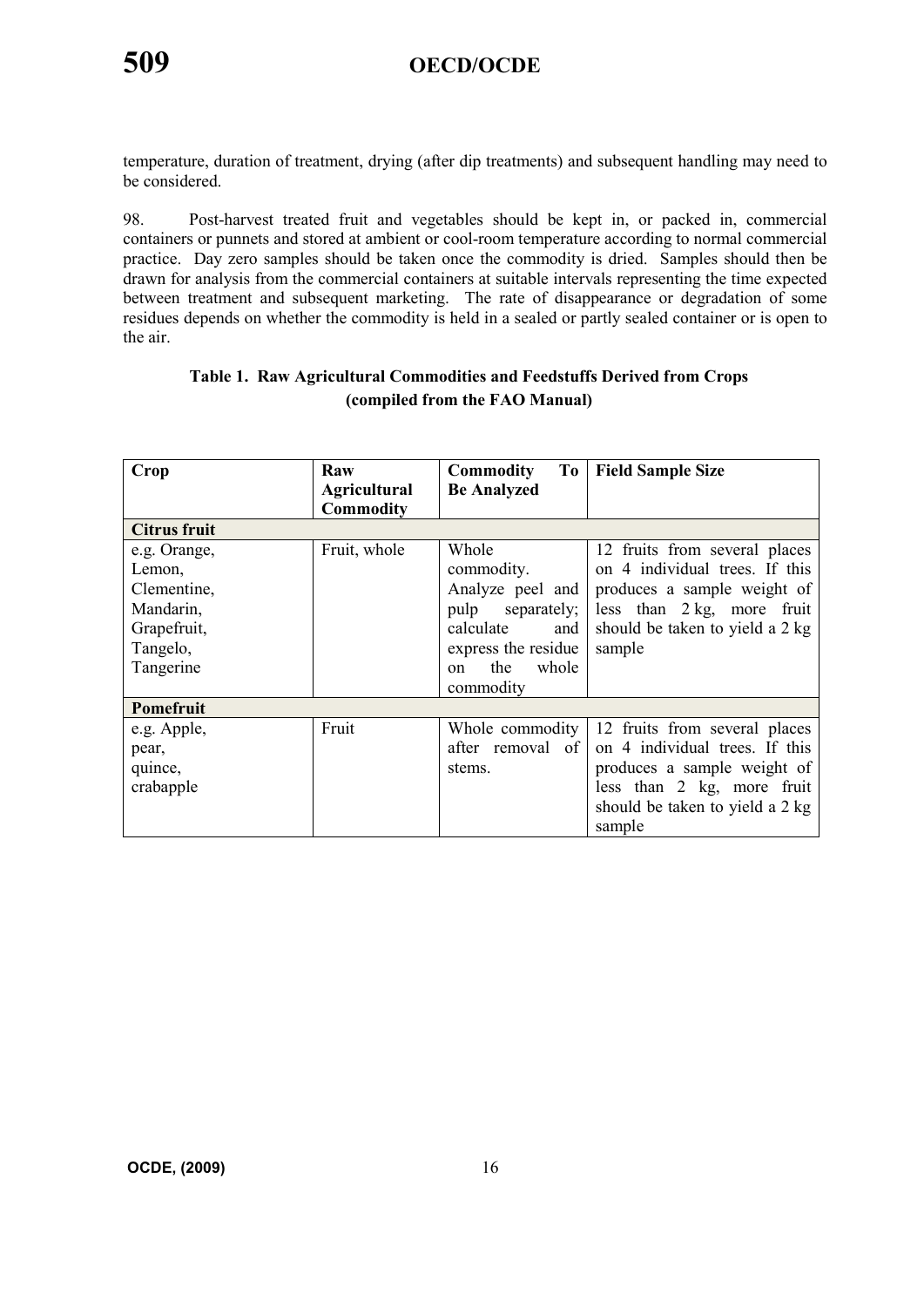| Crop                                  | Raw                 | Commodity<br>T <sub>0</sub> | <b>Field Sample Size</b>                     |
|---------------------------------------|---------------------|-----------------------------|----------------------------------------------|
|                                       | <b>Agricultural</b> | <b>Be Analyzed</b>          |                                              |
|                                       | <b>Commodity</b>    |                             |                                              |
| <b>Stone fruit</b>                    |                     |                             |                                              |
| e.g. Apricot,                         | Fruit               | Whole                       | 12 fruits from several places on 4           |
| nectarine,                            |                     | commodity after             | individual trees. If this produces           |
| peach,                                |                     | removal of stems            | a sample weight of less than                 |
| plum,                                 |                     | and<br>stones but           | 2 kg, more fruit should be taken             |
| cherry, sweet                         |                     | residue calculated          | to yield a 2 kg sample.                      |
| cherry, tart (sour),                  |                     | and expressed on            | Record weight ratio of stone and             |
| mirabelle                             |                     | the whole fruit.            | flesh                                        |
| <b>Berries</b>                        |                     |                             |                                              |
| Blackberry,                           | Berry               | Whole                       | 0.5 kg from 12 separate areas or             |
| raspberry (black & red),              |                     | commodity after             | 6 bushes                                     |
| boysenberry, blueberry                |                     | removal of caps             |                                              |
| $(= bilberry)$ ,                      |                     | and stems.                  |                                              |
| Gooseberry                            |                     |                             |                                              |
| Huckleberry,                          |                     |                             |                                              |
| dewberry,                             |                     |                             |                                              |
| elderberry,                           |                     |                             |                                              |
| loganberry                            |                     |                             |                                              |
| Strawberry                            | Berry               | Whole                       | 1 kg from 12 different plants                |
|                                       |                     | commodity after             |                                              |
|                                       |                     | removal of caps             |                                              |
|                                       |                     | and stems.                  |                                              |
| Cranberry                             | Berry               | Whole                       | 1 kg from 12 separate areas or               |
|                                       |                     | after<br>commodity          | bushes                                       |
|                                       |                     | removal of caps             |                                              |
|                                       |                     | and stems.                  |                                              |
| Currant                               | Fruit               | Whole                       |                                              |
|                                       |                     |                             | 0.5 kg from 12 separate areas or<br>6 bushes |
|                                       |                     | commodity                   |                                              |
|                                       |                     | including stems<br>Whole    |                                              |
| Grape                                 | Fruit               |                             | 12<br>bunches,<br>of<br>or<br>parts          |
| (table grape;                         |                     | commodity after             | 12 bunches,<br>from<br>at<br>least           |
| wine grape)                           |                     | removal of caps             | 4 separate vines to give at least            |
|                                       |                     | and stems                   | $1 \text{ kg}$                               |
| (Sub)tropical fruits with edible peel |                     |                             |                                              |
| Date,                                 | Fruit, fresh        | Whole                       | 1 kg from several places on                  |
| Olive                                 |                     | commodity after             | 4 trees Record weight ratio of               |
|                                       |                     | removal of stems            | stone and flesh.                             |
|                                       |                     | stones<br>but<br>and        |                                              |
|                                       |                     | residue calculated          |                                              |
|                                       |                     | and expressed on            |                                              |
|                                       |                     | the whole fruit.            |                                              |
| Fig                                   | Fruit               | Whole                       | 1 kg from several places on                  |
|                                       |                     | commodity.                  | 4 trees                                      |
| Kumquat                               | Fruit               | Whole                       | 12 fruits from several places on             |
|                                       |                     | commodity.                  | 4 individual trees or more if                |
|                                       |                     |                             | needed to produce a 2 kg sample              |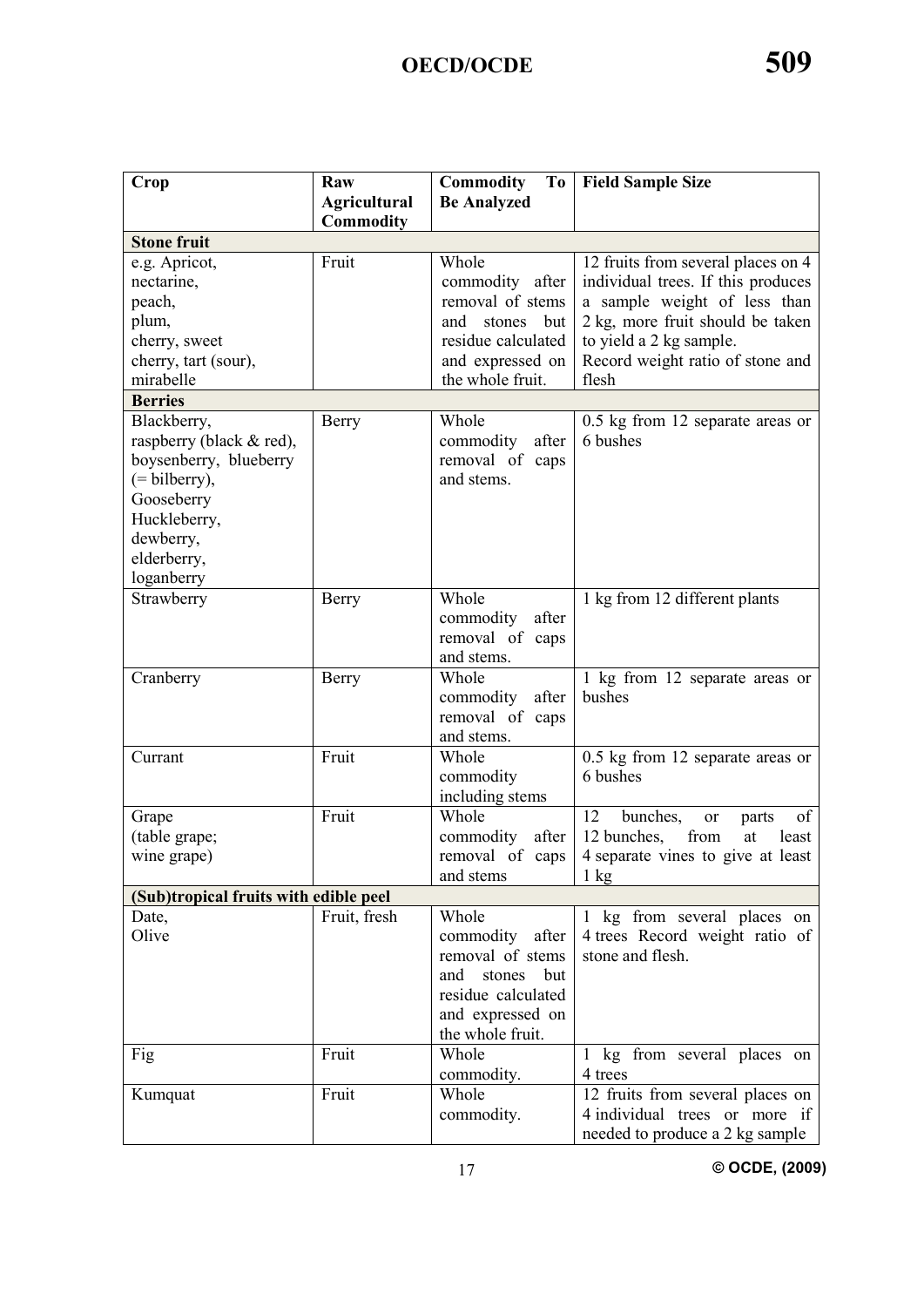| Crop                                                           | Raw                 | <b>Commodity</b><br>T <sub>0</sub> | <b>Field Sample Size</b>                                                                            |
|----------------------------------------------------------------|---------------------|------------------------------------|-----------------------------------------------------------------------------------------------------|
|                                                                | <b>Agricultural</b> | <b>Be Analyzed</b>                 |                                                                                                     |
|                                                                | Commodity           |                                    |                                                                                                     |
| (Sub)tropical fruits with inedible peel                        |                     |                                    |                                                                                                     |
|                                                                |                     |                                    | Note: For all tropical or sub-tropical fruits with inedible peel, analyze peel and pulp separately; |
| calculate and express the residue (MRL) on the whole commodity |                     |                                    |                                                                                                     |
| Avocado,                                                       | Fruit               | Whole commodity                    | 12 fruits from several places                                                                       |
| Lychee                                                         |                     | after removal of                   | on 4 individual trees. (If this                                                                     |
| $(=\text{lithi}),$                                             |                     | stone<br>but                       | produces a sample weight of                                                                         |
| Mango                                                          |                     | calculated<br>on                   | less than 2 kg, more fruit                                                                          |
|                                                                |                     | whole fruit.                       | should be taken to yield a 2 kg                                                                     |
|                                                                |                     |                                    | sample)                                                                                             |
|                                                                |                     |                                    | Record weight ratio of stone                                                                        |
|                                                                |                     |                                    | and flesh.                                                                                          |
| Banana,                                                        | Whole fruit         | Whole commodity                    | 24 fruits. Take two fingers                                                                         |
| Plantain                                                       |                     | including<br>peel                  | each from top, middle and                                                                           |
|                                                                |                     | after removal of                   | lowest hand of four harvestable                                                                     |
|                                                                |                     | crown tissues and                  | bunches.                                                                                            |
|                                                                |                     | stalks.                            | Field residue data on both                                                                          |
|                                                                |                     |                                    | bagged and unbagged bananas                                                                         |
| Kiwifruit,                                                     | Fruit               | Whole commodity                    | should be provided.<br>12 fruits from several places                                                |
| Passion fruit,                                                 |                     |                                    | on 4 individual trees. If this                                                                      |
| Papaya $(=$ paw paw),                                          |                     |                                    | produces a sample weight of                                                                         |
| Pomegranate,                                                   |                     |                                    | less than 2 kg, more<br>fruit                                                                       |
| Guava                                                          |                     |                                    | should be taken to yield a 2 kg                                                                     |
|                                                                |                     |                                    | sample                                                                                              |
| Pineapple                                                      | Fruit               | Whole commodity                    | 12 fruits                                                                                           |
|                                                                |                     | after removal of                   |                                                                                                     |
|                                                                |                     | crown.                             |                                                                                                     |
| <b>Tree nuts</b>                                               |                     |                                    |                                                                                                     |
| Almond                                                         | Nutmeat             | Whole commodity                    | 1 kg from all parts of the tree,                                                                    |
|                                                                |                     | after removal of                   | top and bottom, exposed and                                                                         |
|                                                                |                     | hull and shell.                    | covered by foliage                                                                                  |
|                                                                | Hulls               | Whole commodity                    | $1 \text{ kg}$                                                                                      |
|                                                                |                     | after removal of                   |                                                                                                     |
|                                                                |                     | shell and nutmeat                  |                                                                                                     |
| Other tree nuts                                                | Nutmeat             | Whole commodity                    | 1 kg from all parts of the tree                                                                     |
| (hazelnut,                                                     |                     | after removal of                   | or bush,<br>top<br>and bottom,                                                                      |
| walnut,                                                        |                     | shell, husk or hull.               | exposed<br>and<br>covered<br>by                                                                     |
| pecan,                                                         |                     | Chestnuts<br>are                   | foliage                                                                                             |
| chestnut, pistachio)                                           |                     | analyzed whole in                  |                                                                                                     |
|                                                                |                     | the skin.                          |                                                                                                     |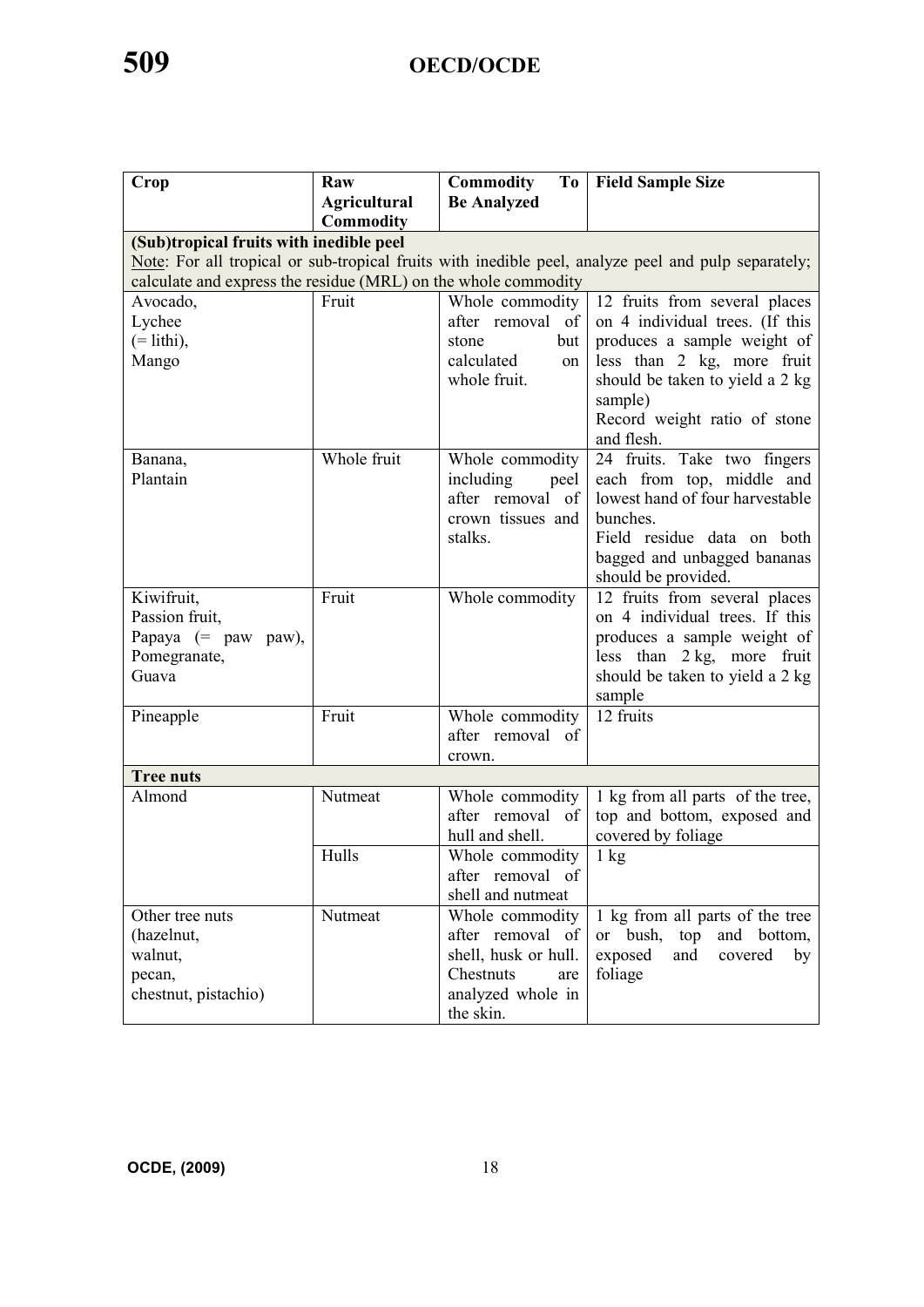|                                                                                                                                                            | <b>Field Sample Size</b>                                                                                                                                                                                                                                                                                                                                                                                                                                                                                                                                                                                                                                                                                                                                                                                                                                                                                                                                                                                        |
|------------------------------------------------------------------------------------------------------------------------------------------------------------|-----------------------------------------------------------------------------------------------------------------------------------------------------------------------------------------------------------------------------------------------------------------------------------------------------------------------------------------------------------------------------------------------------------------------------------------------------------------------------------------------------------------------------------------------------------------------------------------------------------------------------------------------------------------------------------------------------------------------------------------------------------------------------------------------------------------------------------------------------------------------------------------------------------------------------------------------------------------------------------------------------------------|
|                                                                                                                                                            |                                                                                                                                                                                                                                                                                                                                                                                                                                                                                                                                                                                                                                                                                                                                                                                                                                                                                                                                                                                                                 |
|                                                                                                                                                            |                                                                                                                                                                                                                                                                                                                                                                                                                                                                                                                                                                                                                                                                                                                                                                                                                                                                                                                                                                                                                 |
|                                                                                                                                                            | 12 nuts                                                                                                                                                                                                                                                                                                                                                                                                                                                                                                                                                                                                                                                                                                                                                                                                                                                                                                                                                                                                         |
|                                                                                                                                                            |                                                                                                                                                                                                                                                                                                                                                                                                                                                                                                                                                                                                                                                                                                                                                                                                                                                                                                                                                                                                                 |
|                                                                                                                                                            |                                                                                                                                                                                                                                                                                                                                                                                                                                                                                                                                                                                                                                                                                                                                                                                                                                                                                                                                                                                                                 |
|                                                                                                                                                            |                                                                                                                                                                                                                                                                                                                                                                                                                                                                                                                                                                                                                                                                                                                                                                                                                                                                                                                                                                                                                 |
|                                                                                                                                                            |                                                                                                                                                                                                                                                                                                                                                                                                                                                                                                                                                                                                                                                                                                                                                                                                                                                                                                                                                                                                                 |
|                                                                                                                                                            |                                                                                                                                                                                                                                                                                                                                                                                                                                                                                                                                                                                                                                                                                                                                                                                                                                                                                                                                                                                                                 |
|                                                                                                                                                            |                                                                                                                                                                                                                                                                                                                                                                                                                                                                                                                                                                                                                                                                                                                                                                                                                                                                                                                                                                                                                 |
|                                                                                                                                                            |                                                                                                                                                                                                                                                                                                                                                                                                                                                                                                                                                                                                                                                                                                                                                                                                                                                                                                                                                                                                                 |
|                                                                                                                                                            |                                                                                                                                                                                                                                                                                                                                                                                                                                                                                                                                                                                                                                                                                                                                                                                                                                                                                                                                                                                                                 |
|                                                                                                                                                            |                                                                                                                                                                                                                                                                                                                                                                                                                                                                                                                                                                                                                                                                                                                                                                                                                                                                                                                                                                                                                 |
|                                                                                                                                                            |                                                                                                                                                                                                                                                                                                                                                                                                                                                                                                                                                                                                                                                                                                                                                                                                                                                                                                                                                                                                                 |
|                                                                                                                                                            |                                                                                                                                                                                                                                                                                                                                                                                                                                                                                                                                                                                                                                                                                                                                                                                                                                                                                                                                                                                                                 |
|                                                                                                                                                            |                                                                                                                                                                                                                                                                                                                                                                                                                                                                                                                                                                                                                                                                                                                                                                                                                                                                                                                                                                                                                 |
|                                                                                                                                                            |                                                                                                                                                                                                                                                                                                                                                                                                                                                                                                                                                                                                                                                                                                                                                                                                                                                                                                                                                                                                                 |
|                                                                                                                                                            | 12 plants                                                                                                                                                                                                                                                                                                                                                                                                                                                                                                                                                                                                                                                                                                                                                                                                                                                                                                                                                                                                       |
|                                                                                                                                                            |                                                                                                                                                                                                                                                                                                                                                                                                                                                                                                                                                                                                                                                                                                                                                                                                                                                                                                                                                                                                                 |
|                                                                                                                                                            |                                                                                                                                                                                                                                                                                                                                                                                                                                                                                                                                                                                                                                                                                                                                                                                                                                                                                                                                                                                                                 |
|                                                                                                                                                            |                                                                                                                                                                                                                                                                                                                                                                                                                                                                                                                                                                                                                                                                                                                                                                                                                                                                                                                                                                                                                 |
|                                                                                                                                                            |                                                                                                                                                                                                                                                                                                                                                                                                                                                                                                                                                                                                                                                                                                                                                                                                                                                                                                                                                                                                                 |
|                                                                                                                                                            | 12 plants                                                                                                                                                                                                                                                                                                                                                                                                                                                                                                                                                                                                                                                                                                                                                                                                                                                                                                                                                                                                       |
|                                                                                                                                                            |                                                                                                                                                                                                                                                                                                                                                                                                                                                                                                                                                                                                                                                                                                                                                                                                                                                                                                                                                                                                                 |
|                                                                                                                                                            |                                                                                                                                                                                                                                                                                                                                                                                                                                                                                                                                                                                                                                                                                                                                                                                                                                                                                                                                                                                                                 |
|                                                                                                                                                            |                                                                                                                                                                                                                                                                                                                                                                                                                                                                                                                                                                                                                                                                                                                                                                                                                                                                                                                                                                                                                 |
|                                                                                                                                                            |                                                                                                                                                                                                                                                                                                                                                                                                                                                                                                                                                                                                                                                                                                                                                                                                                                                                                                                                                                                                                 |
|                                                                                                                                                            |                                                                                                                                                                                                                                                                                                                                                                                                                                                                                                                                                                                                                                                                                                                                                                                                                                                                                                                                                                                                                 |
|                                                                                                                                                            |                                                                                                                                                                                                                                                                                                                                                                                                                                                                                                                                                                                                                                                                                                                                                                                                                                                                                                                                                                                                                 |
|                                                                                                                                                            |                                                                                                                                                                                                                                                                                                                                                                                                                                                                                                                                                                                                                                                                                                                                                                                                                                                                                                                                                                                                                 |
|                                                                                                                                                            | 12 roots (the sample should                                                                                                                                                                                                                                                                                                                                                                                                                                                                                                                                                                                                                                                                                                                                                                                                                                                                                                                                                                                     |
|                                                                                                                                                            | weigh at least 2 kg - where                                                                                                                                                                                                                                                                                                                                                                                                                                                                                                                                                                                                                                                                                                                                                                                                                                                                                                                                                                                     |
|                                                                                                                                                            | necessary,<br>take<br>larger<br>$\mathbf{a}$                                                                                                                                                                                                                                                                                                                                                                                                                                                                                                                                                                                                                                                                                                                                                                                                                                                                                                                                                                    |
|                                                                                                                                                            | number to produce a<br>$2$ kg                                                                                                                                                                                                                                                                                                                                                                                                                                                                                                                                                                                                                                                                                                                                                                                                                                                                                                                                                                                   |
|                                                                                                                                                            | sample)                                                                                                                                                                                                                                                                                                                                                                                                                                                                                                                                                                                                                                                                                                                                                                                                                                                                                                                                                                                                         |
|                                                                                                                                                            |                                                                                                                                                                                                                                                                                                                                                                                                                                                                                                                                                                                                                                                                                                                                                                                                                                                                                                                                                                                                                 |
|                                                                                                                                                            |                                                                                                                                                                                                                                                                                                                                                                                                                                                                                                                                                                                                                                                                                                                                                                                                                                                                                                                                                                                                                 |
|                                                                                                                                                            |                                                                                                                                                                                                                                                                                                                                                                                                                                                                                                                                                                                                                                                                                                                                                                                                                                                                                                                                                                                                                 |
|                                                                                                                                                            |                                                                                                                                                                                                                                                                                                                                                                                                                                                                                                                                                                                                                                                                                                                                                                                                                                                                                                                                                                                                                 |
|                                                                                                                                                            |                                                                                                                                                                                                                                                                                                                                                                                                                                                                                                                                                                                                                                                                                                                                                                                                                                                                                                                                                                                                                 |
|                                                                                                                                                            |                                                                                                                                                                                                                                                                                                                                                                                                                                                                                                                                                                                                                                                                                                                                                                                                                                                                                                                                                                                                                 |
|                                                                                                                                                            |                                                                                                                                                                                                                                                                                                                                                                                                                                                                                                                                                                                                                                                                                                                                                                                                                                                                                                                                                                                                                 |
|                                                                                                                                                            |                                                                                                                                                                                                                                                                                                                                                                                                                                                                                                                                                                                                                                                                                                                                                                                                                                                                                                                                                                                                                 |
|                                                                                                                                                            |                                                                                                                                                                                                                                                                                                                                                                                                                                                                                                                                                                                                                                                                                                                                                                                                                                                                                                                                                                                                                 |
|                                                                                                                                                            |                                                                                                                                                                                                                                                                                                                                                                                                                                                                                                                                                                                                                                                                                                                                                                                                                                                                                                                                                                                                                 |
| recombined<br>with                                                                                                                                         |                                                                                                                                                                                                                                                                                                                                                                                                                                                                                                                                                                                                                                                                                                                                                                                                                                                                                                                                                                                                                 |
| Raw<br><b>Agricultural</b><br><b>Commodity</b><br>(meat<br>Coconut<br>liquid<br>and<br>combined)<br>Root<br>Tops (leaves)<br>Root<br>Tops (leaves)<br>Root | <b>Commodity</b><br>T <sub>0</sub><br><b>Be Analyzed</b><br>Whole commodity<br>after removal of<br>shell.<br>Analyze meat $(=$<br>flesh) and liquid<br>(=milk) separately;<br>calculate<br>and<br>express the residue<br>the<br>whole<br>on<br>edible<br>portion<br>(meat and liquid).<br>Roots or tubers may be rinsed lightly in cold running water, brushing gently with a soft brush to<br>remove loose soil and debris, if necessary, and then dab lightly with a clean tissue paper to dry.<br>Leaves with heads<br>are separated from<br>the roots.<br>Whole commodity<br>after removal of<br>obviously<br>decomposed<br><sub>or</sub><br>withered leaves.<br>Leaves<br>are<br>separated from the<br>roots<br>Tops are carefully<br>cut off with a knife<br>by cutting through<br>the bottom of the<br>stem at the lowest<br>point<br>of<br>attachment of the<br>outer petioles. If<br>an annulus of root<br>tissue is thereby<br>from<br>severed<br>hollow-crown<br>roots, the material<br>should<br>be |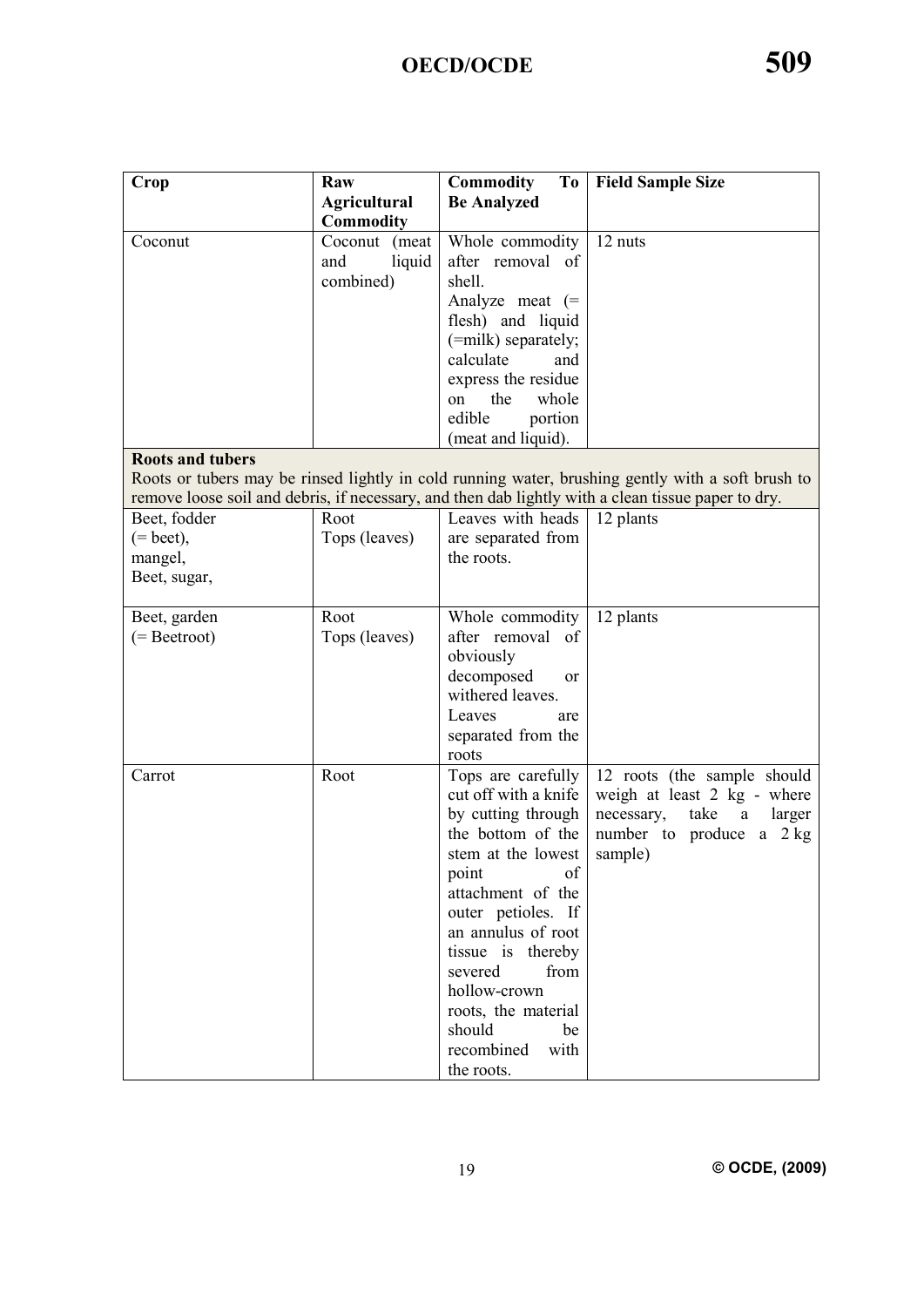| Crop                | Raw                 | To  <br>Commodity        | <b>Field Sample Size</b>          |
|---------------------|---------------------|--------------------------|-----------------------------------|
|                     | <b>Agricultural</b> | <b>Be Analyzed</b>       |                                   |
|                     | <b>Commodity</b>    |                          |                                   |
| Cassava             | Roots               | Whole commodity          | 12-24 roots from at least 6       |
| $=$ tapioca         |                     | after<br>removing        | plants (the sample<br>should      |
|                     |                     | tops                     | weigh at least 2 kg - where       |
|                     |                     |                          | necessary,<br>take<br>larger<br>a |
|                     |                     |                          | number to produce a 2 kg          |
|                     |                     |                          | sample)                           |
| Celeriac            | Root                | Remove adhering          | 12 plants                         |
|                     |                     | soil                     |                                   |
|                     |                     |                          |                                   |
| Chicory,            | Root                | Whole commodity          | 12 roots (the sample should       |
| Salsify             | Tops (leaves)       | after removal of         | weigh at least 2 kg - where       |
|                     |                     | obviously                | necessary,<br>take<br>a<br>larger |
|                     |                     | decomposed<br><b>or</b>  | number to produce a 2 kg          |
|                     |                     | withered leaves.         | sample)                           |
| Horseradish         | Root                | Whole commodity          | 12 roots (the sample should       |
|                     |                     | after removal of         | weigh at least 2 kg - where       |
|                     |                     | soil.                    | take<br>necessary,<br>a<br>larger |
|                     |                     |                          | number to produce a 2 kg          |
|                     |                     |                          | sample)                           |
| Jerusalem artichoke | Tuber               | Whole commodity          | 12 tubers (the sample should      |
|                     |                     | after<br>removing        | weigh at least 2 kg - where       |
|                     |                     | tops.                    | necessary,<br>take<br>larger<br>a |
|                     |                     |                          |                                   |
|                     |                     |                          | number to produce a 2 kg          |
|                     | Root                |                          | sample)                           |
| Parsnip,            |                     | Whole commodity<br>after | 12 roots (the sample should       |
| Rutabaga            |                     | removing                 | weigh at least 2 kg - where       |
| $(=$ swede),        |                     | tops.                    | necessary,<br>take<br>larger<br>a |
|                     |                     |                          | number to produce a 2 kg          |
|                     |                     |                          | sample)                           |
| Potato,             | Tuber               | Whole commodity          | 12 large tubers or 24 small       |
| sweet potato,       |                     | after<br>removing        | tubers from at least 6 plants     |
| yam                 |                     | tops.                    | (the sample should weigh at       |
|                     |                     |                          | least 2 kg - where necessary,     |
|                     |                     |                          | take<br>a larger number to        |
|                     |                     |                          | produce a 2 kg sample)            |
| Radish,             | Root                | Whole commodity          | 12 roots (the sample should       |
| Turnip              | tops (leaves)       | removing<br>after        | weigh at least 2 kg - where       |
|                     |                     | tops.                    | necessary,<br>take<br>a<br>larger |
|                     |                     |                          | number to produce a 2 kg          |
|                     |                     |                          | sample)                           |
| Taro                | Corm                | Whole commodity          | 12 corm (the sample should        |
|                     |                     | after<br>removing        | weigh at least 2 kg - where       |
|                     | foliage             | tops                     | take<br>necessary,<br>larger<br>a |
|                     |                     |                          | number to produce a 2 kg          |
|                     |                     |                          | sample)                           |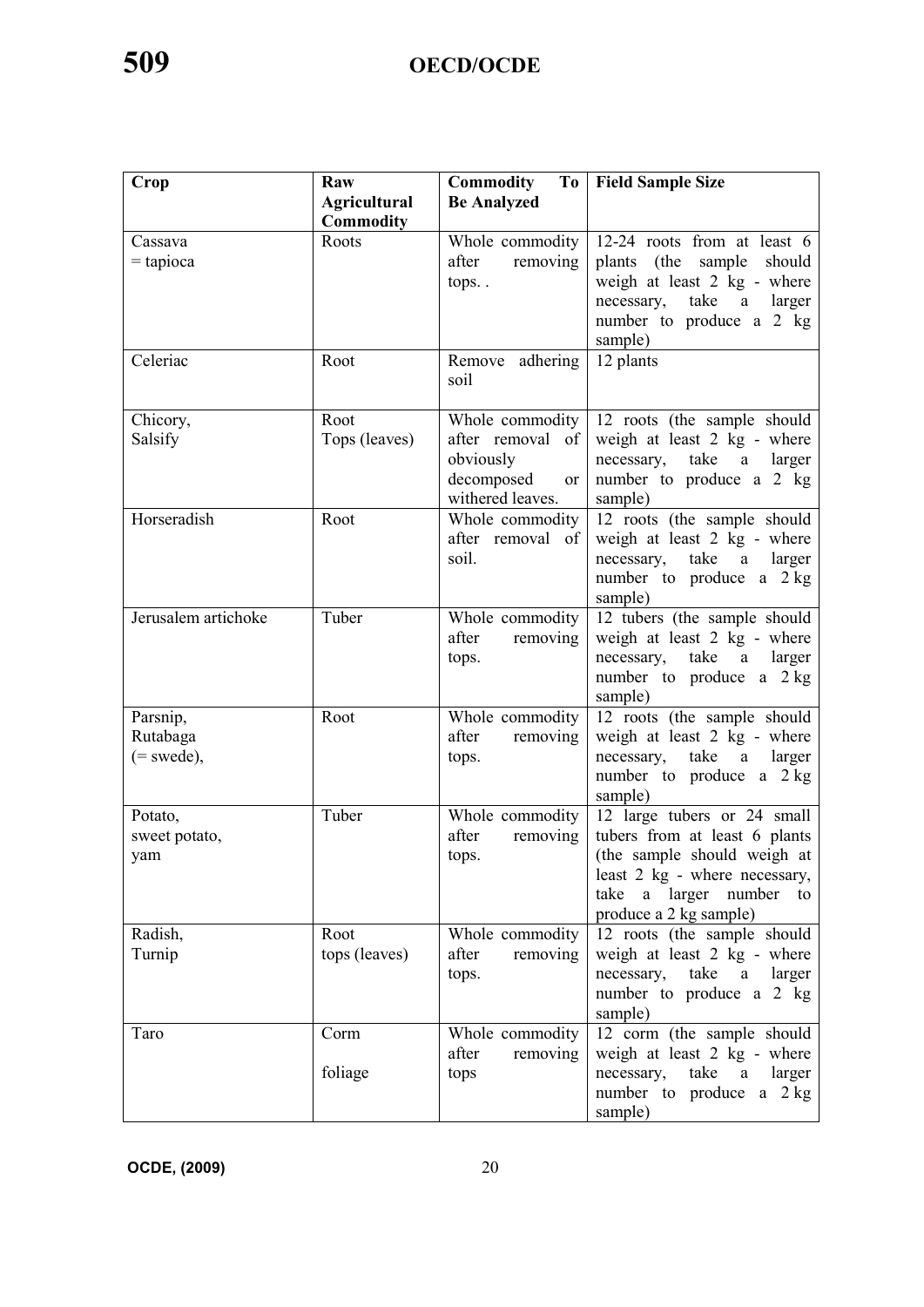| Crop                         | Raw                 | <b>Commodity</b>             | <b>To</b>   Field Sample Size                                                                      |
|------------------------------|---------------------|------------------------------|----------------------------------------------------------------------------------------------------|
|                              | <b>Agricultural</b> | <b>Be Analyzed</b>           |                                                                                                    |
| <b>Bulb vegetables</b>       | <b>Commodity</b>    |                              |                                                                                                    |
|                              |                     |                              | Bulb vegetables may be rinsed lightly in cold running water, brushing gently with a soft brush to  |
|                              |                     |                              | remove loose soil and debris, if necessary, and then dab lightly with a clean tissue paper to dry. |
| Onion, bulb, garlic,         | <b>Bulb</b>         | Whole commodity              | 12 bulbs from 12 plants.(the                                                                       |
| Shallot                      |                     | after removal of             | sample should weigh at least 2                                                                     |
|                              |                     | roots (and foliage)          | kg - where necessary, take a                                                                       |
|                              |                     | whatever<br>and              | larger number to produce a 2                                                                       |
|                              |                     | parchment skin is            | kg sample)                                                                                         |
|                              |                     | easily detached.             |                                                                                                    |
| Onion, green                 | Whole<br>plant,     | Whole vegetable              | 24 plants (the sample should                                                                       |
| $( = spring \text{ onions})$ | without roots       | after removal of             | weigh at least 2 kg - where                                                                        |
|                              |                     | roots.                       | necessary,<br>take<br>a<br>larger                                                                  |
|                              |                     |                              | number to produce a 2 kg<br>sample)                                                                |
| <b>Fruiting vegetables</b>   |                     |                              |                                                                                                    |
| Cucumber                     | Fruit               | Whole commodity              | 12 fruits from 12 separate                                                                         |
|                              |                     | after removal of             | plants                                                                                             |
|                              |                     | stems.                       |                                                                                                    |
| Eggplant                     | Fruit               | Whole commodity              | 12 fruits from 12 separate                                                                         |
| $(= auberging)$              |                     | after removal of             | plants, min 1 kg (in case of                                                                       |
|                              |                     | stems.                       | small varieties)                                                                                   |
| Gherkin                      | Fruit               | Whole commodity              | 12<br>12 fruits from<br>separate                                                                   |
|                              |                     | after removal of             | plants (the sample should                                                                          |
|                              |                     | stems.                       | weigh at least 2 kg - where                                                                        |
|                              |                     |                              | take<br>necessary,<br>larger<br>a<br>number to produce a 2 kg                                      |
|                              |                     |                              | sample)                                                                                            |
| Muskmelon                    | Fruit               | Whole commodity              | 12 fruits from 12<br>separate                                                                      |
| (= melon and includes        |                     | after removal of             | plants                                                                                             |
| cantaloupe,<br>casaba,       |                     | stems.                       |                                                                                                    |
| crenshaw, etc., but not      |                     | Analyze peel and             |                                                                                                    |
| watermelon),                 |                     | pulp<br>separately;          |                                                                                                    |
| Pumpkin,                     |                     | calculate<br>and             |                                                                                                    |
| Watermelon,                  |                     | express the residue          |                                                                                                    |
| Squash, winter               |                     | whole<br>the<br>on           |                                                                                                    |
|                              | Fruit               | commodity<br>Whole commodity | 12 fruits from 12 plants (the                                                                      |
| Squash, summer               |                     | after removal of             | sample should weigh at least 2                                                                     |
|                              |                     | stems.                       | kg - where necessary take a                                                                        |
|                              |                     |                              | larger number of fruit to                                                                          |
|                              |                     |                              | produce a 2 kg sample)                                                                             |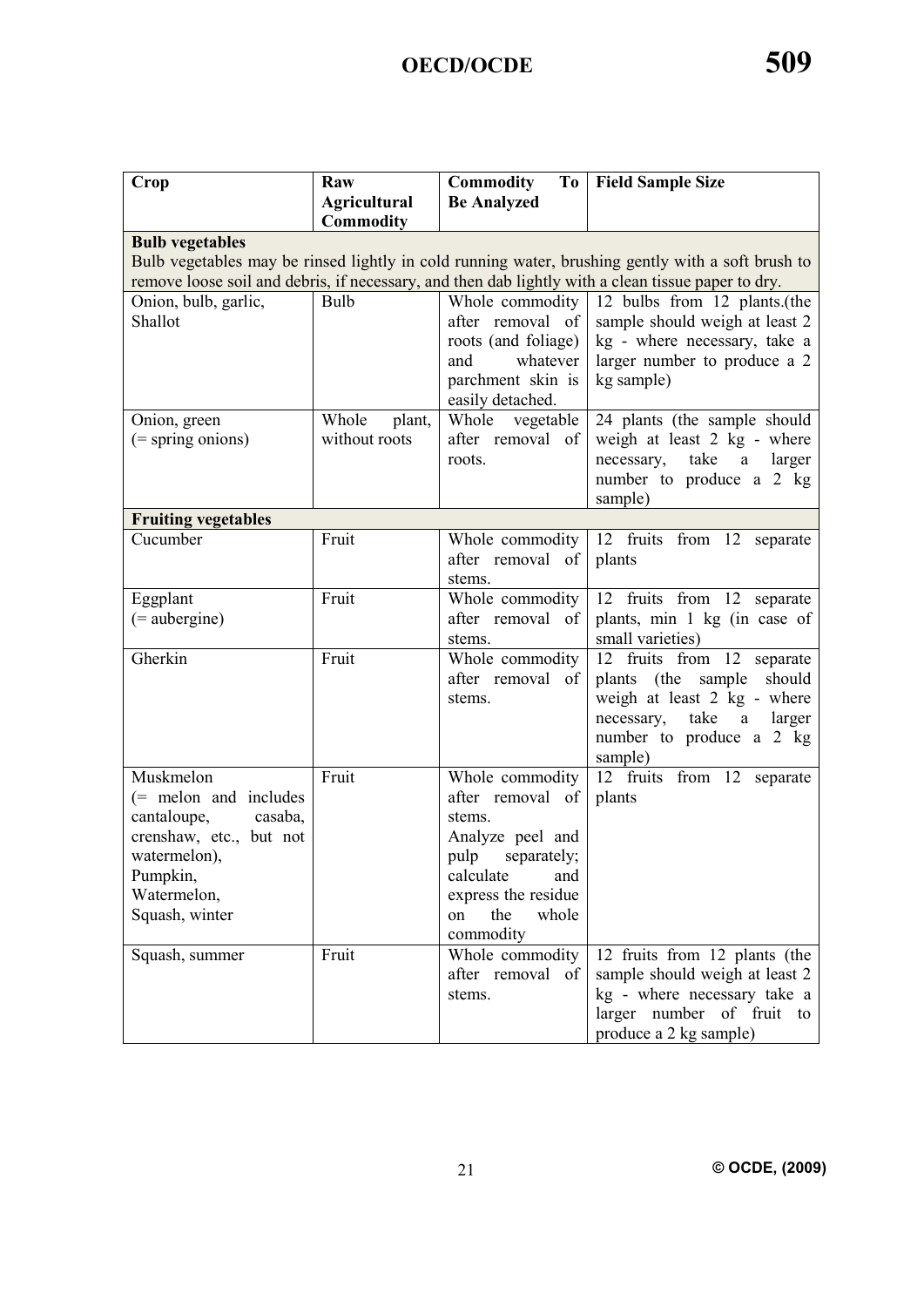| Crop                         | Raw                 | Commodity<br>T <sub>o</sub>            | <b>Field Sample Size</b>          |
|------------------------------|---------------------|----------------------------------------|-----------------------------------|
|                              | <b>Agricultural</b> | <b>Be Analyzed</b>                     |                                   |
|                              | Commodity           |                                        |                                   |
| Tomato,                      | Fruit               | Whole commodity                        | 24 fruits from small-fruiting     |
| pepper, bell and non-bell    |                     | after removal of                       | varieties, 12 from large fruiting |
| $($ = sweet pepper and chili |                     | stems.                                 | varieties. From 12 plants in all  |
| pepper)                      |                     |                                        | cases (the sample should weigh    |
|                              |                     |                                        | a minimum of 2 kg; where          |
|                              |                     |                                        | necessary take a larger number    |
|                              |                     |                                        | of items to produce a 2-kg        |
|                              |                     |                                        | sample.)                          |
| Okra                         | Fruit (pods)        | Whole commodity<br>after removal of    | $1 \text{ kg}$                    |
|                              |                     | stems.                                 |                                   |
| <b>Brassica</b>              |                     |                                        |                                   |
| <b>Broccoli</b>              | Flower<br>head      | Analyze<br>flower                      | 1 kg from 12 plants               |
|                              | and stem            | head<br>and<br>stems                   |                                   |
|                              |                     | discarding leaves.                     |                                   |
| <b>Brussels</b> sprouts      | Leaf sprouts        | Analyze "buttons"                      | 1 kg from 12 plants. Buttons to   |
|                              |                     | only.                                  | be taken from at least two        |
|                              |                     |                                        | levels on each plant              |
| Head cabbage                 | heads,<br>Fresh     | Whole commodity                        | 12 plants                         |
| (white cabbage;              | with<br>wrapper     | after removal of                       |                                   |
| red cabbage;                 | leaves              | obviously                              |                                   |
| Savoy cabbage)               |                     | decomposed<br><b>or</b>                |                                   |
| Cauliflower                  | Flower<br>head      | withered leaves.                       |                                   |
|                              | and stem            | Analyze<br>flower<br>head and<br>stems | 12 plants                         |
|                              |                     | discarding leaves.                     |                                   |
| Collards                     | Greens              | Whole commodity                        | 1 kg from 12 plants               |
|                              |                     | after removal of                       |                                   |
|                              |                     | obviously                              |                                   |
|                              |                     | decomposed<br>or                       |                                   |
|                              |                     | withered leaves.                       |                                   |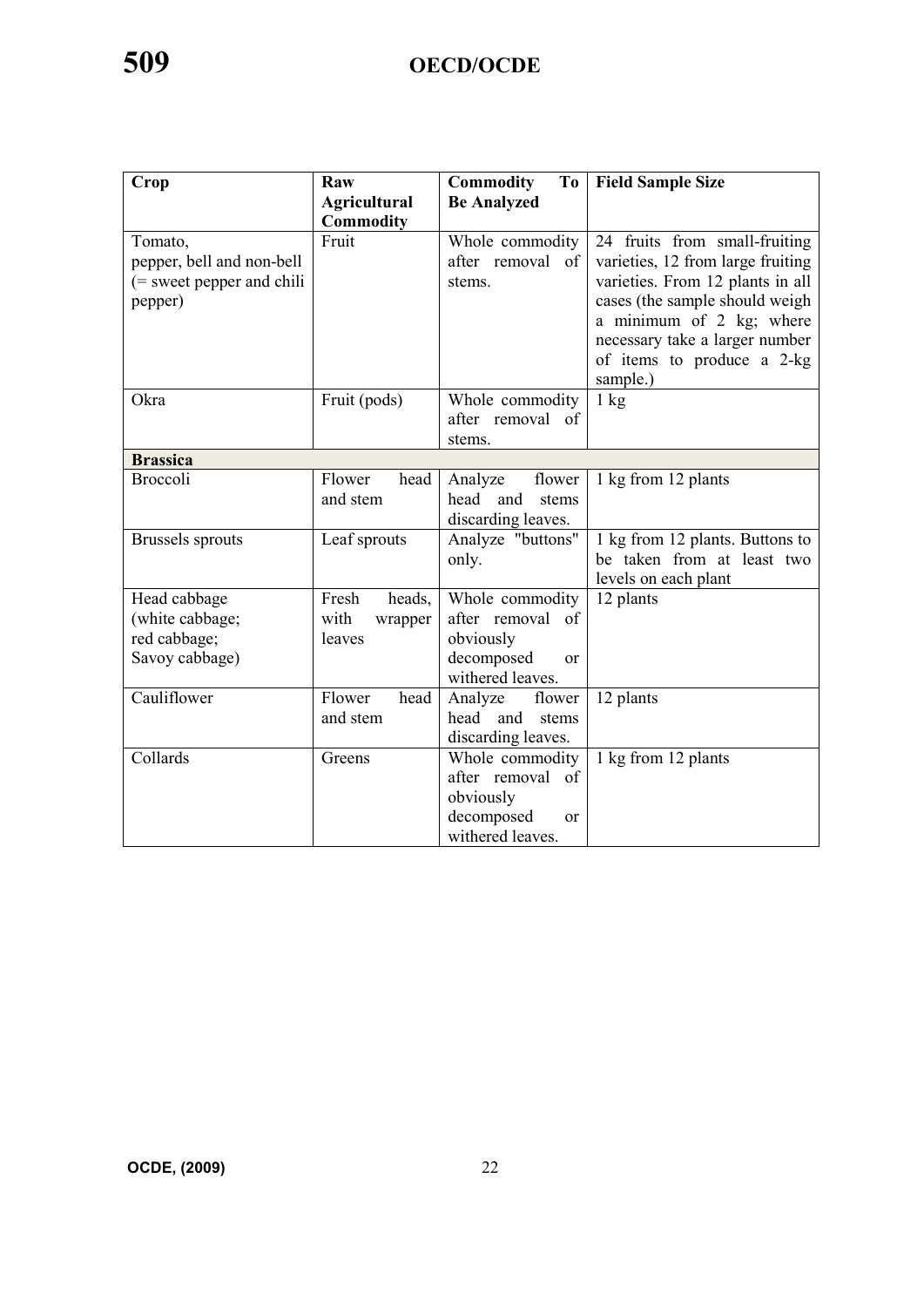| Crop                                         | Raw<br><b>Agricultural</b>                  | <b>Commodity</b><br>T <sub>o</sub><br><b>Be Analyzed</b>                                                     | <b>Field Sample Size</b>                                    |  |
|----------------------------------------------|---------------------------------------------|--------------------------------------------------------------------------------------------------------------|-------------------------------------------------------------|--|
|                                              | <b>Commodity</b>                            |                                                                                                              |                                                             |  |
| Kale                                         | Leaves                                      | Whole commodity<br>after removal<br>of<br>obviously<br>decomposed<br>or<br>withered leaves.                  | 2 kg from 12 plants sampled<br>from two levels on the plant |  |
| Kohlrabi                                     | Globe without<br>leaves                     | Whole commodity<br>after removal of<br>tops and obviously<br>decomposed<br><sub>or</sub><br>withered leaves. | 12 plants                                                   |  |
| <b>Leafy vegetables</b>                      |                                             |                                                                                                              |                                                             |  |
| Cress                                        | and<br>Leaves<br>stems                      | Whole commodity                                                                                              | $1 \text{ kg}$                                              |  |
| leaf,<br>Lettuce,<br>endive/escarole/scarole | Leaves                                      | Whole commodity<br>after removal of                                                                          | $12$ plants                                                 |  |
|                                              |                                             | obviously<br>decomposed<br>or<br>withered leaves                                                             |                                                             |  |
| Lettuce, head                                | Fresh<br>head,<br>with<br>wrapper<br>leaves | Whole commodity<br>after removal<br>of<br>obviously<br>decomposed<br><sub>or</sub><br>withered leaves.       | 12 plants                                                   |  |
| Shouldard greens,                            | Greens                                      | Whole commodity                                                                                              | 1 kg from at least 12 plants                                |  |
| spinach,                                     | (leaves)                                    | after removal<br>of                                                                                          |                                                             |  |
| swiss chard                                  |                                             | obviously<br>decomposed<br>or<br>withered leaves                                                             |                                                             |  |
| Watercress                                   | Leaves<br>and<br>stems                      | Whole commodity<br>after removal<br>of<br>obviously<br>decomposed<br>or<br>withered leaves.                  | 0.5 kg from at least 12 plants                              |  |
| Lambs' lettuce                               | Leaves<br>and<br>stems                      | Whole commodity                                                                                              | $1 \text{ kg}$                                              |  |
| Rape greens                                  | Greens<br>(leaves)                          | Whole<br>commodity.                                                                                          | $1 \text{ kg}$                                              |  |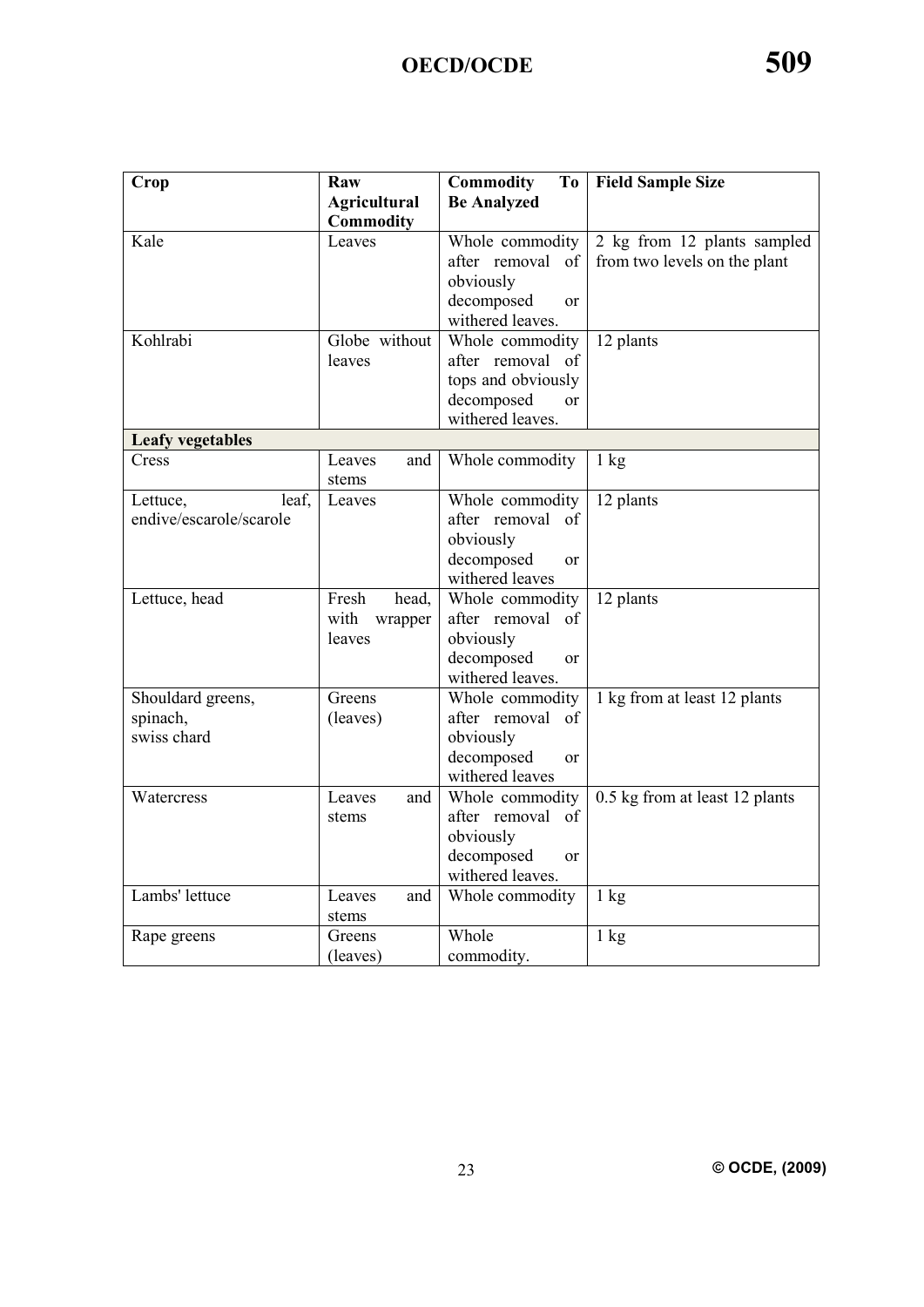| Crop                             | Raw                 | <b>Commodity</b><br>T <sub>0</sub> | <b>Field Sample Size</b>                                       |
|----------------------------------|---------------------|------------------------------------|----------------------------------------------------------------|
|                                  | <b>Agricultural</b> | <b>Be Analyzed</b>                 |                                                                |
|                                  | <b>Commodity</b>    |                                    |                                                                |
| <b>Herbs</b>                     |                     |                                    |                                                                |
| Parsley                          | Leaves, fresh       | Whole commodity                    | 0.5<br>fresh<br>kg                                             |
|                                  |                     | after removal of                   | $0.2$ kg dry                                                   |
|                                  |                     | obviously                          |                                                                |
|                                  |                     | decomposed<br><sub>or</sub>        |                                                                |
|                                  |                     | withered leaves                    |                                                                |
| Mint<br>(Spearmint<br>and,       | Tops<br>(leaves     | Whole commodity                    | 0.5<br>fresh<br>kg                                             |
| Peppermint)                      | and stems)          |                                    | $0.2$ kg dry                                                   |
| <b>Other herbs</b>               | Leaves, fresh       | Whole commodity                    | 0.5 kg from at least 12 plants                                 |
| <b>Stem and stalk vegetables</b> |                     |                                    |                                                                |
| Artichoke, globe                 | Flower head         | Whole commodity                    | 12 flowerheads (the sample                                     |
|                                  |                     | after removal of                   | should weigh at least 2 kg -                                   |
|                                  |                     | obviously                          | where necessary, take a larger                                 |
|                                  |                     | decomposed<br><b>or</b>            | number to produce a 2 kg                                       |
|                                  |                     | withered leaves.                   | sample)                                                        |
| Asparagus,                       | <b>Spears</b>       | Stems only.                        | $\overline{12}$ sticks from 12 separate                        |
| Rhubarb                          | (stems)             |                                    | plants. (The sample should                                     |
|                                  | Asparagus           |                                    | weigh a minimum of 2 kg;                                       |
|                                  | should<br>stems     |                                    | where necessary take a larger                                  |
|                                  | washed<br>be        |                                    | number of sticks to produce a                                  |
|                                  | thoroughly in       |                                    | 2 kg sample)                                                   |
|                                  | cold water          |                                    |                                                                |
| Celery                           | Untrimmed           | Whole commodity                    | 12 plants                                                      |
|                                  | leaf<br>stalk       |                                    |                                                                |
|                                  | (petiole)           |                                    |                                                                |
| Leek                             | Whole plant         | Whole commodity                    | 12 plants,                                                     |
|                                  |                     |                                    | min 2 kg                                                       |
| Fungi                            |                     |                                    |                                                                |
| Mushroom                         | Cap and stem        | Whole commodity                    | 12 items (the sample should                                    |
|                                  |                     | after<br>removing                  | weigh at least 0.5 kg - where                                  |
|                                  |                     | adhering soil.                     | necessary take a larger number<br>of items to produce a 0.5 kg |
|                                  |                     |                                    | sample)                                                        |
| <b>Fresh legumes and pulses</b>  |                     |                                    |                                                                |
| Bean, fresh <sup>1</sup>         | Beans (green)       | Whole commodity                    | Beans with pods: 24 units or                                   |
|                                  | with pods;          | (either whole bean                 | $0.5-1$ kg;                                                    |
|                                  | Succulent           | with<br>pods<br>or                 | succulent (green) seeds: 1 kg                                  |
|                                  | (green) seeds       | without depending                  |                                                                |
|                                  |                     | on target crop).                   |                                                                |
|                                  | fodder<br>Bean      | Whole commodity                    | $0.5 - 1 \text{ kg}$                                           |
|                                  | and hay             |                                    |                                                                |
| Bean, dry <sup>2</sup>           | Dry seeds           | Whole commodity                    | $1 \text{ kg}$                                                 |
|                                  |                     | (without pods)                     |                                                                |
|                                  | Straw               | Whole commodity                    | $0.5-1$ kg straw                                               |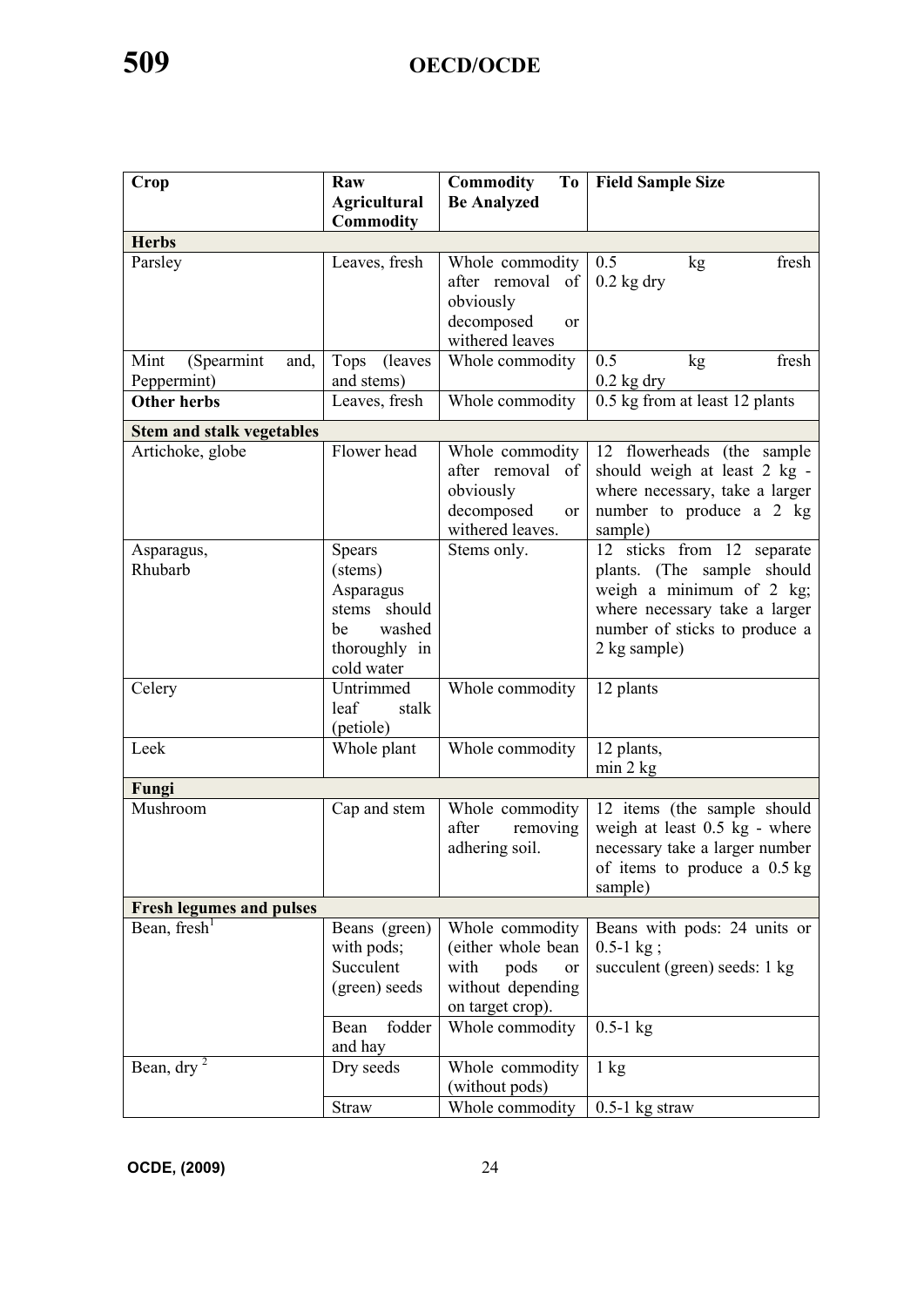**Crop Raw** 

**Agricultural** 

| <b>Commodity</b><br><b>Be Analyzed</b> | To | <b>Field Sample Size</b>                    |
|----------------------------------------|----|---------------------------------------------|
| Whole<br>commodity.                    |    | $1 \text{ kg}$<br>$\overline{0.5}$ kg<br>kσ |

|                           | Commodity                    |                                                                    |                              |  |
|---------------------------|------------------------------|--------------------------------------------------------------------|------------------------------|--|
| Cowpea                    | Seed                         |                                                                    | $1 \text{ kg}$               |  |
|                           | Hay                          | Whole                                                              | $0.5$ kg                     |  |
|                           | Forage                       | commodity.                                                         | $1.0$ kg                     |  |
| Lentil, dry,<br>Lupine    | Seed                         | Whole kernel after<br>removal of shell.                            | $1 \text{ kg}$               |  |
|                           | Fodder<br>and<br>straw       | Whole commodity                                                    | $0.5 - 1$ kg                 |  |
| Mung bean $3$             | Bean<br>Bean sprouts         | Whole commodity                                                    | $1 \text{ kg}$               |  |
|                           | Fodder                       | Whole commodity                                                    | $0.5-1$ kg                   |  |
| Pea, fresh                | Peas<br>(green)<br>with pods | Whole commodity<br>(either whole pea                               | 24 units or min 0.5 kg       |  |
|                           | Succulent<br>(green) seeds   | pods<br>with<br><b>or</b><br>without depending<br>on target crop). | 1 kg succulent (green) seeds |  |
|                           | Pea fodder and<br>hay        | Whole commodity                                                    | $0.5 - 1$ kg                 |  |
| Pea, dry                  | Dry seeds                    | Whole commodity<br>(without pods).                                 | 1 kg dry seeds               |  |
|                           | Vines                        | Whole commodity                                                    | $0.5-1$ kg                   |  |
| Pea, field $4$            | Seed                         | Whole                                                              | $1 \text{ kg}$               |  |
|                           | Vines                        | commodity.                                                         | $1 \text{ kg}$               |  |
|                           | Hay                          |                                                                    | $0.5$ kg                     |  |
| <b>Cereal grains</b>      |                              |                                                                    |                              |  |
| <b>Barley</b>             | Grain                        | Whole commodity<br>(kernel plus hull).                             | $1 \text{ kg}$               |  |
|                           | Hay                          | Whole<br>commodity.                                                | $0.5$ kg                     |  |
|                           | <b>Straw</b>                 | Whole<br>commodity.                                                | $0.5$ kg                     |  |
| <b>Buckwheat</b><br>Grain |                              | Whole commodity<br>- seed plus hull                                | $1 \text{ kg}$               |  |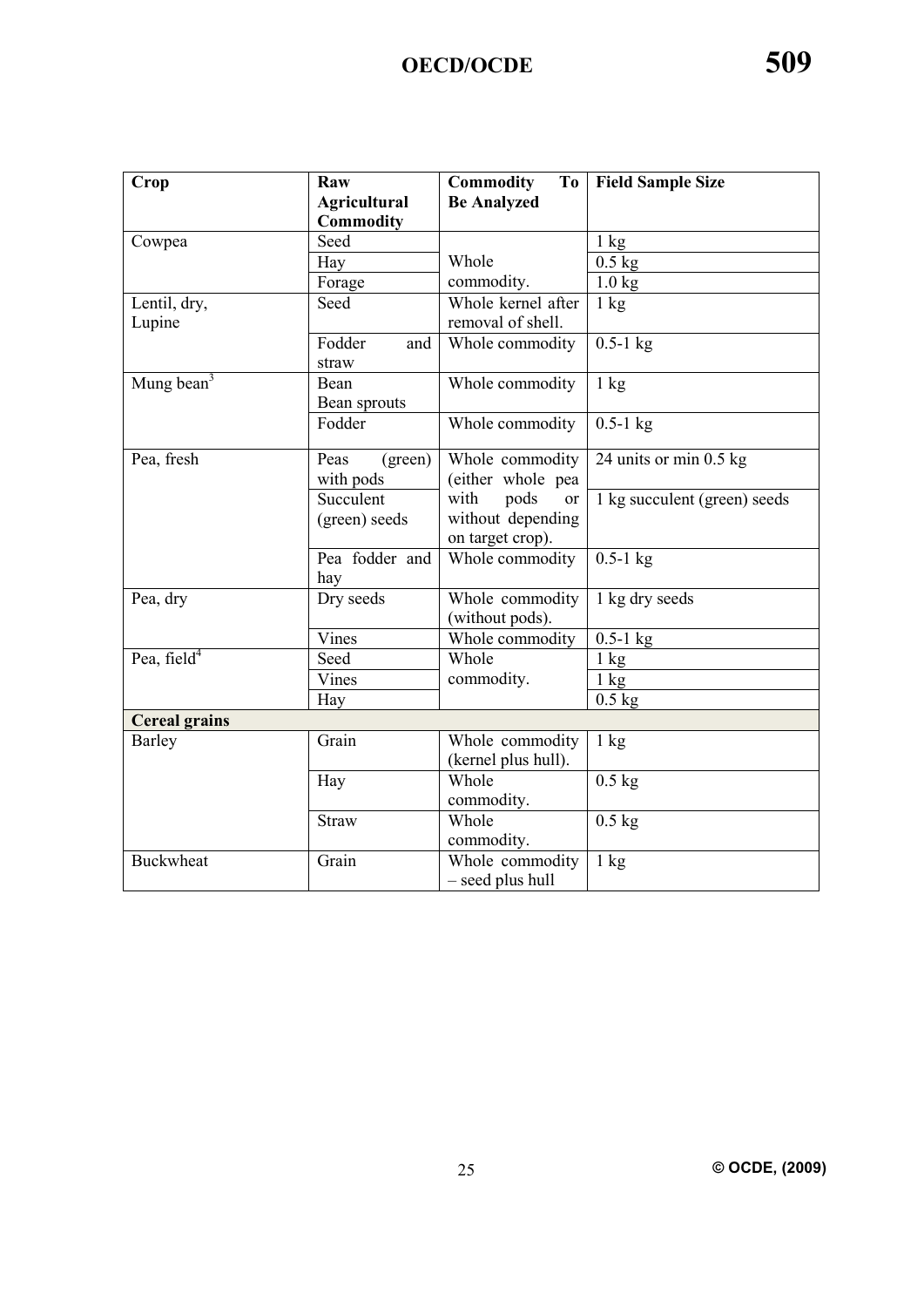| Crop           | Raw                    | Commodity<br>T <sub>0</sub>                 | <b>Field Sample Size</b>                                      |  |
|----------------|------------------------|---------------------------------------------|---------------------------------------------------------------|--|
|                | <b>Agricultural</b>    | <b>Be Analyzed</b>                          |                                                               |  |
|                | <b>Commodity</b>       |                                             |                                                               |  |
| Corn, field    | Grain                  | Whole commodity                             | $1 \text{ kg}$                                                |  |
| $(=$ maize)    |                        | (grain)<br>without                          |                                                               |  |
|                |                        | husk or cob)                                |                                                               |  |
|                | Aspirated              |                                             | North American requirement - Refer to OPPTS                   |  |
|                | grain                  | 860.1500 and Directive 98-02                |                                                               |  |
|                | fractions <sup>5</sup> |                                             |                                                               |  |
|                | Fodder,                | Whole commodity                             | 12 plants. (Cut each stem into                                |  |
|                | Stover <sup>6</sup>    |                                             | three<br>equal<br>lengths<br>(with                            |  |
|                |                        |                                             | leaves attached). Take top                                    |  |
|                |                        |                                             | portion from stems 1 to 4,                                    |  |
|                |                        |                                             | middle portion from stems 5 to                                |  |
|                |                        |                                             | 8 and bottom portion from                                     |  |
|                |                        |                                             | stems 9 to 12, thus ensuring                                  |  |
|                |                        |                                             | that parts of all 12 stems are                                |  |
|                |                        |                                             | included in the sample.)                                      |  |
|                | Forage                 |                                             | Forage (green or silage maize):                               |  |
|                |                        |                                             | 12 plants or min 1 kg. (Cut                                   |  |
|                |                        |                                             | each stem and subsample as in<br>previous item, retaining any |  |
|                |                        |                                             | cobs present on the appropriate                               |  |
|                |                        |                                             | portions of stem.)                                            |  |
| Corn, pop      | Grain                  | Whole commodity                             | $1 \text{ kg}$                                                |  |
|                |                        | (grain)<br>without                          |                                                               |  |
|                |                        | husk or cob)                                |                                                               |  |
|                | Stover <sup>6</sup>    | Whole commodity                             | see corn, field                                               |  |
| Corn, sweet    | Sweet<br>corn          | Kernels plus cob                            | 12 ears from 12 plants (the                                   |  |
|                | $(K + CWHR)$           | without husk.                               | sample should weigh at least 2                                |  |
|                | $=$ kernels plus       |                                             | kg - where necessary take a                                   |  |
|                | cob with husk          |                                             | larger number of items to                                     |  |
|                | removed)               |                                             | produce a 2 kg sample.)                                       |  |
|                | Stover $\overline{6}$  | Whole commodity                             | see corn, field                                               |  |
| Oats,          | Forage                 | Whole                                       | 1 kg                                                          |  |
| rye,           | Hay                    | commodity.                                  | $0.5$ kg                                                      |  |
| millet         | <b>Straw</b>           |                                             | $0.5$ kg                                                      |  |
|                | Grain                  |                                             | $1 \text{ kg}$                                                |  |
| Rice           | <b>Straw</b>           | Whole                                       | $0.5$ kg                                                      |  |
|                | Grain                  | commodity.                                  | $1 \text{ kg}$                                                |  |
| Sorghum        | Grain                  | Whole                                       | $1 \text{ kg}$                                                |  |
|                | Forage                 | commodity.                                  | $1 \text{ kg}$                                                |  |
|                | Stover <sup>7</sup>    |                                             | $1 \text{ kg}$                                                |  |
|                | Aspirated              | North American requirement - Refer to OPPTS |                                                               |  |
|                | grain                  | 860.1500 and Directive 98-02                |                                                               |  |
|                | fractions <sup>5</sup> |                                             |                                                               |  |
| Sorghum, sweet | <b>Stalk</b>           | Whole commodity                             | $0.5$ kg                                                      |  |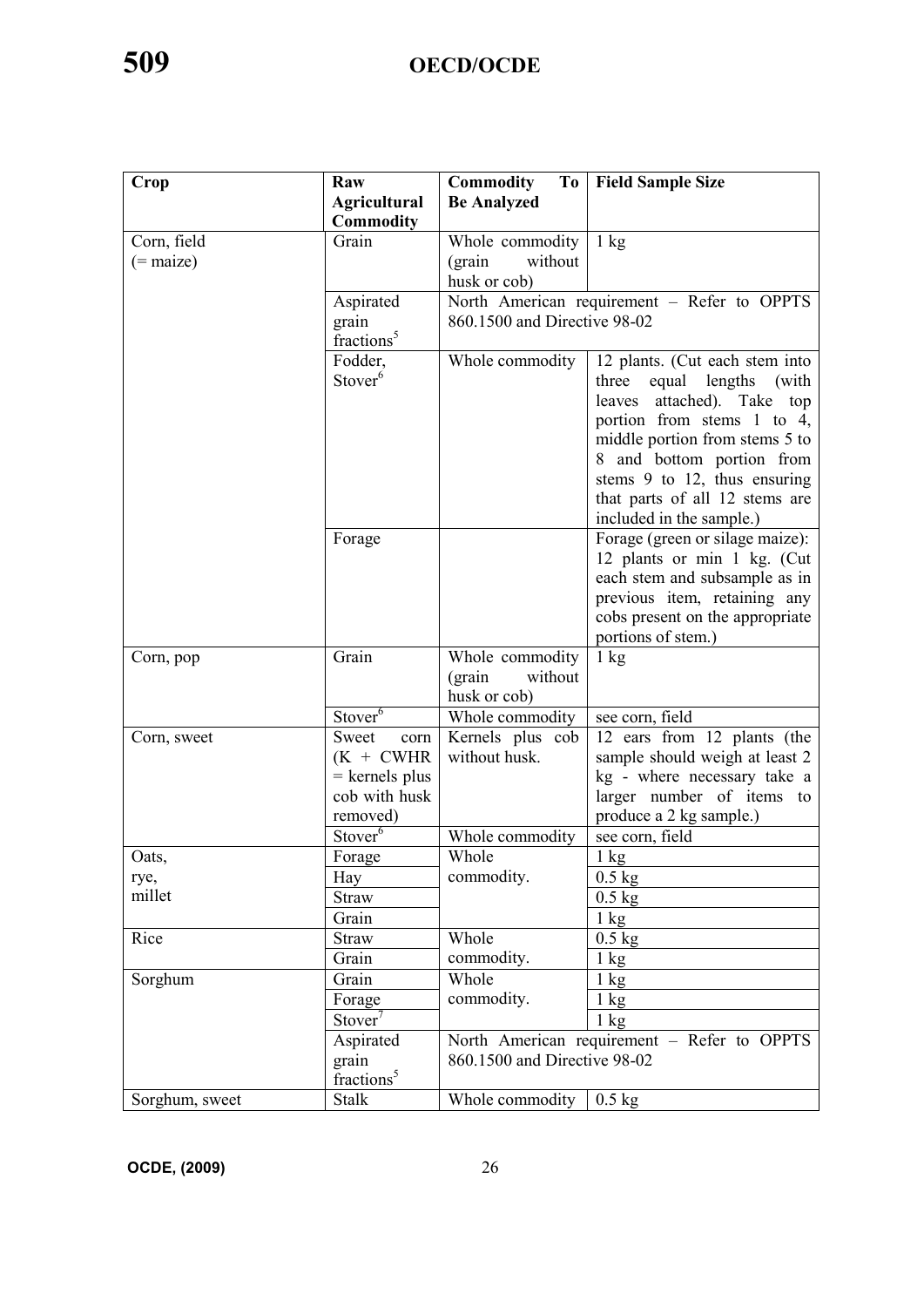| ×<br>۰. |
|---------|
|---------|

| Crop                   | Raw                     | Commodity<br>T <sub>0</sub>  | <b>Field Sample Size</b>                    |  |  |
|------------------------|-------------------------|------------------------------|---------------------------------------------|--|--|
|                        | <b>Agricultural</b>     | <b>Be Analyzed</b>           |                                             |  |  |
|                        | Commodity               |                              |                                             |  |  |
| Sorghum forages, Sudan | (See Grass)             | Whole commodity              | $1 \text{ kg}$                              |  |  |
| grass                  |                         |                              |                                             |  |  |
| Triticale              | Grain                   | Whole                        | $1 \text{ kg}$                              |  |  |
|                        | Forage                  | commodity.                   | $1 \text{ kg}$                              |  |  |
|                        | Hay                     |                              | $0.5$ kg                                    |  |  |
|                        | <b>Straw</b>            |                              | $0.5$ kg                                    |  |  |
| Wheat                  | Grain                   | Whole commodity              | $1 \text{ kg}$                              |  |  |
|                        | Forage                  |                              | $1 \text{ kg}$                              |  |  |
|                        | Hay                     |                              | $0.5$ kg                                    |  |  |
|                        | <b>Straw</b>            |                              | $\overline{0.5}$ kg                         |  |  |
|                        | Aspirated               |                              | North American requirement - Refer to OPPTS |  |  |
|                        | grain                   | 860.1500 and Directive 98-02 |                                             |  |  |
|                        | fractions <sup>5</sup>  |                              |                                             |  |  |
| <b>Oilseeds</b>        |                         |                              |                                             |  |  |
| Rape                   | Seed                    | Whole                        | $0.5$ kg                                    |  |  |
| = rape seed            |                         | commodity.                   |                                             |  |  |
| = oilseed rape         | Fodder<br>and           | Whole commodity              | $0.5-1$ kg                                  |  |  |
| $=$ canola             | straw                   |                              |                                             |  |  |
|                        |                         |                              |                                             |  |  |
| Cotton                 | Undelinted              | Whole                        | 1 kg, with or without fibre                 |  |  |
|                        | seed                    | commodity.                   | from 12 points in the plot.                 |  |  |
|                        | Cotton<br>gin           |                              | $0.5$ kg                                    |  |  |
|                        | byproducts <sup>8</sup> |                              |                                             |  |  |
| $Flax = linesed$       | Seed                    | Whole                        | 0.5 kg from at least 12 separate            |  |  |
|                        |                         | commodity.                   | areas of each plot                          |  |  |
| Peanut                 | Nutmeat                 | Whole                        | 1 kg                                        |  |  |
|                        | Hay                     | commodity.                   | $0.5$ kg                                    |  |  |
| Safflower              | Seed                    | Whole                        | $0.5$ kg                                    |  |  |
|                        |                         | commodity.                   |                                             |  |  |
| Sesame                 | Seed                    | Whole commodity              | 1-2 kg from 12 separate areas               |  |  |
|                        |                         |                              | of plot.                                    |  |  |
| Soybean                | Forage                  | Whole commodity              | $1 \underline{\text{kg}}$                   |  |  |
|                        | Hay                     | Whole commodity              | $0.5$ kg                                    |  |  |
|                        | Seed, dry               | Whole                        | $0.5$ kg                                    |  |  |
|                        |                         | commodity.                   |                                             |  |  |
|                        | aspirated grain         |                              | North American requirement - Refer to OPPTS |  |  |
|                        | fractions <sup>5</sup>  | 860.1500 and Directive 98-02 |                                             |  |  |
| Sunflower              | Seed, dry               | Whole commodity              | $0.5$ kg                                    |  |  |
| <b>Seeds beverages</b> |                         |                              |                                             |  |  |
| Cacao bean             | Bean                    | Whole                        | $1 \text{ kg}$                              |  |  |
| Carob bean             | Bean, green             | commodity.                   | $1 \text{ kg}$                              |  |  |
| Coffee                 | Bean                    |                              | $1 \text{ kg}$                              |  |  |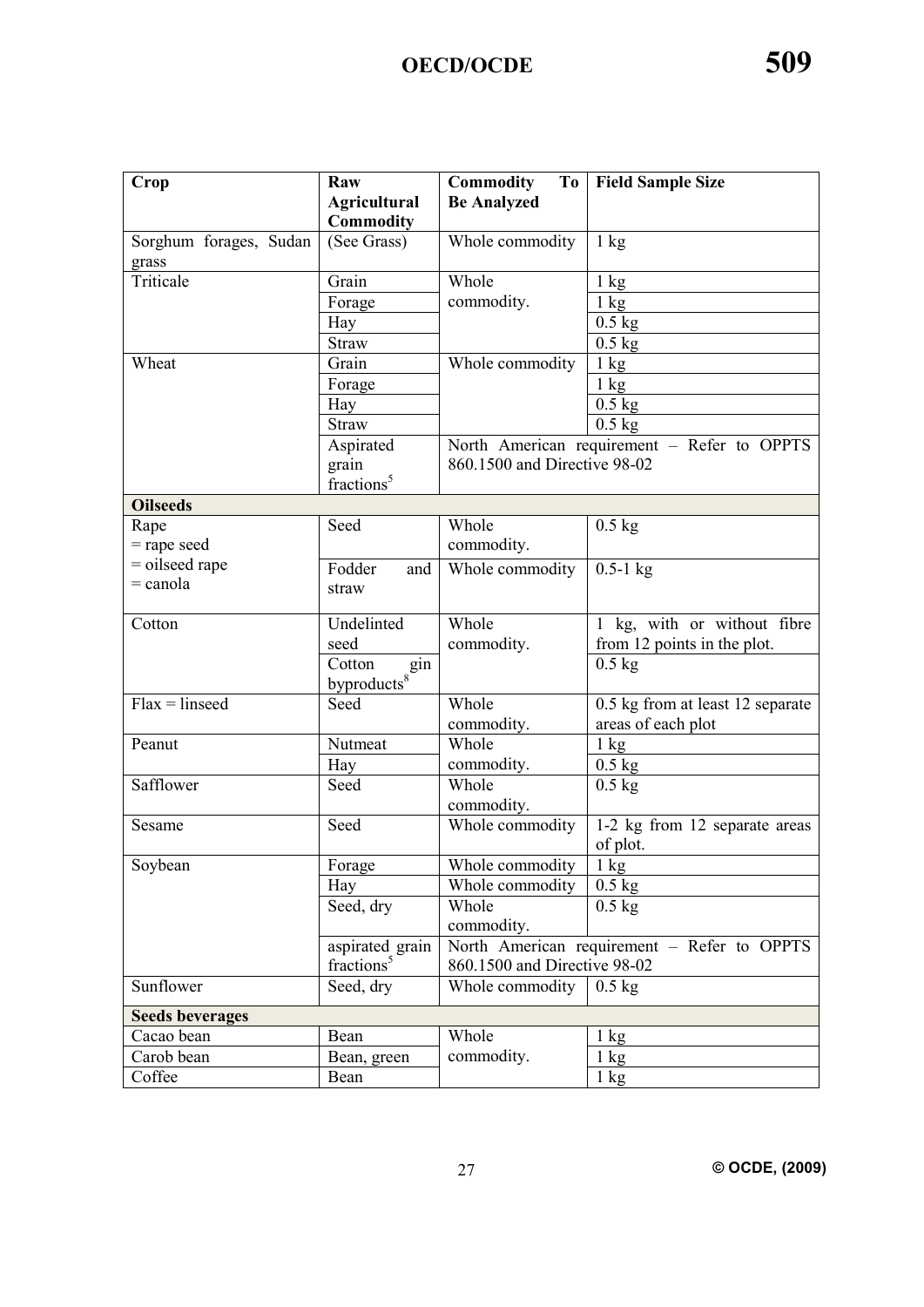| Crop                                             | Raw                 | T <sub>o</sub><br><b>Commodity</b> | <b>Field Sample Size</b>                                           |  |  |  |  |
|--------------------------------------------------|---------------------|------------------------------------|--------------------------------------------------------------------|--|--|--|--|
|                                                  | <b>Agricultural</b> | <b>Be Analyzed</b>                 |                                                                    |  |  |  |  |
|                                                  | <b>Commodity</b>    |                                    |                                                                    |  |  |  |  |
| <b>Others</b>                                    |                     |                                    |                                                                    |  |  |  |  |
| Ginseng                                          | Root, dried         | Whole                              | 12 roots (the sample should                                        |  |  |  |  |
|                                                  |                     | commodity.                         | weigh at least $2 \text{ kg}$ ;<br>where                           |  |  |  |  |
|                                                  |                     |                                    | necessary,<br>take<br>larger<br>a                                  |  |  |  |  |
|                                                  |                     |                                    | number to produce<br>a $2 \text{ kg}$                              |  |  |  |  |
|                                                  |                     |                                    | sample                                                             |  |  |  |  |
| Hops                                             | Hops<br>cones,      | Whole                              | Take green cone samples from                                       |  |  |  |  |
|                                                  | dried               | commodity.                         | at least 4 hop plants. Select                                      |  |  |  |  |
|                                                  |                     |                                    | cones from all parts of the                                        |  |  |  |  |
|                                                  |                     |                                    | plant, top and bottom, exposed                                     |  |  |  |  |
|                                                  |                     |                                    | and protected by foliage. Final                                    |  |  |  |  |
|                                                  |                     |                                    | product is at least 0.5 kg dried                                   |  |  |  |  |
|                                                  |                     |                                    | cones                                                              |  |  |  |  |
| Pimento                                          | Fruit               | Whole commodity                    | 24 fruits from small-fruiting                                      |  |  |  |  |
| $=$ allspice                                     |                     | after removal of                   | varieties, 12 from large fruiting                                  |  |  |  |  |
|                                                  |                     | stems.                             | varieties. From 12 plants in all                                   |  |  |  |  |
|                                                  |                     |                                    | cases. (The sample should                                          |  |  |  |  |
|                                                  |                     |                                    | weigh a minimum of 2 kg -                                          |  |  |  |  |
|                                                  |                     |                                    | where necessary take a larger                                      |  |  |  |  |
|                                                  |                     |                                    | number of items to produce a                                       |  |  |  |  |
|                                                  |                     |                                    | 2 kg sample.)                                                      |  |  |  |  |
| Spices <sup>9</sup>                              | Fresh<br>(as        | Whole commodity                    | $0.5$ kg $(0.2$ kg dry)                                            |  |  |  |  |
|                                                  | marketed)           |                                    |                                                                    |  |  |  |  |
| Sugarcane and cane tops                          | Cane                | Whole commodity                    | Min $2$ kg.                                                        |  |  |  |  |
|                                                  |                     |                                    | Select whole canes from 12                                         |  |  |  |  |
|                                                  |                     |                                    | areas of the plot and take short<br>(e.g. 20 cm) sections from all |  |  |  |  |
|                                                  |                     |                                    | parts of the length of the canes.                                  |  |  |  |  |
| $\overline{\text{Tea}^{10}}$ (Camellia sinensis) | Plucked<br>and      | Whole                              | $\overline{0.2}$ kg dry leaves                                     |  |  |  |  |
|                                                  | dried leaves        | commodity.                         |                                                                    |  |  |  |  |
| <b>Animal forage and fodder</b>                  |                     |                                    |                                                                    |  |  |  |  |
| Alfalfa                                          | Forage              | Whole                              | $1-2$ kg                                                           |  |  |  |  |
|                                                  | Hay                 | commodity.                         | $0.5$ kg                                                           |  |  |  |  |
| Clover                                           | Forage              | Whole                              | $1 \text{ kg}$                                                     |  |  |  |  |
|                                                  | Hay                 | commodity.                         | $0.5$ kg                                                           |  |  |  |  |
| Crown vetch                                      | Forage              | Whole commodity                    | $1 \text{ kg}$                                                     |  |  |  |  |
|                                                  | Hay                 |                                    | $0.5$ kg                                                           |  |  |  |  |
| Grass (pasture $\&$ range-                       | Forage              | Whole commodity                    | $1 \text{ kg}$                                                     |  |  |  |  |
| land)                                            | Hay                 |                                    | $0.5$ kg                                                           |  |  |  |  |
| Lespedeza                                        | Forage              | Whole                              | $1-2$ kg                                                           |  |  |  |  |
|                                                  | Hay                 | commodity.                         | $0.5$ kg                                                           |  |  |  |  |
| Sainfoin                                         | Hay                 | Whole commodity                    | $1 \text{ kg}$                                                     |  |  |  |  |
|                                                  | Forage              |                                    | $0.5$ kg                                                           |  |  |  |  |
| Trefoil                                          | Forage              | Whole                              | $1 \text{ kg}$                                                     |  |  |  |  |
|                                                  | Hay                 | commodity.                         | $0.5$ kg                                                           |  |  |  |  |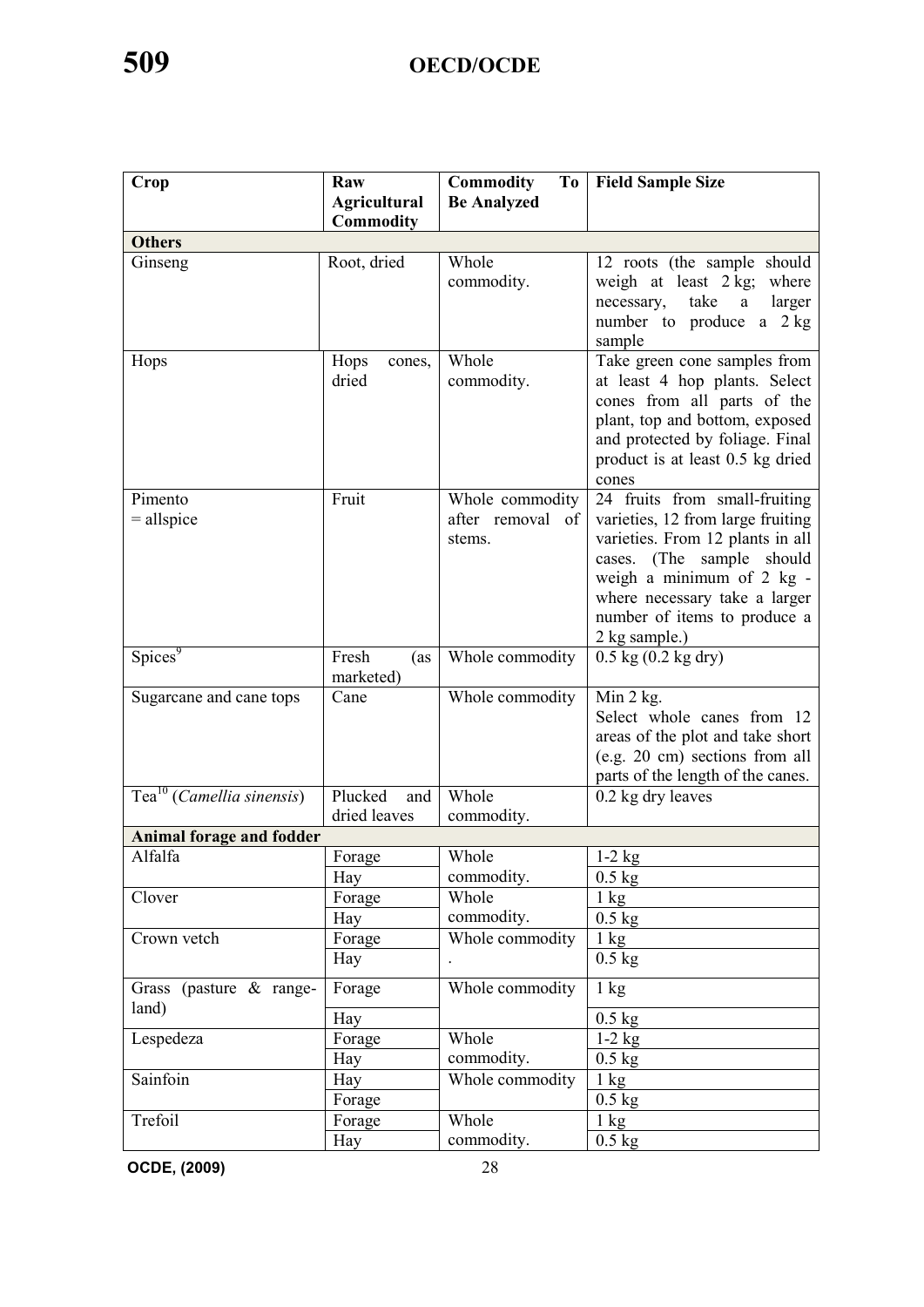| Crop  | Raw<br><b>Agricultural</b><br>Commodity | <b>Commodity</b><br><b>Be Analyzed</b> | <b>To</b> Field Sample Size |
|-------|-----------------------------------------|----------------------------------------|-----------------------------|
| Vetch | Forage                                  | Whole                                  | $k$ g                       |
|       | Hav                                     | commodity.                             | $0.5$ kg                    |

<sup>1</sup> Succulent seed without pod for beans consumed as succulent shelled beans (e.g., lima beans); succulent seed with pod for edible-podded beans (e.g., snap beans)

2 Beans consumed as dried shelled beans

<sup>3</sup> Data on mung bean covers sprouts except when the product is used on the sprouts *per se*.<br><sup>4</sup> Does not include the canning field pea cultivars used for human food. Includes cultivars grown for livestock feeding only (such as Austrian winter pea). Field pea vines: Cut sample anytime after pods begin to form, at approximately 25 percent DM (dry matter). Field pea hay: Succulent plant cut from full bloom through pod formation. Hay should generally be field-dried to a moisture content of 10 to 20 percent.

5 Aspirated grain fractions (previously called grain dust). Dust collected at grain elevators for environmental and safety reasons. Residue data should be provided for any post-harvest use on corn, sorghum, soybeans, or wheat. For a pre-harvest use after the reproduction stage begins and seed heads are formed, data are useful unless residues in the grain are less than the limit of quantitation of the analytical method. For a pre-harvest use during the vegetative stage (before the reproduction stage begins), data will not normally be needed unless the plant metabolism or processing study shows a concentration of residues of regulatory concern in an outer seed coat (e.g., wheat bran, soybean hulls). Data needs vary among regulatory authorities.

 $6$  Corn stover: Mature dried stalks from which the grain or whole ear (cob + grain) has been removed; containing 80 to 85 percent DM.

<sup>7</sup> Sorghum stover: Mature dried stalks from which the grain has been removed; containing 80 to 85 percent DM.

<sup>8</sup> Cotton gin byproducts (commonly called gin trash). Include the plant residues from ginning cotton, and consist of burrs, leaves, stems, lint, immature seeds, and sand or dirt. Cotton should be harvested by commercial equipment (stripper process) to provide an adequate representation of plant residue for the ginning process. Field trials for only the stripper type of harvesting are generally needed. Data reflecting picker cotton are not required.

<sup>9</sup> Spices include aromatic seeds, buds, bark, berries, pods, and roots consumed and marketed primarily in their dried form.

<sup>10</sup> Residue data are needed on plucked (or freshly picked) leaves and dried tea.

## **RESIDUE ANALYSIS**

99. The analytes included in the residue definition for risk assessment and enforcement that have been previously identified in the plant metabolism studies and defined using the OECD Guidance Document on the Definition of Residue should be quantified by an appropriate analytical method (Refer to OECD Guidance Document on Pesticide Residue Analytical Methods). Method recovery validation studies should be run concurrently with the residue analyses of crop field trial samples from each individual field trial in order to provide information on the recovery levels of the test compounds from the test substrates at various fortification levels using the residue analytical methods, and to establish a validated limit of quantitation.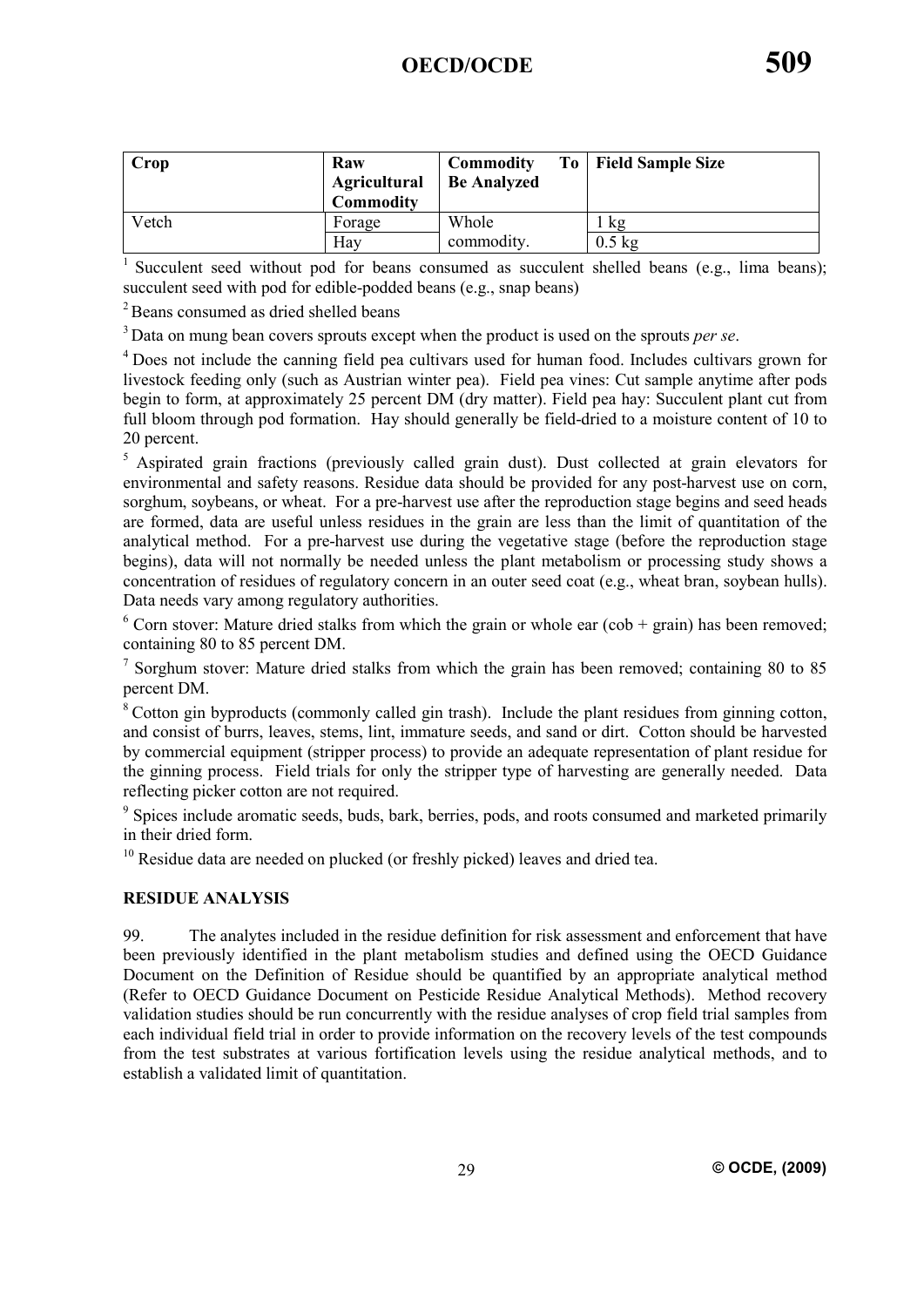## **NUMBER OF CROP FIELD TRIALS**

#### *Combination of Data Sets for a Given Commodity*

100. Individual OECD countries or political regions typically require a geographic distribution of a specified finite number of crop field trials conducted at the critical GAP to generate data for the estimation of the STMR, HR and MRL. The same practice would apply to estimation of the STMR, HR and MRL when trials conducted at the same GAP are considered from more than one country or region. Provided the GAP is comparable, the results of trials conducted in two or more countries or regions would be considered in deriving the STMR, HR and MRL for a given commodity.

101. Current guidelines in OECD countries or regions specify numbers of crop field trials based on consideration of the following factors:

- 1. Crop production regions, often defined or identified by the crop production practices (e.g., irrigation – beneath crop canopy vs. overhead sprinkler; planting densities of fruit trees) and the soils and climatic properties of the region.
- 2. Significance of the crop in a production region or country, most often determined by the production area (acres or hectares) or production quantity (tons). A crop may be considered a major or minor crop based on these factors. The production area or quantity for minor crops is not defined by all regulatory authorities.
- 3. Significance in the diet.

102. Having taken these factors into account, regulatory authorities in different OECD countries have each determined the minimum number of crop field trials required for registration of a use on a crop and establishment of a suitable MRL.

103. Geographic distribution of field trials within a country or region serves to ensure that data will be available for trials in key crop production areas, and a sufficient variety of horticultural practices may be represented in a crop field trial data set. Specific analyses of the influence of climate and ecology on residue levels have been performed (FAO/OECD) or are still ongoing in the US and Canada. Until these investigations are completed, the degree of importance of geographic zones remains uncertain. Preliminary results however indicate that crop production practices may have more impact on residue levels than geographic zones.

104. Although crop field trials in countries or regions should be performed up to the *c*GAP for each area, to date there are no definitive analyses that would allow trials with widely varying application rates or PHIs to be combined. However, variation of +/- 25% of PHI, application rate or number of applications is currently deemed acceptable (i.e., 25% rule).

## *Comprehensive Submissions*

105. In the case of a comprehensive submission to all OECD countries where the desired GAP is uniform (i.e., maximum 25% deviation in one of the key parameters), a 40% reduction in the total number of trials is feasible, compared to the total number of trials determined by summation of individual country requirements. The assumption is that the number of trials specified in each crop production region reflects the economic (acreage) importance and/or dietary significance of the crop within that production region. Therefore there is no need to further consider acreage or dietary intake for a crop/commodity or to determine whether a crop is major or minor in terms of acreage, diet, or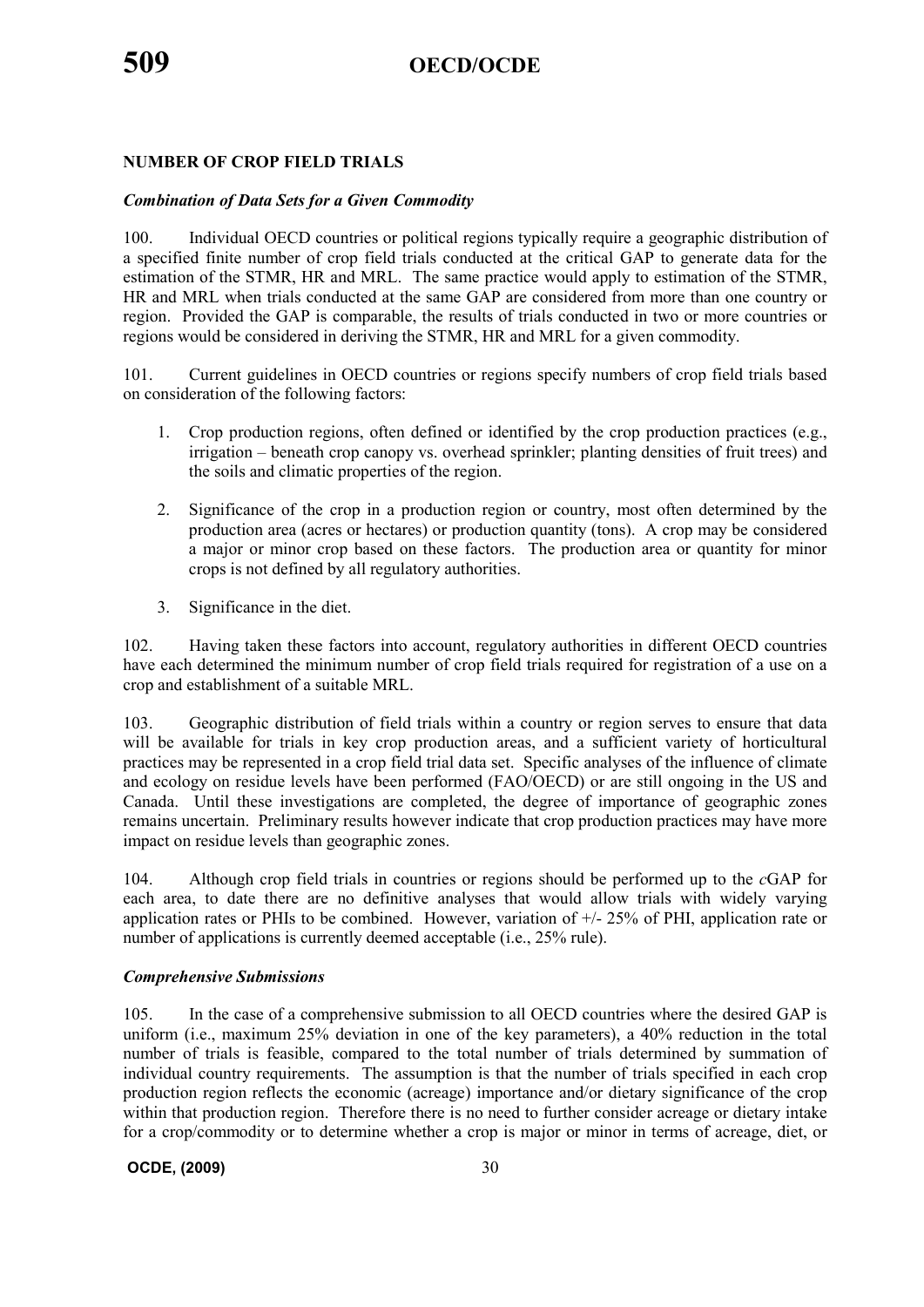trade on a global basis for the purpose of determining a minimum number of crop field trials for a comprehensive submission.

106. The reduction in the total number of trials within any OECD country or crop production region is compensated for by the total number of crop field trials making up the comprehensive submission data set and the wider geographic distribution of these data. With this 40% reduction, regulatory authorities may receive fewer crop field trials in their specific country or region; however they will actually receive a greater number of trials in total with a more comprehensive geographical distribution. There are precedents in OECD countries and regions for this approach.

107. To qualify for this comprehensive submission approach, all crop field trials should meet the following criteria:

- (1) Field trials are conducted according to the *c*GAP (within +/- 25% of the application rate, number of applications or PHI). At least 50% of the trials should be conducted at or above (within 25%) the *c*GAP. For this purpose, trials whose intended application rates match the cGAP but actual rates fall up to 10% below the cGAP (e.g., due to the normal variability in preparing spray solutions) are considered acceptable. In addition, for some authorities at least 50% of the trials need to be decline studies (see paragraphs 49-52).
- (2) The trials span a range of representative crop production practices for each crop including those likely to lead to the highest residues (e.g., irrigated vs. non-irrigated, trellis vs. nontrellis production, fall-planted vs. spring-planted, etc.).

108. Any reduction in the number of crop field trials should be distributed proportionally among the crop production regions as shown in the example for a 40% reduction for barley below. A table with trial numbers for crops grown throughout OECD countries is available in the OECD Guidance Document on Overview of Residue Chemistry Studies. In the event that the number of required trials changes in any given region, the total number and reduced number should be adjusted accordingly.

| Country or     | US/CAN EU | JP | AUS | NZ | Total |
|----------------|-----------|----|-----|----|-------|
| Region         |           |    |     |    |       |
| Number without | 24        |    |     |    | 54    |
| reduction      |           |    |     |    |       |
| with<br>Number | 14        |    |     |    | 33    |
| 40% reduction  |           |    |     |    |       |

In no case may the number of trials in a given crop production region be reduced below 2. Thus, in the example the 40% reduction does not apply in Japan and therefore the total number of trials is 33 rather than 32, which is the actual 40% reduction from 54.

109. The minimum total number of trials for any crop in a comprehensive submission is eight. In addition, the total number of trials to be conducted may not be less than the requirement for any given individual region. For example, some crops such as dried lima beans have fewer total trials (14) than required in the EU alone (16). (For more details see OECD Guidance Document on Overview of Residue Chemistry Studies).

110. It is important to keep in mind that this comprehensive strategy would only apply to an OECD-wide submission. If, for example, the MRL submission is originally submitted to the US and Canada, the crop field trial guidelines, with respect to the number of trials, for those countries should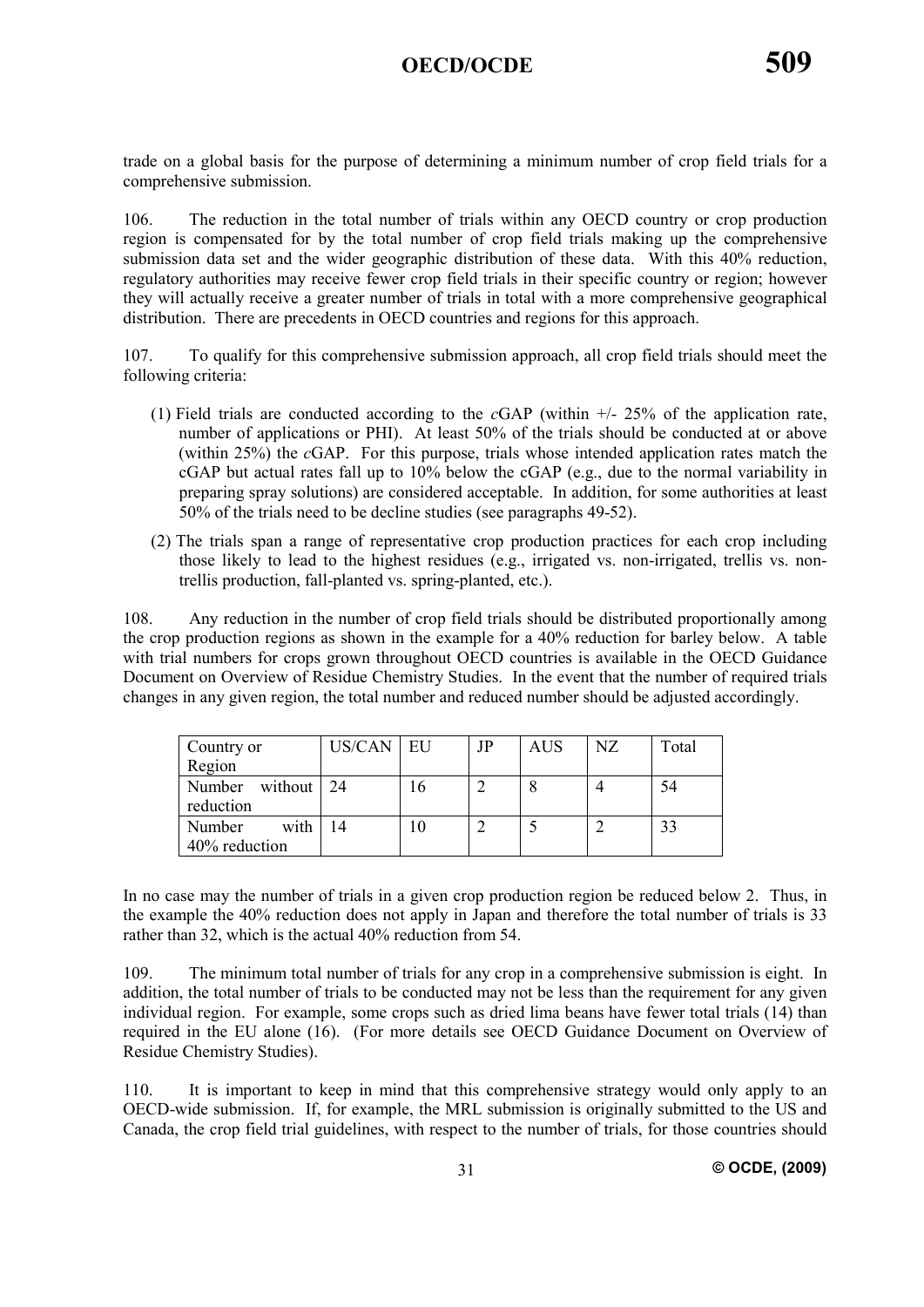be followed. Subsequently, if MRLs in additional OECD countries are pursued, the regulatory authorities in the additional countries should be consulted to determine what residue data are required. For example, following establishment of an MRL in the US and Canada, if an MRL for the same use is pursued in the EU, the applicant may consult with EU regulatory authorities about the possibility of using residue data from the US/Canadian data submission and performing fewer crop field trials in the EU.

111. The table of trial numbers in the OECD Guidance Document on Overview of Residue Studies addresses only outdoor crop field trials and not greenhouse (glasshouse) or post-harvest treatments. For a comprehensive submission to OECD countries, with similar critical GAPs, a minimum of eight greenhouse trials is needed. For such greenhouse trials, geographic distribution typically is not an issue; however for active ingredients which are susceptible to photodegradation, consideration should be given to locations at different latitudes and winter/summer periods.

112. The number of post-harvest trials on a commodity should be at least four, taking into consideration the application techniques, storage facilities, and packaging materials used. As stated in paragraphs 96-97, at least three samples should be collected and analyzed in studies on bulk and bagged commodities.

## **GENERAL INFORMATION ON CROP GROUPS AND EXTRAPOLATION**

## *Extrapolation and Principles of Representative Commodities*

113. National authorities use targeted data sets and data extrapolation to provide sufficient data for exposure assessment or for setting MRLs for both individual major and minor crop commodities, and crop commodity groups. It provides the mechanism for extending field trial data from several (typically two or three) representative commodities to related commodities in the same crop group or subgroup. Crop grouping and the identification of representative commodities are also critical for maximizing the applicability of a targeted data set determined for representative commodities for minor uses. The representative commodity (within the group) has the following properties: (1) major in terms of production and consumption and (2) most likely to contain highest residue.

114. A number of different crop and commodity grouping systems have been developed within OECD countries to identify which commodities are likely to contain similar residues, and where group or subgroup MRLs can be considered. Characteristics of crop and commodity grouping systems are as follows:

- All or most of the crops in a group have similar pesticide use requirements (GAP within the 25% rule). Generally this means that the registered uses (label claims) also refer to the crop group or to a substantial number of the crops within the group.
- The expected residues in all commodities in a group are similar at harvest.

115. It may be recognized that a major crop within a crop group may not have the highest residue. From a dietary exposure standpoint, using a major crop commodity as representative of the group is acceptable to some regulatory authorities because of the small consumption of minor commodities. However, particularly with regard to regional acute intake figures, this may not be the case.

116. Subgroups are primarily indicative of form and growth habit, and normally data for at least one commodity would be needed from each subgroup to set a group MRL. For example, citrus crops are sometimes divided into large diameter (orange, grapefruit) and small diameter (lemon, lime,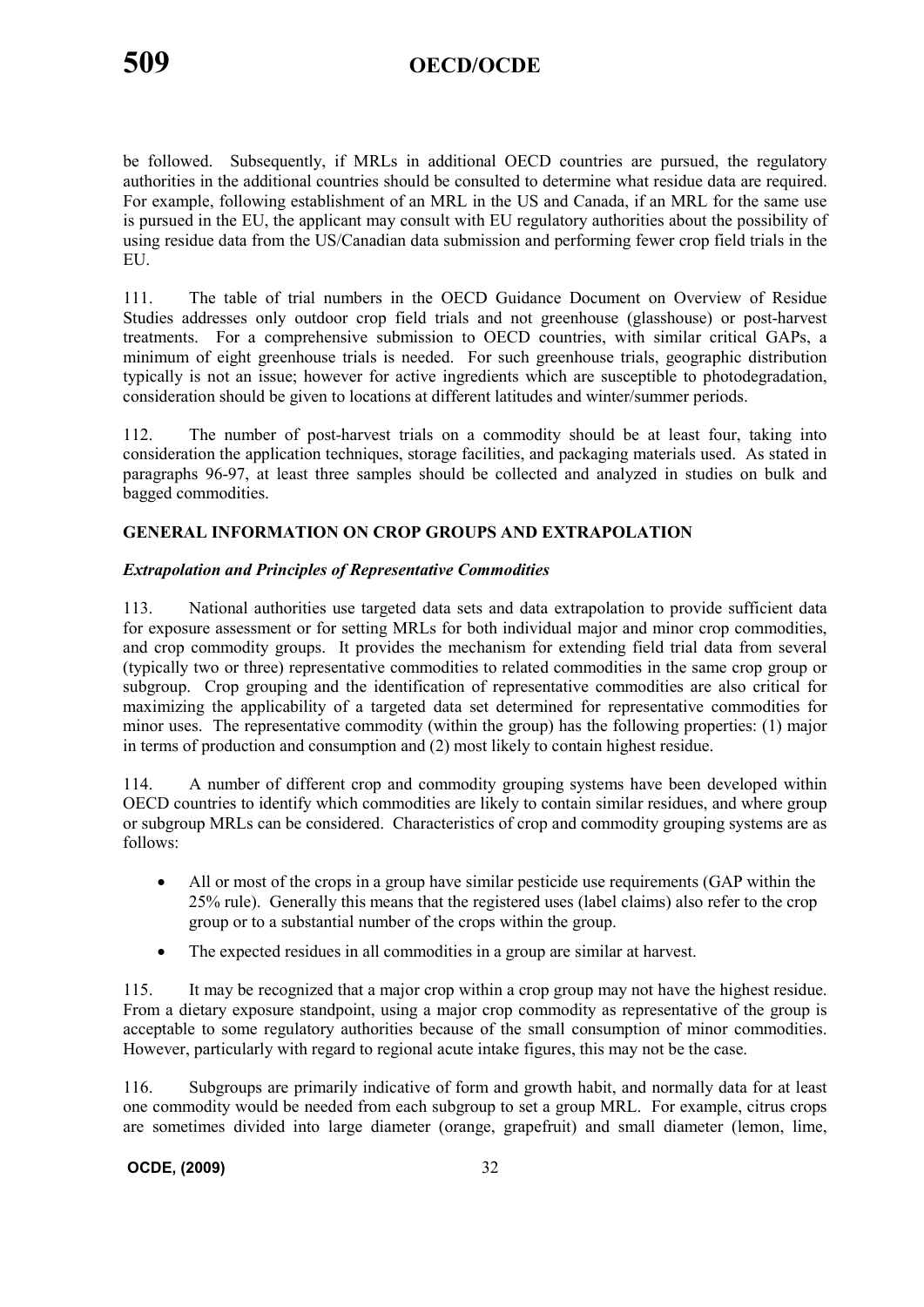mandarin) subgroups. One commodity from each subgroup (e.g., orange + mandarin) would be needed for a group MRL. Likewise, orange might be extrapolated to grapefruit (same subgroup).

117. The commodity consumed may also be reflected in the sub grouping. For example, bulb vegetables are often sub grouped thusly (1) garlic, onion, shallot and (2) spring onions. The distinction is that only the bulb on those in subgroup 1 is consumed, whereas the bulb and aerial portions of the subgroup 2 may be eaten. Different residue levels might be expected on the two sub groupings for most pesticide applications. Thus, it might be possible to extrapolate from bulb onion to garlic and shallot, but not from bulb onion to spring onion.

118. Under mutual support, trials from two related commodities showing similar residue concentrations may be considered together in order to establish MRLs for both commodities when there may be an inadequate number of trials for one or both commodities. For example, there may be 8 trials for apples and 4 trials for pears, where both are conducted under the same GAP and have similar residues. Four trials would be considered to be too few for pears, but an MRL for pears could be estimated by considering both the apple and pear trials.

119. Applicants are advised to contact individual regulatory authorities for details on their policies with regard to crop groups and extrapolation of data.

## *Beyond the Crop Group or Wider Extrapolation*

120. Extrapolation beyond a crop group may also be possible under special circumstances. A pesticide because of its use pattern, e.g., foliar application early season before edible portions form, seed treatments, or application as a directed herbicide, or because of its properties, e.g., non-systemic and rapid degradation, will consistently yield no or low concentrations of residue (< LOQ to just above the LOQ) on a wide variety of commodities. Under such circumstances it is possible to extrapolate to establish MRLs for many commodities or crop commodity groups beyond those for which field trial data have been generated.

121. Extrapolations beyond the bounds of a crop group or subgroup may also be possible on a case-by-case basis for commodities with very similar shapes, volumes, and weights. For example, in Australia, data for apple, peach, and nectarine may be translated to persimmon, a subtropical fruit.

122. Considerations of expanded crop group MRLs would be undertaken on a case-by-case basis and would be based on the following factors:

- Use pattern
- Systemic vs. non-systemic
- Stability (degradation rate)
- Residue levels measured across several crop or commodity types

123. Determination of the sameness of the GAP should take into account not only the label instructions (rate, application method, timing, PHI) but also local agronomic practices that might impact the residue level. For example, wheat is generally grown under similar practices around the world, but grapes may be grown under widely varying practices. For the latter, care should be taken to ascertain if the relevant GAPs are actually the same. If adequate data are available, a test of the lack of difference of the data populations would be useful.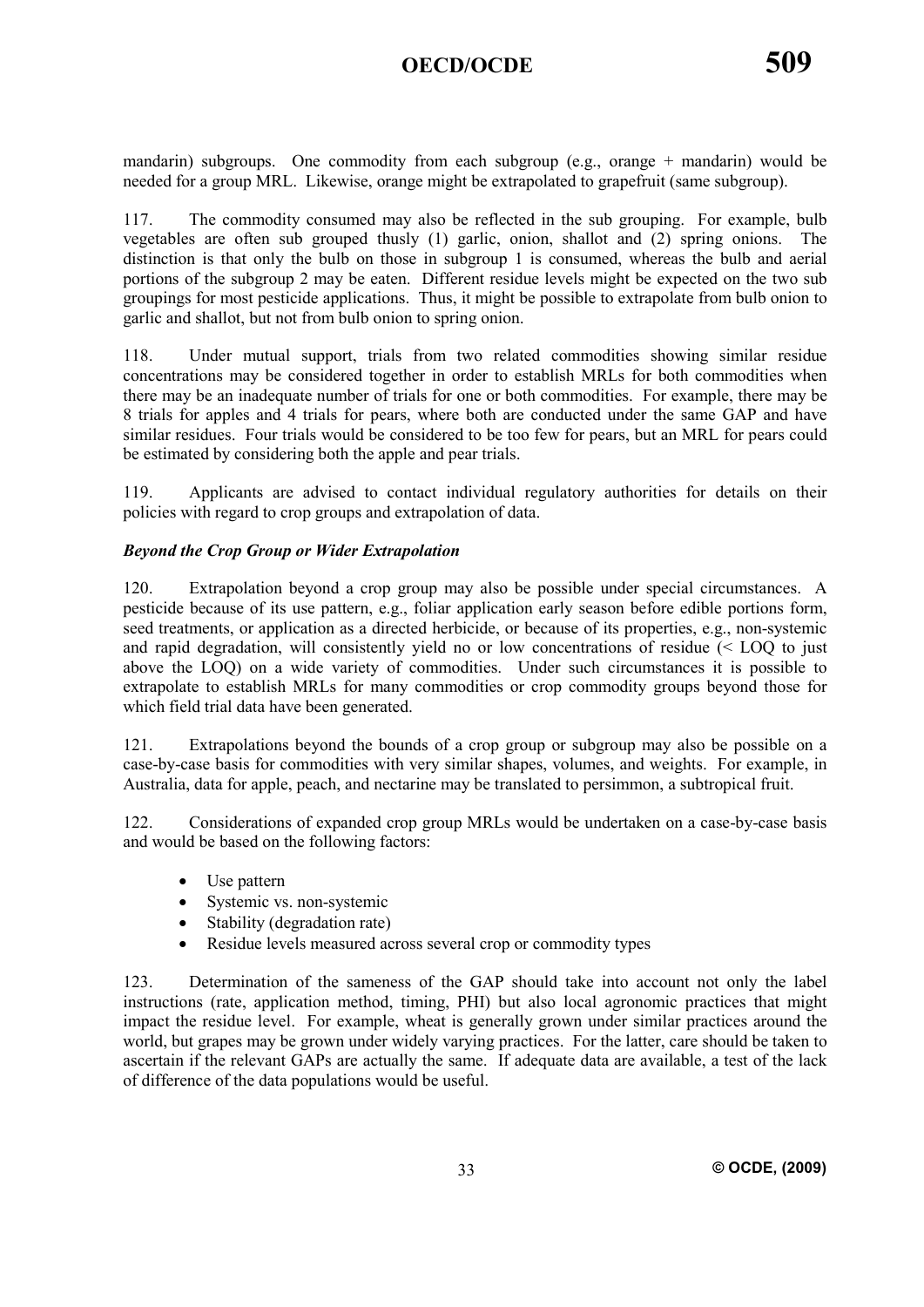## **DATA REPORTING**

124. Regulatory authorities recognize there are sections in the guideline which do not apply in all cases. Therefore, applicants should exercise scientific judgment in deciding which portions are germane to a specific data submission. In particular, uses such as seed treatments and post-harvest applications will have elements which are not applicable to other types of treatments or need to be modified to address the unique characteristics of these uses. For example, soil characteristics are not applicable to post-harvest applications.

(1) Summary/introduction

- (A) Study ID, Title, Author(s), Publication date, Report No., Study dates
- (B) Testing Laboratory
- (C) Test Guideline, including deviations
- (D) Purpose of studies
- (E) Description and rationale for the total number of field trials and the locations chosen (countries/regions)
- (F) Results (including explanations for apparently aberrant or atypical values, discussion of geographical representation (major growing areas), seasonal variation (summer/winter, wet/dry, etc.) and representative nature of types and varieties of the raw agricultural commodity).
- (G) Field procedures
- (H) Analytical procedures/instrumentation
- (I) Method recovery validation data
- (J) Storage stability / Storage period for samples should be compared to those utilized in storage stability study.
- (K) Discussion (including Quality Control measures taken; GLP compliance; statistical treatments of data; and information on the levels of the components of the residue definition in or on the RAC (specific plant parts) arising from the use of the pesticide formulated product on the test crop under specific use conditions and storage stability).
- (L) Conclusions
- (2) Data tables and other graphic representations.
	- (A) Summary map of crop field study sites (by crop)
	- (B) Summary tables of residue results of individual field trials
	- (C) Graphic representations (e.g., residue decline, figures, flowcharts, etc.)
	- (D) Summary tables of recovery data via the analytical methodology
	- (E) Summary tables of storage stability validation data
	- (F) Chromatograms (as applicable)

(3) Information/raw data on individual field trials (specifically, each individual field trial report should include the following information):

- (A) Test substance (pesticide).
- (i) Identification of the test pesticide active ingredient (a.i.), including CAS and IUPAC chemical name, common name (e.g., BSI, ISO), and company developmental or experimental name.
	- (ii) Identification of the pesticide formulated products used in the field trial, including trade name, type (EC, WP, G, etc.), and amount of active ingredient per gallon, pound, liter, kg, etc., and manufacturer.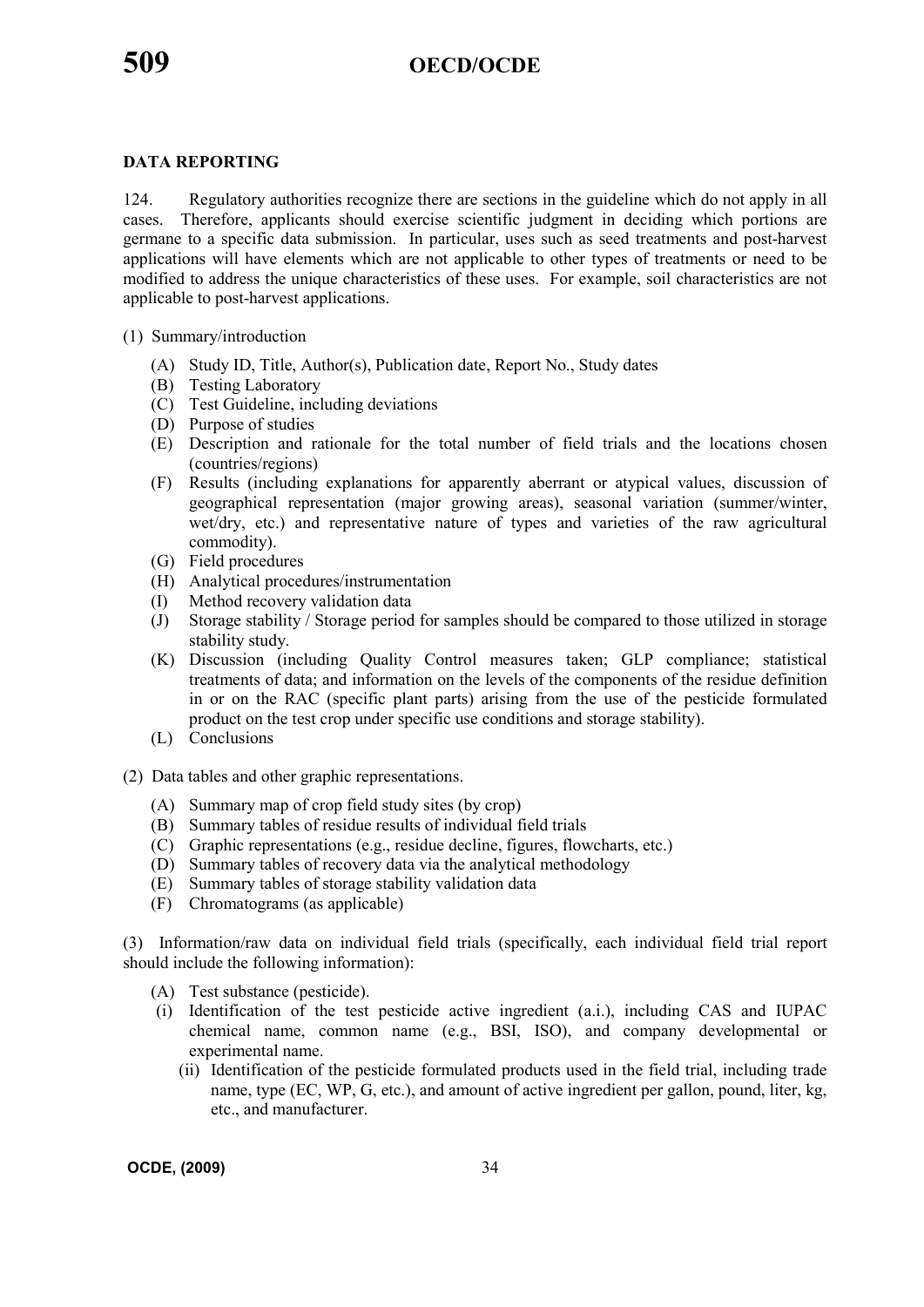- (iii) Information on other relevant parameters, as pertinent, (e.g., tank mates, spray additives, carrier (encapsulating polymer, etc.)).
- (iv) Other. Any and all additional information the applicant considers appropriate and relevant to provide a complete and thorough description of the test substance.
- (B) Test commodity (RAC).
- (i) Identification of the RAC, including type/variety.
- (ii) Identification of specific crop parts harvested; used in residue analytical methodology validations; and subjected to residue analysis for a determination of the components of the residue definition.
- (iii) The developmental stages, general condition (immature/mature, green/ripe, fresh/dry, etc.) and sizes of the RAC at time of pesticide application(s) and at harvestings.
- (iv) Other. Any and all additional information the applicant considers appropriate and relevant to provide a complete and thorough description of the RAC.

#### (4) Test procedures.

(A) A detailed description of the experimental design and procedures followed in the growing of the RAC, applications of the pesticide formulated products, and harvestings of samples. The information provided, which may be presented on standardized field sheets, should include (in addition to a description of the test substance and test commodity):

(i) Trial identification number.

- (ii) Cooperator (name, address), test location (e.g., state, country) and year.
- (iii) Field trial lay-out (e.g., size and number of control and experimental plots; number of plants per plot/unit area, number of rows per plot, length of rows and row spacing).
- (iv) Cultural treatments farming practice (cultivation, irrigation, etc.) and cropping system.
- (v) Soil characteristics (name/designation of the soil type). If application rate of the pesticide is dependent on any soil properties such as percent of organic matter, these should also be described.
- (vi) Methods of application (air or ground) of the pesticide formulated products, description of the application equipment, type of application (band/broadcast, soil/foliar/ directed, ULV/concentrate/dilute, other), and calibration of pesticide application equipment, including methods and dates.
- (vii) Application rates (amount of active ingredient and formulated product per acre, row, volume, etc.) and spray volumes per acre or hectare.
- (viii) Number and timing of applications (total number, during dormancy, pre-plant, preemergence, pre-bloom, etc., between-application-intervals, and treatment-to-sampling intervals (pre-harvest intervals = PHI)).
- (ix) Other pesticides applied (identity (name and type of formulated products, active ingredients), rates, dates, purpose of use, indicate whether applied separately or mixed with active ingredient of interest in trials).
- (x) Climatological data (record of temperature and rainfall during the growing season from the nearest weather station, and wind speed during application).
- (xi) Dates (planting/sowing/transplanting, as applicable, other significant dates in the growing of the crop (e.g., husk split for tree crops), pesticide applications, harvests).
- (xii) Harvest procedures (method of harvesting (mechanical/hand, from the plant/ground/flotation, etc.), type equipment used, number/weight of samples collected per replication and number of replications per treatment level, statistical nature of sampling (e.g., fruit taken from upper, middle, and lower portions of tree exterior and interior), sample coding (cross-referenced to sample history), etc.).
- (xiii) Quality control (control measures/precautions followed to ensure the fidelity of the crop field test).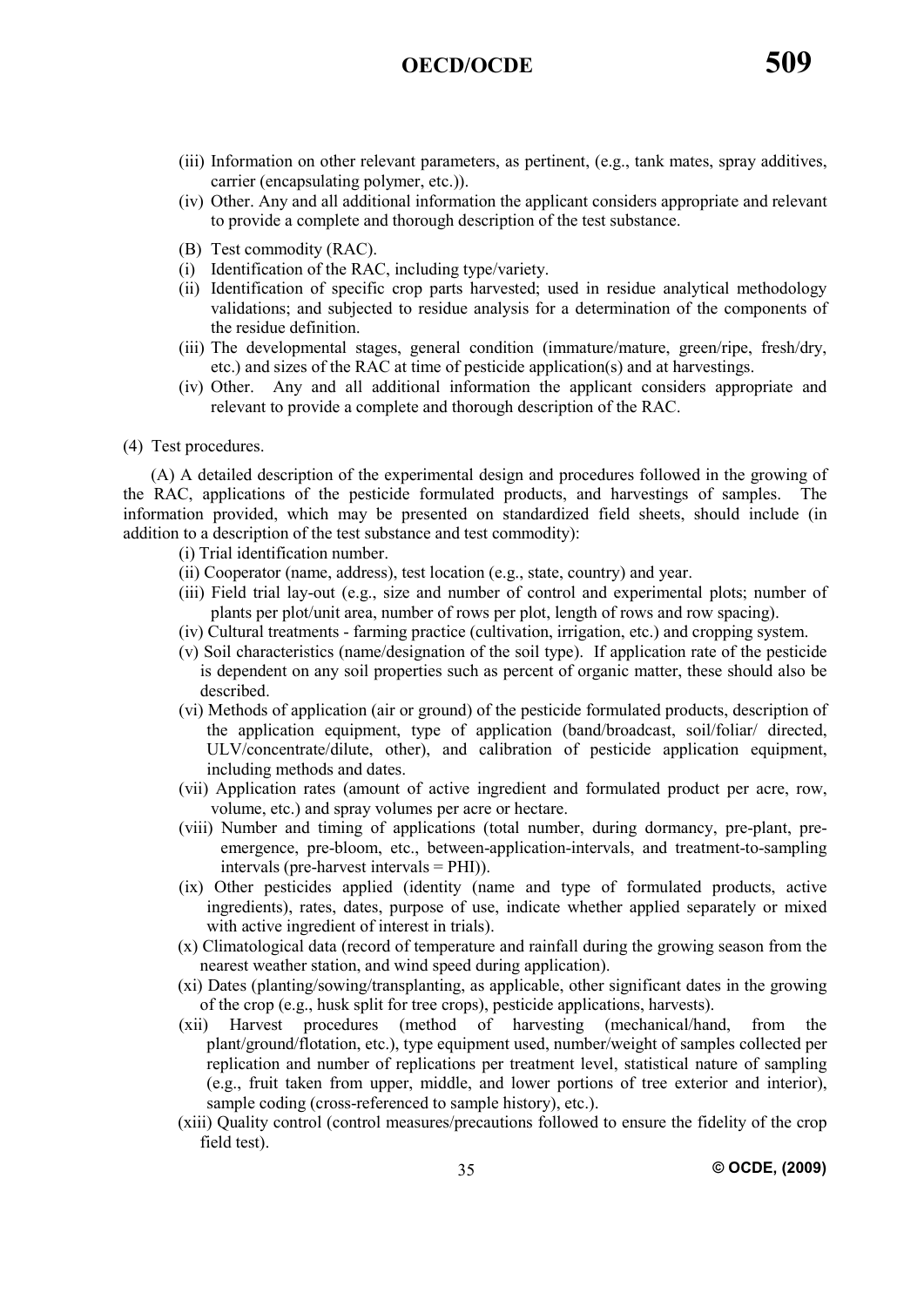- 
- (xiv) Other. Any and all additional information the applicant considers appropriate and relevant to provide a complete and thorough description of the growing of the RAC, applications of the pesticide formulated products, and harvesting of samples.

(B) A detailed description of the handling, pre-shipping storage, and shipping procedures for harvested RAC samples. The information provided, which may be presented on a standardized form, should include (in addition to a description of the test substance and the test commodity):

- (i) Sample identification (means of labeling/coding).
- (ii) Conditions (temperatures, container types/sizes, sample sizes, form (e.g., whole commodity; chopped), etc.) and duration of storage before shipping.
- (iii) Methods of packaging for shipment (container types/sizes, sample sizes, ambient/iced, labeling/coding, etc.)).
- (iv) Means of transport from the field to the laboratory.
- (v) Dates (harvest, pre-shipping storage, shipping, and receipt in the laboratory).
- (vi) Quality control (control measures/precautions followed to ensure the integrity of harvested samples during handling, pre-shipping storage, and shipping operations).
- (vii) Other. Any and all additional information the applicant considers appropriate and relevant to provide a complete and thorough description of the handling, pre-shipping storage, and shipping procedures for harvested samples.

(C) A detailed description of the conditions and length of storage of harvested RAC samples following their receipt in the laboratory.

(D) A detailed description of the residue analyses used in determining the components of the residue definition in field trial RAC and storage stability samples. If the specified information is provided elsewhere within the overall data submission package, it need not be reiterated here. In that case, a reference to the relevant analytical methodology would be sufficient.

(E) Method recovery validation studies should be run concurrently with the residue analyses of crop field trial samples from each individual field trial in order to provide information on the recovery levels of the test compounds from the test substrates at various fortification levels using the residue analytical methods, and to establish a validated limit of quantification. The following information specific to the method validations, which may be presented on a standardized form, should include:

- (i) Experimental design: Identity of test substrates (specific plant parts) and test compounds (parent/specific metabolites). Number and magnitude of fortification levels, number of replicate samples per test compound per fortification level, sample coding, control samples, etc.
- (ii) Fortification procedure: Detail the preparation of the test compounds and test substrates and the manner in which the test compounds were introduced to the test substrates.
- (iii) Dates: Test sample preparation (maceration/extraction/etc.), test compounds preparation (standard solutions of known concentration), residue analyses.
- (iv) Residue results: Raw data, ppm or mg/kg found uncorrected (corrected values may also be reported but the basis of correction should be explained), procedures for calculating percent recoveries, recovery levels (range), and limits of quantitation and detection.
- (v) Other. Any and all additional information the applicant considers appropriate and relevant to provide a complete and thorough description of analytical methodology validation procedures.

(5) Organization of data tables and forms.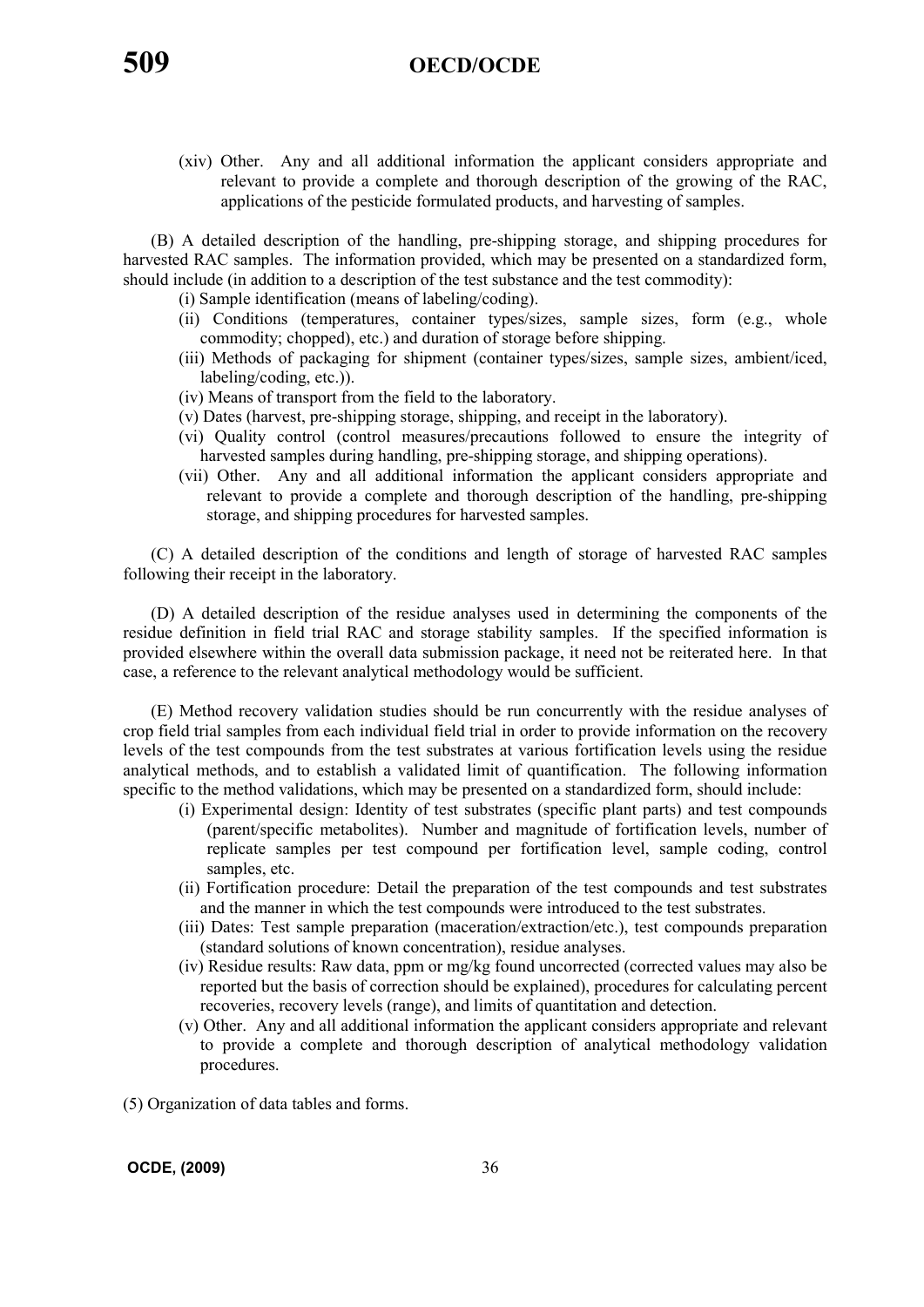(A) Tables of residue assay data for specific plant parts analyzed. Residue levels should be reported uncorrected. Corrected values may also be presented but the procedure needs to be explained with sample calculations.

- (B) Tables on residue recovery values.
- (C) Graphs, as pertinent (e.g., residue decline).
- (D) Forms containing field trial history information.
- (E) Forms containing harvesting, shipping, storage information.
- (F) Tables of weather data if unusual conditions claimed to result in aberrant residues.

(6) Trial Information

- (A) Geographic Location (Trial Specific information should be provided for all trial locations) (i) Trial ID No (Trial Specific, unequivocal identification code (e.g., Company Internal Code) (a) Trial Deviation (List any deviations which may impact the trial results or study conclusions)
	- (ii) Year (the year in which the first GLP data are collected in trial)
	- (iii) Country
	- (iv) Geographic Region (e.g., EU N, EU S, NAFTA 1….NAFTA 14)
	- (v) State/Province (e.g., Bavaria/Germany)
	- (vi) County

(vii) City

- (viii) GPS Coordinates (Optional)
- (ix) Agricultural Practice of Crop Production or GAP (Optional)

Describe the agricultural practice of producing this crop in this region

- (x) Crop Grouping (Optional)
- (xi) Crop

Derived from EPPO plant thesaurus, can be updated by EPPO code members. In the case of post- harvest treatment of a harvested commodity, list the crop from which the harvested commodity was derived. The same applies for seed treatment. e.g., Sweet orange is written in EPPO code as CIDSI.

- (a) Crop Variety (e.g., Blood orange)
- (xii) Crop Code

Codes can be obtained from www.eppo.org, utilize lowest (most detailed) level

(xiii) Soil Characterization (e.g., sandy loam, sandy clay loam, etc.)

- (B) Plot (Information should be provided for all plots)
	- (i) Plot ID (Unequivocal Plot Identification; e.g., consecutive number). Numerical field or combination
	- (ii) Control Plot (yes or no)
	- (iii) Plot Description Describe plot specific information: e.g., plot size or area, row spacing, plant spacing, plants/area, crop height, seeding rates, number of seeds/area, exaggerated application rate, type of protection in case of a protected crop scenario, in case of a storage protection use give type, size and volume of store, also type and size of package of stored products (e.g., bulk, paper, plastic bag) etc.
	- (iv) Environmental Conditions

Describe abnormal weather conditions, if applicable, soil properties, any other environmental effect that might have had an impact on the results observed in this study ; for storage protection or glasshouse application give room/glasshouse temperatures/humidities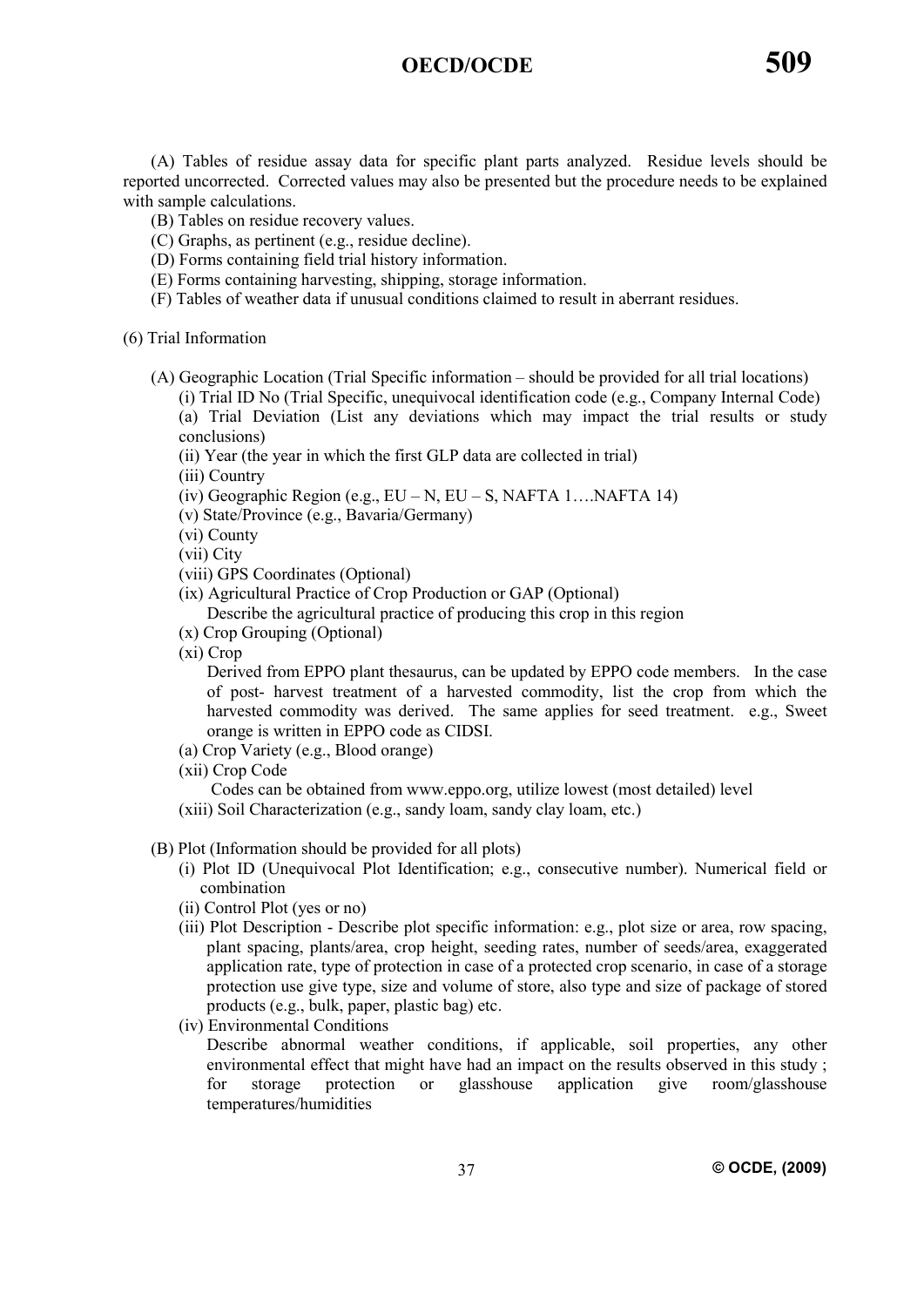- (v) Describe crop maintenance on the plot, e.g., all procedures used in planting, maintenance, and harvest, including irrigation, application of fertilizers and other maintenance chemicals
- (vi) Date of planting/sowing (for permanent crops year of planting is sufficient); in case of seed treatment give date of seed treatment and date of sowing, beginning and end of flowering, beginning and end of commercial harvest
- (vii) Application
- (a) Application No  $(1, 2, ...)$ 
	- Consecutive numbers of the applications. i.e., 1st application  $= 1$ , 2nd application  $= 2$ In the case of seed treatment, the sowing of the seeds is the first application.
- (b) Growth stage (BBCH) at application, height of plants at application in case of "tall crops" (e.g., vines) and both height and crown height of plants in case of tree crops
- (c) Date of Application (dd/mm/yyyy) In case of seed treatment, state the date of sowing, in case of post-harvest dip, state the date of dip. In case of storage treatment give beginning and end of treatment together with beginning and end of ventilation
- (d) Method of Application
- (e) Seeding Rate (Used in conjunction with seed treatment. Using this, combined with no. seeds/ Unit, one can determine TGW (Thousand Grain Weight), etc.)
	- Number of seeds/unit (no. seeds/kg, no. seeds/lb)
- (f) Test Item (Pesticide(s) tested in this study)
	- Description of Test Item; information regarding tested Pesticide Product, End-Use Product, formulation, treated/dressed seed, etc. used in the test item applied to the trial plot, crop, and/or the harvested commodity
	- Test Item Formulation Type
	- Test Item Trade Name
	- Test Item Active Ingredient Code/unique identifier (e.g., Company Internal Code)
	- Test Item Active ingredient name(s)
	- Test Item Nominal active ingredient content (e.g., grams a.i./liter)
	- Test Item actual amount active ingredient applied (e.g., grams a.i./ha); for storage protection uses: application rate (e.g., kg  $a.i/m<sup>3</sup>$ ), duration of treatment (h), duration of ventilation (h)
	- Test Item actual amount active ingredient/seed if seed treatment (e.g., g a.i./100 kg

seed)

- Test Item cumulative amount applied
- Adjuvant Added
	- Adjuvant Type
		- Adjuvant Name
	- Adjuvant amount in Spray Volume (%)

- Amount of water used in spray application (actual)

- (viii) Sampling
- (a) Sampling No.
	- Consecutive numbering of sampling events
- (b) Sample ID Unique sample identification code
- (c) Sampling Timing: Provide any information regarding the timing of the sampling, e.g., relation to application events, days after last application, etc.

PHI – pre-harvest interval

DALA - Days after last application

Days Before Harvest

- (d) Growth Stage (BBCH) at sampling
- (e) Date of Sampling (dd/mm/yyyy)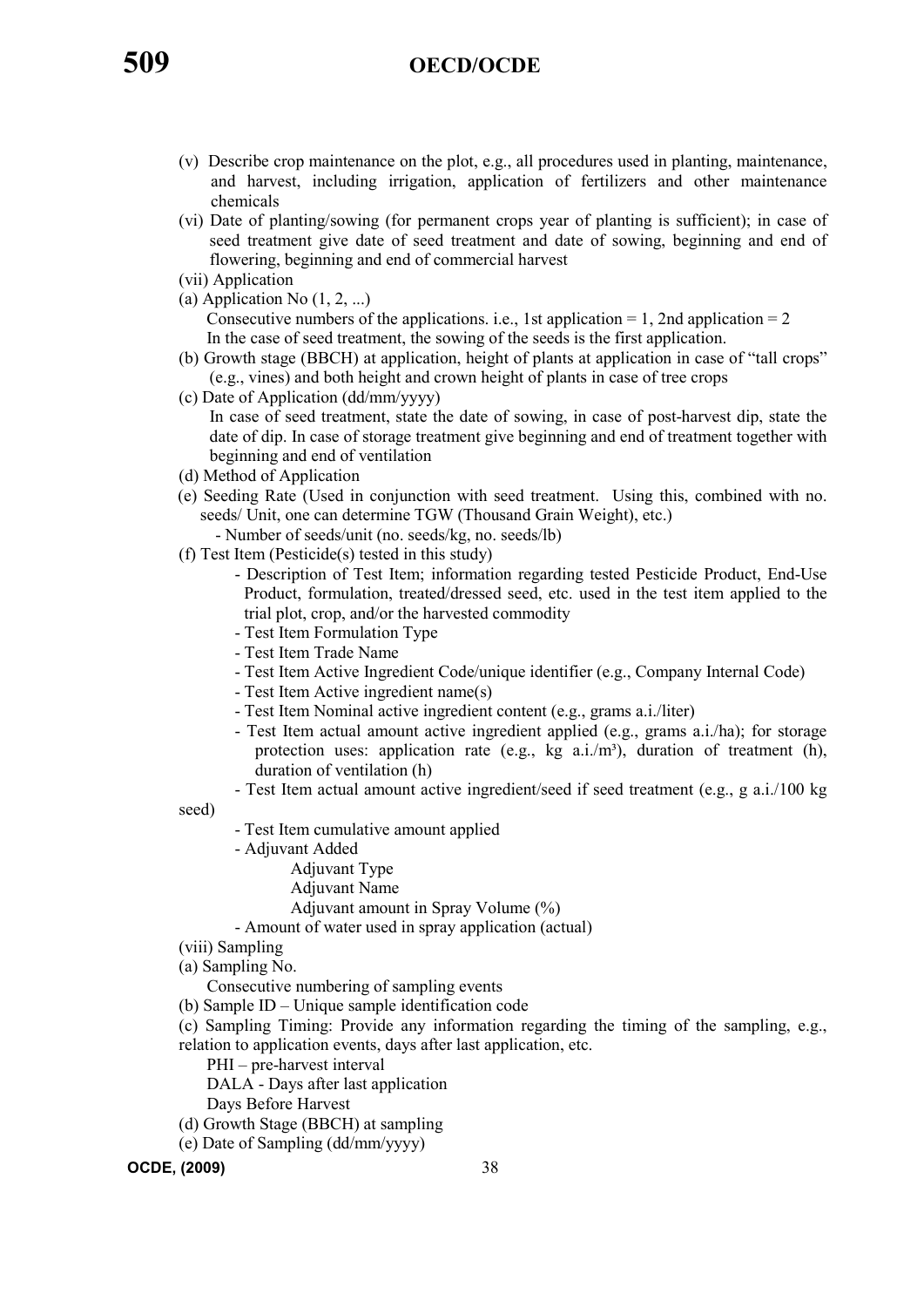(f) Sampling Information (Optional)

Description of sampling method, special remarks (e.g., cabbage was harvested according to agricultural practice, 1st set of outer leaves were removed), sample handling (e.g., samples were frozen within 24 hours)

(g) Sampled Material/Commodity (Field RAC Sample)

- Analysis Sample (Description of Analysis sample)

Field Sample may be separated into several analysis samples, e.g., whole orange may be separated into a peel sample and a pulp sample for analysis (in that case also give weights of peel and pulp), aspirated grain fractions are separated from grain.

- Analysis Sample ID
- Analysis Sample Description (Optional)
- Analyte measured
- Analyte ID.
- Extraction Date (dd/mm/yyyy)
- Actual date of extraction
- Analysis Date (dd/mm/yyyy)
- Actual date of analysis
- Method ID
- Recovery
- Residue Level (e.g., mg/kg). Some regulatory authorites do not allow this value to be corrected for recovery and rely on the measured level of the analyte. Additionally give calculated residue if appropriate (e.g., residue xy calculated/expressed as yz or acid calculated/expressed as carboxylic ester, sum of a.i. and metabolites x and y, expressed as a.i….)
- Number of analytical replicates

(7) Analytical Methodology: Describe basic principle of analytical method(s) and their LOQ(s), Method ID or cross-reference to relevant method template

- (A) Analytical Method Information
- (B) Fortification Level
- (C) Recovery  $(\% )$

(8) Storage Stability: Describe longest storage interval between sampling in the field and analysis in the laboratory, and cross-reference to storage stability study, as applicable.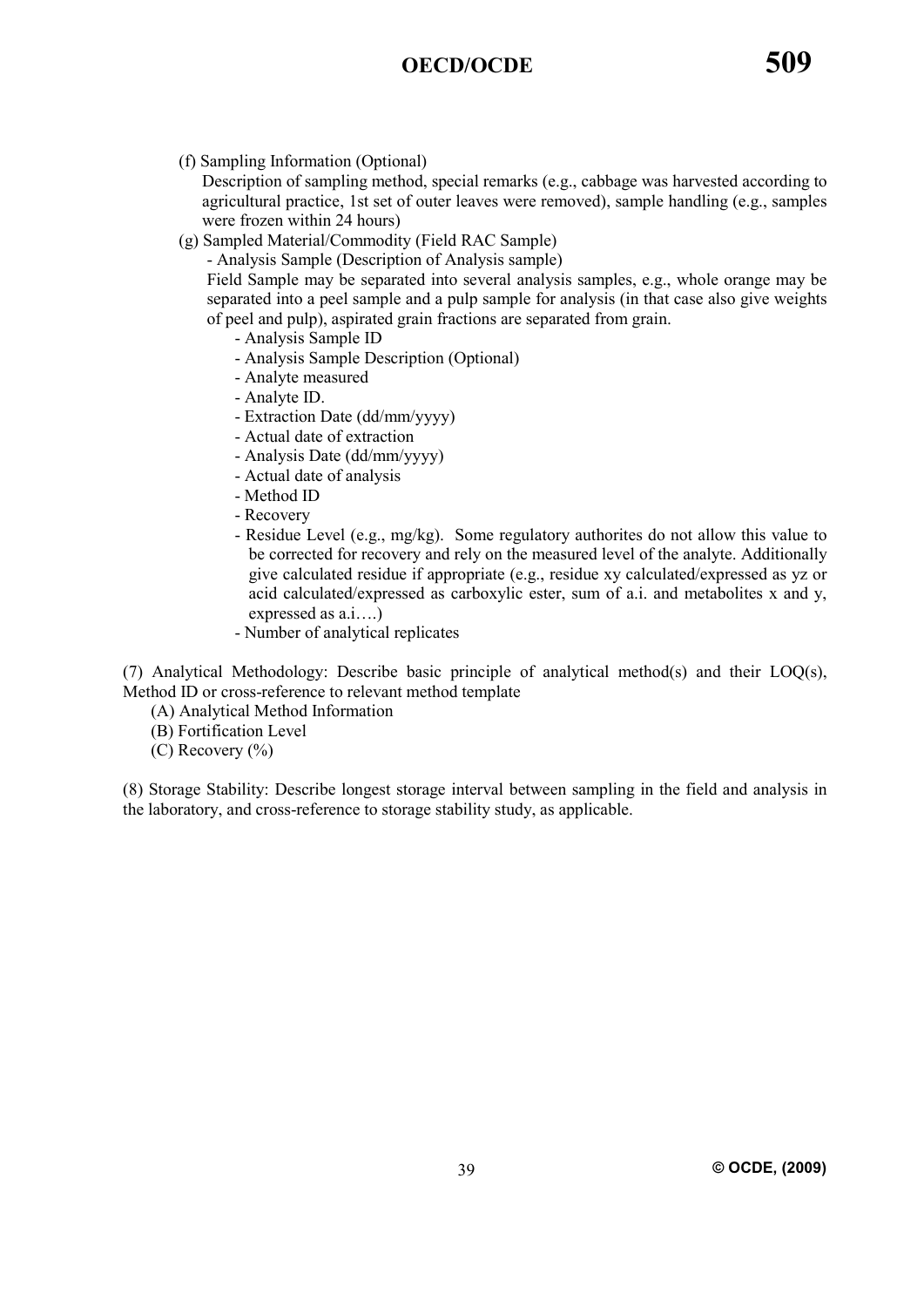#### **ESSENTIAL DEFINITIONS**

**Active ingredient(s)** is the component(s) of a formulation responsible for the direct or indirect biological activity against pests or diseases, or in regulating metabolism/growth, etc. A single active ingredient may be comprised of one or more chemicals or biological entities which may differ in relative activity. A formulation may contain one or more active ingredients. (FAO Specifications)

**Adjuvant** refers to any product added to the spray tank for the purpose of improving the performance of the test substance/active ingredient. Adjuvants may be characterized for example as wetting agents, spreader-stickers, compatibility agents, buffering agents, de-foamers, non-ionic surfactants, crop oil concentrates, etc.

**Applicant** refers to a company and/or person who applies for a registration, amended registration, reregistration or MRL.

**Commodity group**: Commodities within a commodity group are intended to have similar residue characteristics and to be suitable for setting group MRLs. Commodity groups (e.g., pome fruits, cereal grains) within the Codex Classification for Foods and Feeds are suitable for establishing group MRLs. Note that a given crop may be included in more than one commodity group. For example, wheat is a crop, and the commodities are grain (cereal grain commodity group) and straw (straw, fodder and forage of cereal grains and grasses commodity group).

**Crop Field Trial** – see "**Supervised Field Trial**"; these terms are considered synonymous for purposes of this guideline.

**Crop field trial site** is a geographically defined address/location within a country/region/state of a field, space, greenhouse or other area in/on which a pesticide field trial is conducted. A site may consist of several *plots* (areas with defined boundaries on which a crop is grown), including control and one or more treated plots, each of which receives a specific pesticide application regimen. The trial location for a post-harvest application is defined as the location where the post-harvest treatment takes place (for example treatment room or storage location). Additionally, the trial location for a seed treatment crop field trial is defined as the location where the seed is planted or sown.

**Crop Group** refers to a group of crops in which the expected residues on the commodities are likely to be similar (from treatment under similar GAP) and where group or subgroup MRLs can be considered. Crop grouping is based on similarities in appearance, harvestable commodity, edible portions and/or growth habits etc.

**End-use product** is a product containing active ingredient(s), and usually formulant(s), that is labeled with instructions for direct pest control use or application (See also 'Product')

**Extrapolation** refers to a system projection of data from one system to another system. In this sense, data received from one formulation can be extrapolated to another formulation under certain circumstances. In some instances, extrapolation of field trial data obtained from one commodity are used to predict the residue behaviour of another similar commodity under described circumstances and thus proposing the same MRLs for both commodities.

**Formulant** is any substance or group of substances other than an *active ingredient* that is intentionally added to a pest control product to improve its physical characteristics, e.g., sprayability, solubility, spreadability and/or stability.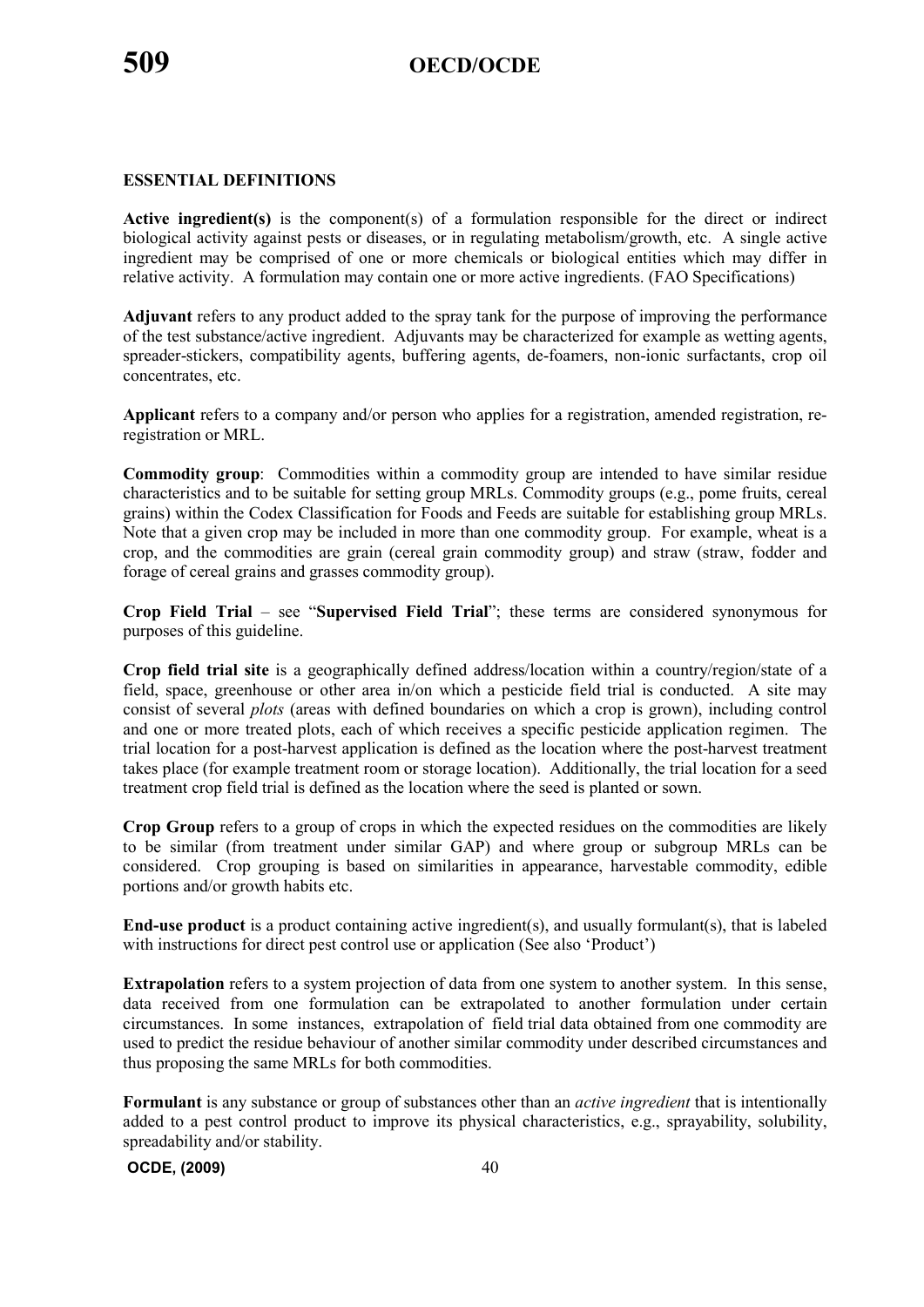**Good Agricultural Practice** in the use of Pesticides (GAP) includes the nationally authorized safe uses of pesticides under actual conditions necessary for effective pest control. It encompasses a range of levels of pesticide applications up to the highest authorized use, applied in a manner which leaves a residue which is the smallest amount practicable.

Authorized safe uses are determined at the national level and include nationally registered or recommended uses, which take into account public and occupational health and environmental safety considerations.

Actual conditions include any stage in the production, storage, transport, distribution of food commodities and animal feed. (CAC, 1995) (FAO Manual)

**Critical Good Agricultural Practice (***c***GAP)** is the GAP selected to represent the worst-case use scenario within the context of national, regional, or global uses that will be producing the highest possible field residues on crop commodities. It usually includes the maximum use-rate and number of applications and the minimum re-treatment and pre-harvest intervals.

**Good experimental field practice** is the formalized process for designing and recording the practices used in the performance of field investigations with pesticides, and which assure the reliability and integrity of the data. See Good laboratory practice. (Draft IUPAC Glossary of Terms Related to Pesticides)

**Good laboratory practice (GLP)** is **t**he formalized process and conditions under which laboratory studies on pesticides are planned, performed, monitored, recorded, reported and audited. Studies performed under GLP are based on the national regulations of a country and are designed to assure the reliability and integrity of the studies and associated data. The U.S. Environmental Protection Agency GLP definition also covers field experiments (see Good experimental field practice). (after OECD, 1992) (Draft IUPAC Glossary of Terms Related to Pesticides)

**Highest residue** – The Highest residue (HR) level (expressed as mg/kg) in a composite sample of the edible portion of a food commodity when a pesticide has been used according to the maximum GAP conditions. The HR is estimated as the highest of the residue values (typically, one from each trial) from supervised trials conducted according to maximum GAP conditions, and includes residue components defined by the JMPR for estimation of dietary intake. (new definition) (FAO Manual)

**Limit of detection (LOD)** is the lowest concentration of a pesticide residue in a defined matrix where positive identification can be achieved using a specified method. (Draft IUPAC Glossary of Terms Related to Pesticides)

**Limit of quantitation (LOQ)** is the lowest concentration of a pesticide residue in a defined matrix where positive identification and quantitative measurement can be achieved using a specified method. (Draft IUPAC Glossary of Terms Related to Pesticides)

**Maximum Residue Limit (MRL)** is the maximum concentration of a residue that is legally permitted or recognized as acceptable in, or on, a food, agricultural commodity or animal feedstuff as set by Codex or a national regulatory authority. The term tolerance used in some countries is, in most instances, synonymous with MRL. It is normally expressed as mg/kg fresh weight.(after FAO, 1986) (Draft IUPAC Glossary of Terms Related to Pesticides)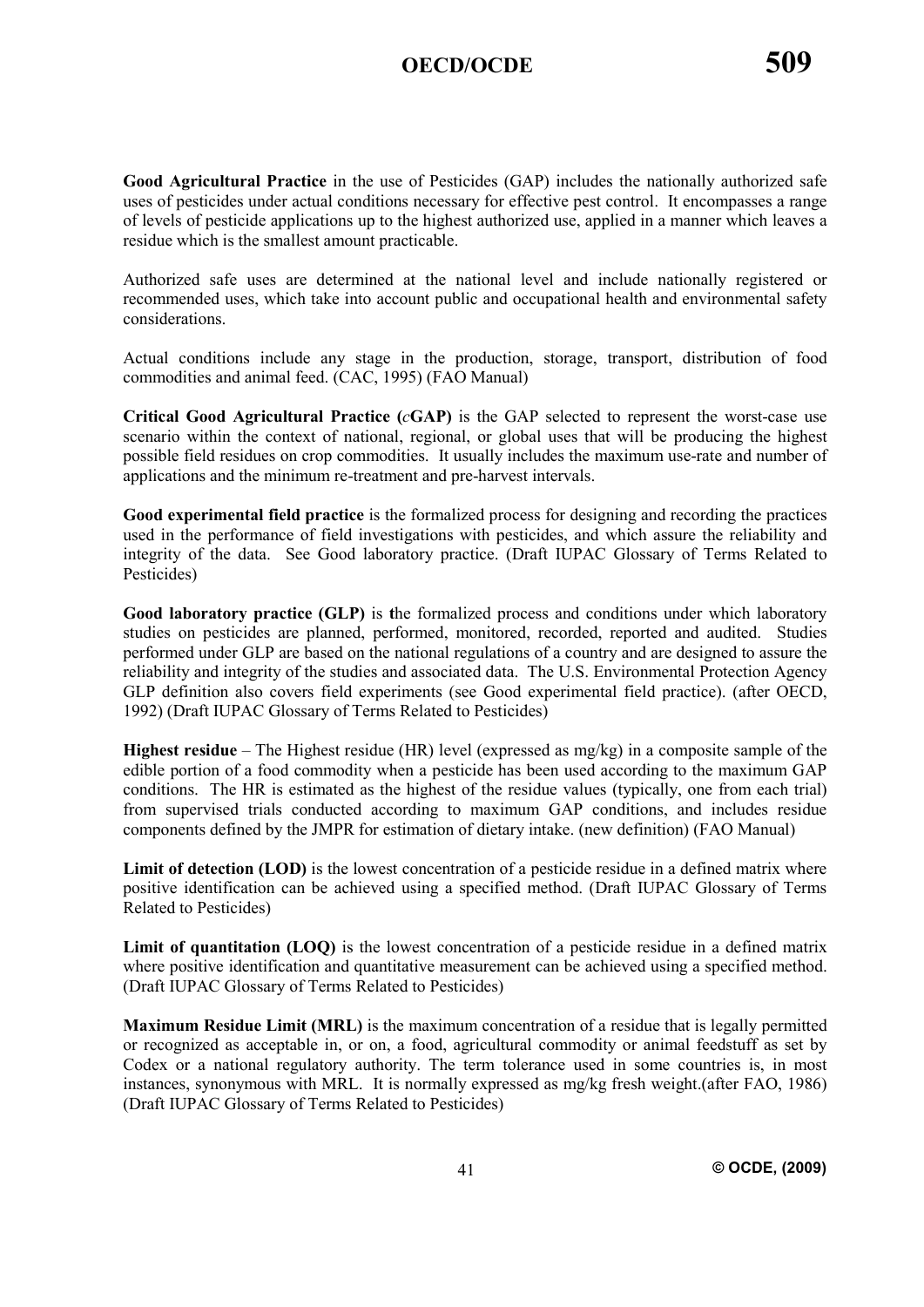The **maximum residue level** is estimated as the maximum concentration of residues (expressed as mg/kg) which may occur in a food or feed commodity following Good Agricultural Practices. The estimated maximum residue level is considered by regulatory agencies to be suitable for establishing MRLs. (FAO Manual, 2002)

**Pre-harvest interval (PHI)** is the time interval between the last application of a pesticide to the next normal harvest**.** (Draft IUPAC Glossary of Terms Related to Pesticides)

**Post-harvest treatment** refers to a pesticide application to the harvested crop, which may occur before or during storage.

**Product** is a formulation containing one or more active constituent(s), and possibly non-active constituent(s), which is intended for application and administration, with or without dilution before use, and which is labeled with directions for use. (Australia Sec.4 Data Requirements)

**Raw agricultural commodity (RAC)** means the product in or nearly in its natural state intended for sale or consumption without further processing, or for processing into food for sale to the consumer. It includes irradiated primary food commodities and products after removal of certain parts of the plant or parts of animal tissue. The term "raw agricultural commodity (RAC)" means the same as "primary food commodity". (FAO Manual)

**Representative commodities** are those designated commodities from which extrapolations of residue levels and resulting MRLs can be made to one or more related commodities or to an entire group of commodities ('crops').

**Sample** is a defined representative amount of individual raw agricultural commodity unit(s) (e.g., specific number of fruits or tubers, a set weight of grain, etc.) randomly selected from a plot which may be composited for pesticide analysis.

**Seed treatment** application is made to the seeds of crops prior to planting or sowing, which may occur at a seed treatment facility or in the field immediately prior to planting or sowing.

**Supervised field trials** are residue field trials conducted on crops, typically according to the principles of Good Laboratory Practice (GLP), in order to assess the magnitude of the residues under the conditions of the critical Good Agricultural Practice (*c*GAP).

**Supervised trials median residue (STMR)** is the expected residue level (expressed as mg/kg) in the edible portion of a food commodity when a pesticide has been used according to maximum Good Agricultural Practice conditions. The STMR is estimated as the median of the residue values (one from each trial) from supervised trials conducted according to maximum Good Agricultural Practice conditions. (FAO Manual).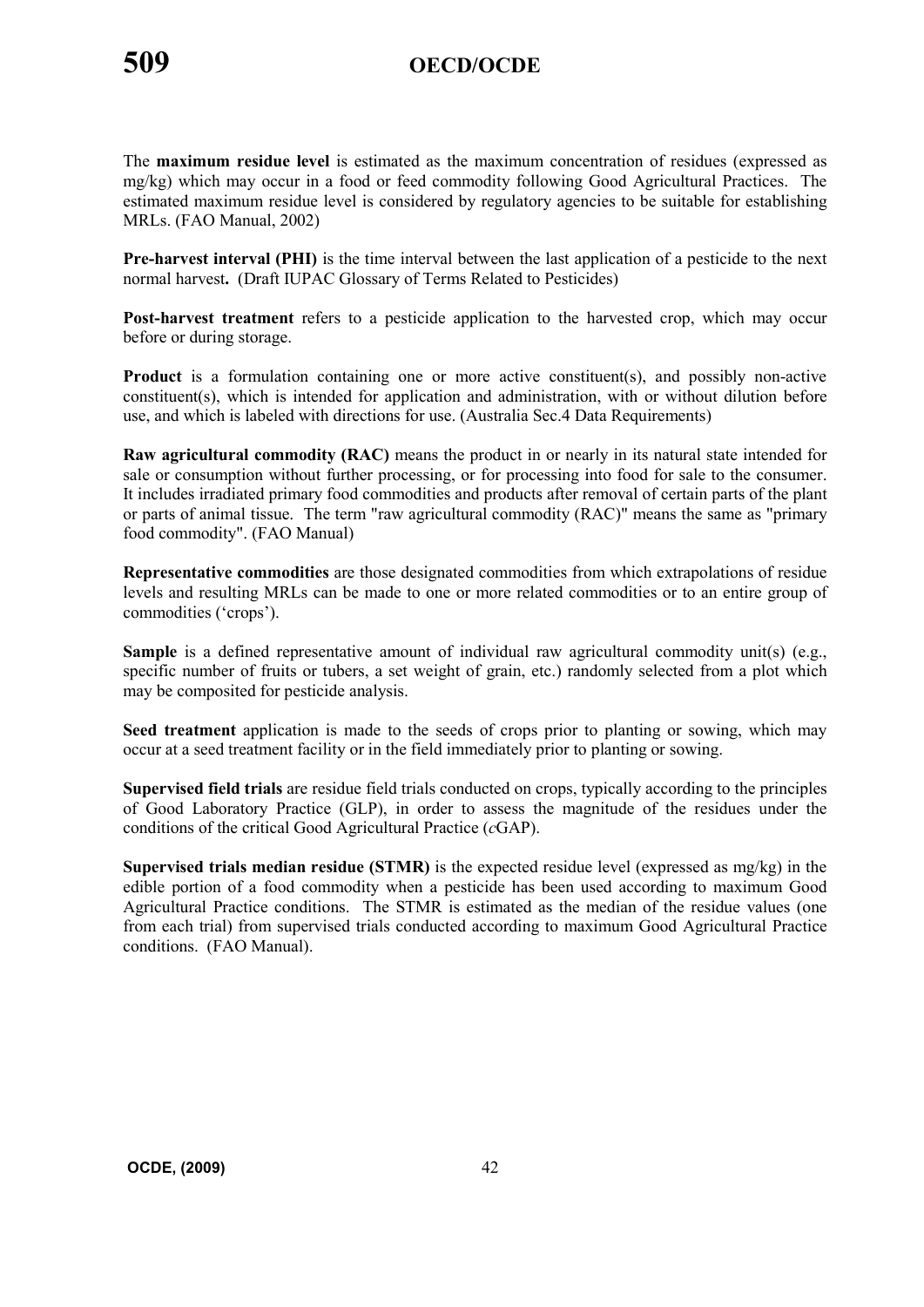## **REFERENCES – CITATIONS – LINKS**

## **US and Canada**

EPA – OPPTS 860.1000 Residue Chemistry Test Guidelines and 860.1500 Crop Field Trials http://www.epa.gov/opptsfrs/publications/OPPTS\_Harmonized/860\_Residue\_Chemistry\_Test\_Guideli nes/Series/860-1000.pdff

http://www.epa.gov/opptsfrs/publications/OPPTS\_Harmonized/860\_Residue\_Chemistry\_Test\_Guideli nes/Series/860-1500.pdff

PMRA – Residue Chemistry Guidelines Section 9, Crop Field Trials, Regulatory Directive 98-02 http://www.pmra-arla.gc.ca/english/pdf/dir/dir9802b-e.pdff

## **EU**

91/414, Appendix B, General Recommendations for the Design, Preparation and Realization of Residue Trials http://ec.europa.eu/food/plant/protection/resources/app-b.pdff

91/414, Appendix D, Guidelines on comparability, extrapolation, group tolerances and data requirements for setting MRLs http://ec.europa.eu/food/plant/protection/resources/app-d.pdff [now revision 8]

## **New Zealand**

Data Requirements for A Food of Feed Use Clearance Plant Compounds, 41 ACVM 06/03 http://www.nzfsa.govt.nz/acvm/publications/standards-guidelines/pc-food-clearance.pdf

## **Australia**

Australia Residue Guideline No. 24 – Residue Trials to Obtain Permanent MRLs for Crops December 2000

**Brazil** (non-OECD country included for reference only) Sindicato Nacional da Industria de Produtos Para Defesa Agricola, Sao Paulo, December 18, 2006

## **Other documents:**

Minimum Data Requirements for Establishing Maximum Residue Limits (MRLs) including Import Tolerances; Recommendations from the Scientific Workshop held at the Pesticides Safety Directorate, York, UK on 6-8 September 1999; Doc. 2734/SANCO/99 (prepared for the European Commission by Caroline Harris and Jeff Pim, Pesticides Safety Directorate, Mallard House, Kings Pool, 3 Peasholme Green, York, YO1 7PX, UK,on 29 September 1999)

http://ec.europa.eu/food/plant/protection/resources/min\_data\_en.pdff

A Survey Report to Follow-up the Development of the Concept of Minimum Data Requirements for Establishing Maximum Residue Limits (MRLs) Including Import Tolerances for Pesticides (2004) http://www.fao.org/ag/AGP/AGPP/Pesticid/JMPR/DOWNLOAD/survey\_min\_data\_req\_mrls.pdff

Report of the OECD/FAO Zoning Project (2004) http://www.fao.org/WAICENT/FAOINFO/AGRICULT/AGP/AGPP/Pesticid/Default.htm